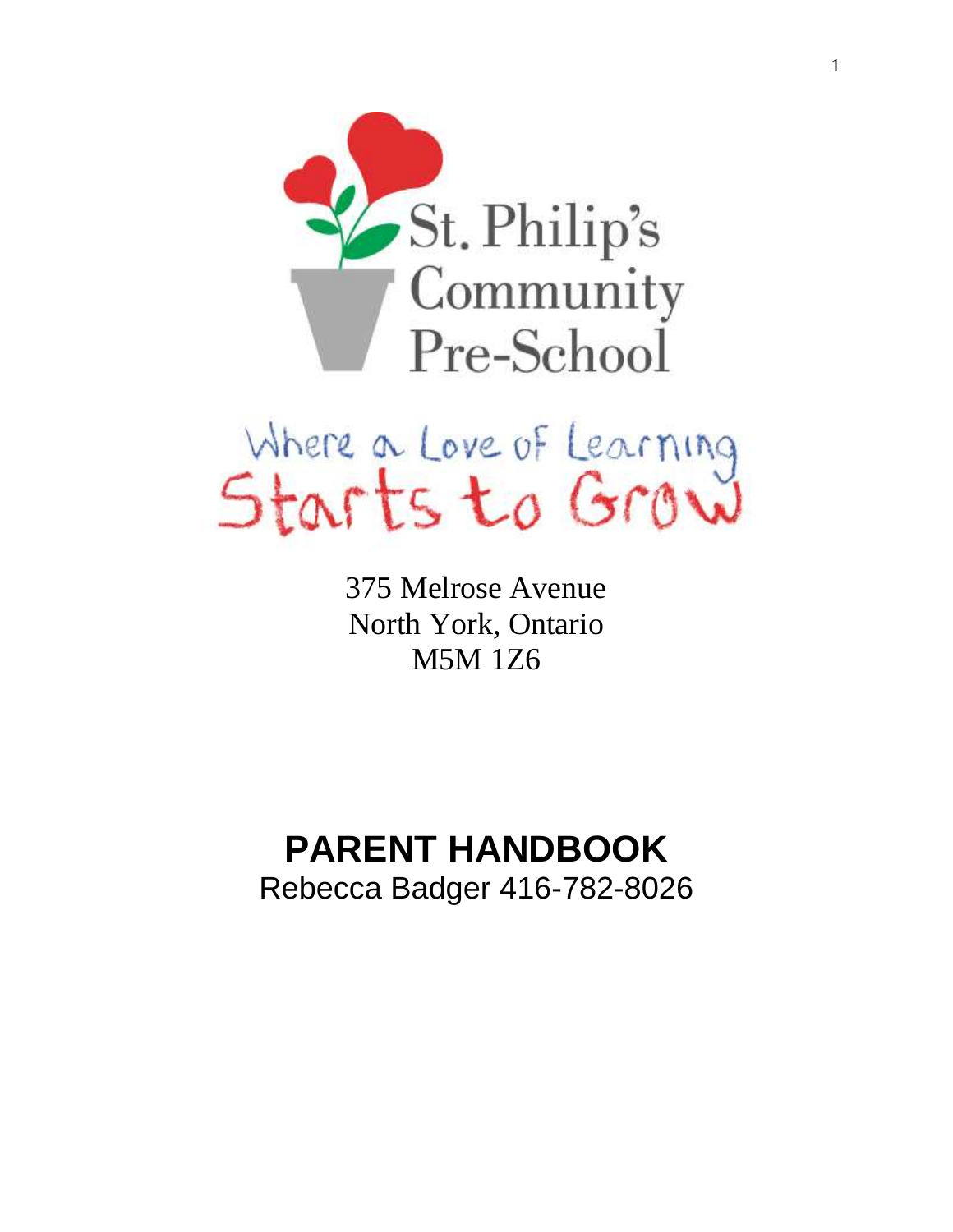# TABLE OF CONTENTS Page

| Program Statement                                 | 3  |
|---------------------------------------------------|----|
| Our Program                                       | 5  |
| Management of the School                          | 7  |
| <b>Staff</b>                                      | 7  |
| Hours of Operation                                | 8  |
| Wait List                                         | 8  |
| <b>Arrival and Departure</b>                      | 8  |
| Drop off and pick up                              | 8  |
| <b>Authorized Pick-ups</b>                        | 9  |
| Transportation and Car Pool Information           | 9  |
| Food and Nutrition                                | 10 |
| <b>Extended Day</b>                               | 10 |
| <b>Nut Awareness Policy</b>                       | 10 |
| Clothing                                          | 11 |
| <b>Special Celebrations</b>                       | 11 |
| <b>General Information</b>                        | 12 |
| <b>Busing Policy</b>                              | 13 |
| <b>Fund-Raising Events</b>                        | 14 |
| <b>Prohibited Practices</b>                       | 14 |
| <b>Medication and Illness Policy</b>              | 17 |
| Non-Discrimination Policy                         | 18 |
| <b>Dismissal Policy</b>                           | 18 |
| Serious Occurrence Policy and Procedures          | 18 |
| Lice Policy                                       | 27 |
| <b>Anaphylactic Policy/Procedures</b>             | 28 |
| Flushing for lead Policy/Smoke free Policy        | 30 |
| Enrolment & Payment of Fees/Withdrawal            | 30 |
| Policy and Procedures for Volunteers and Students | 30 |
| <b>Emergency Plan and Fire Safety</b>             | 32 |
| <b>Staff Training Policy</b>                      | 38 |
| <b>Special Needs Policy</b>                       | 39 |
| Parent Issues and Concerns Policy and Procedures  | 40 |
| Code of Conduct                                   | 42 |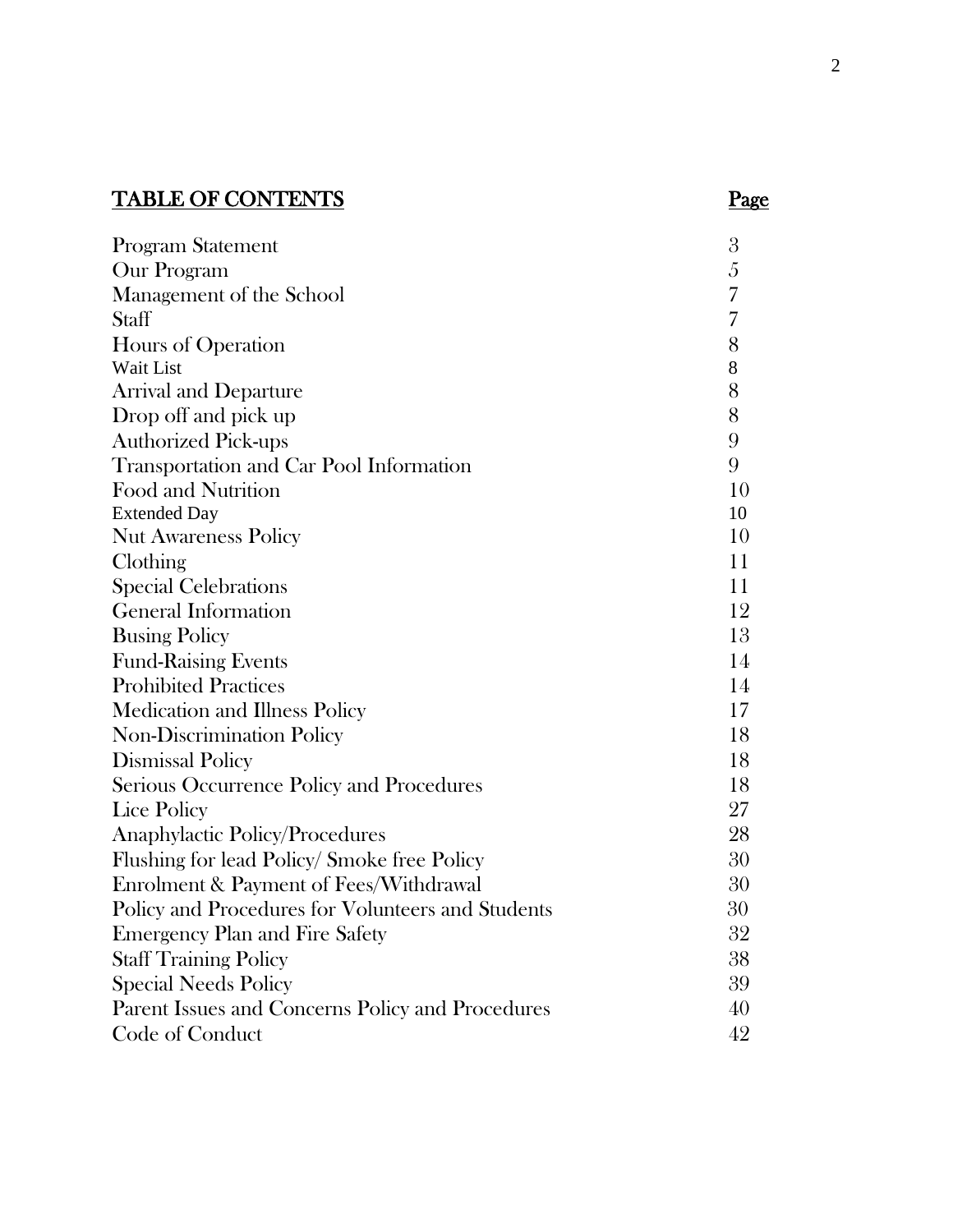#### Program Statement

St. Philip's Community Preschool is a community-based, non-profit school program dedicated to the child, the family, and the community. Our aim is to provide an early childhood education program which will foster optimal learning and development for children aged 2 to 4 years. We engage in child initiated, Teacher supported play based learning and use the guidelines of the *How Does Learning* Happen? Ontario's Pedagogy for the Early Years Document (2014).

St Philip's meets and exceeds all health and safety requirements of the Ministry of Education. Snacks are nutritious and child friendly, and toys and equipment are cleaned and disinfected on a regular basis. All staff have been trained in CPR and had a valid first aid certificate

We understand that the first step in establishing and nurturing health, safety and wellbeing for children in our school is through the connections they make with the teachers. St Philip's strives to promote a sense of belonging for children and their families in our program by creating positive interactions and collaboration of families. We believe that families are experts on their children and sharing knowledge is integral to the success of the child.

Our program also supports children's self-regulation, their ability to deal with stress and remain calm, alert and ready to learn. When children are calmly focused and alert, they are best able to modulate their emotions, pay attention, ignore distractions, inhibit their impulses and understand the consequences of their actions. We are continually learning about how to create learning environments and programming that helps support children's self-regulation—to help children remain or return to a state of calm.

Play is responsive to each child's unique learning style and capitalizes on his or her innate curiosity and creativity. Since we know that children learn best by pursuing their personal interests and goals, they shape and form the direction of the curriculum. As they pursue their interests, children explore, ask and answer questions, solve problems, and interact with peers and program staff.

Our program focuses on active, play-based child initiated and adult supported learning, as that is the way that children naturally learn best. It is their natural response to the environment around them. When children are manipulating objects, acting out roles or experimenting with different materials, they are engaged in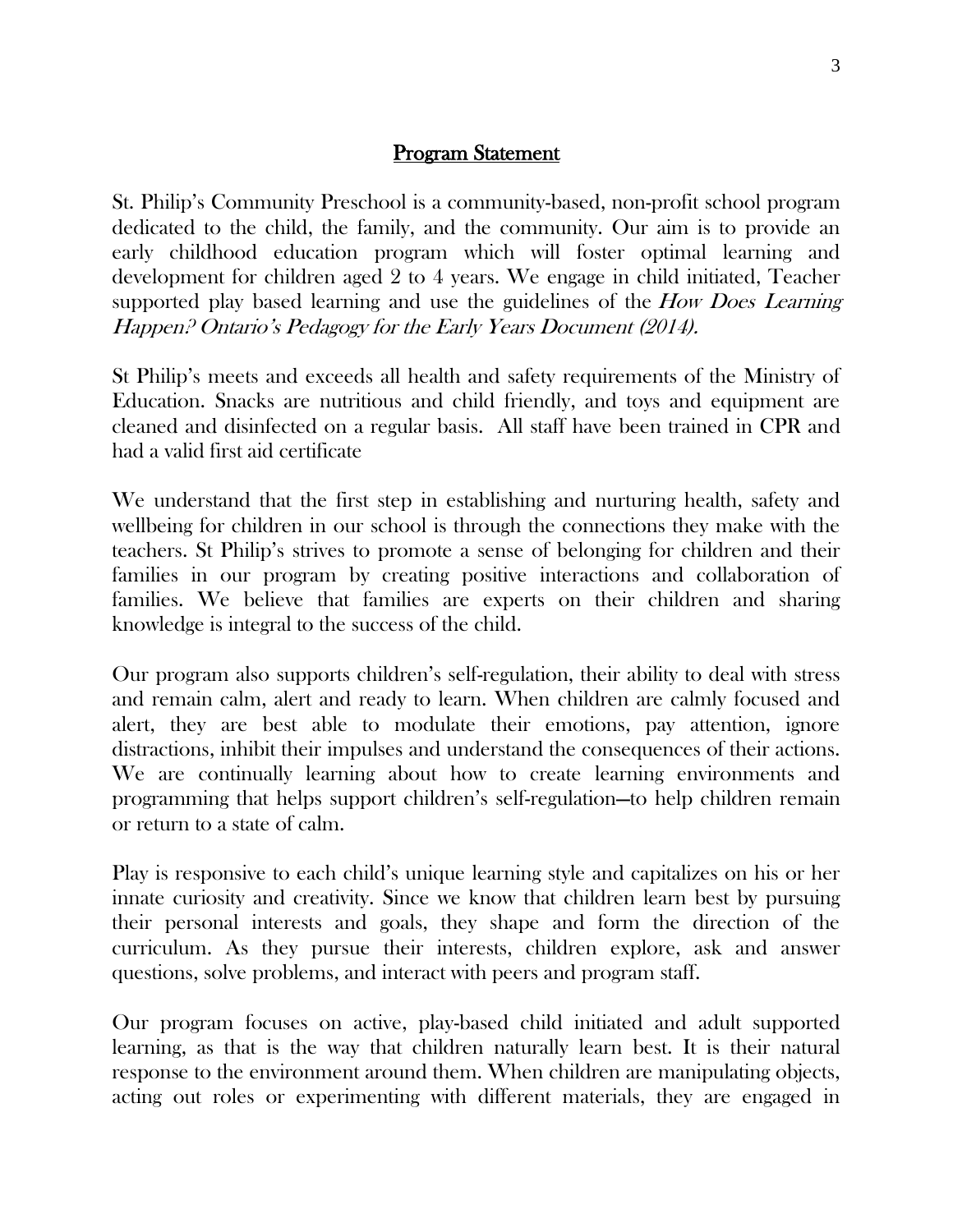learning through play. Play allows them to actively construct, challenge, and expand their own understandings by making connections to prior experiences, thereby opening the door to new learning. Intentional play-based learning enables children to investigate, ask questions, solve problems, and engage in critical thinking.

We understand the importance of taking children's stages of development into consideration. For each child, their stage of development is an individualized and complex interplay between developmental factors and their unique family, community, and life experiences. In each case, we aim to integrate all areas of the child's development into our program in a holistic way.

Teachers will plan for and create positive learning environments and experiences in which each child's learning and development will be supported and which is inclusive of all children, including children with individualized plans.

We involve parents and other important adults in various events and activities at our school. This connects them to their children's early development, and enhances the child's learning. In addition to the daily interaction with teachers, we, St Philip's has an open door policy with parents. We work to foster a positive relationship through the Seesaw app. Phone calls, emails, and Parent/Teacher meetings.

St Philip's is committed to working collaboratively with all of our community partners as we work together on the mutual goal of providing the best possible child care service to families.

All teachers are Early Childhood Educators and are registered with the College of Early Childhood Educators. They make daily observations of children in the program and use this information to inform their future planning. Our intention is to move beyond reporting of children's behaviour, in order to find meaning in what children do and experience. Teachers are given time to engage in collaborative inquiry using "How Does Learning Happen," they are to continue their learning through the CPL program offered by the College of ECE, as well as other workshops.

Documentation serves as a form of reinforcement of the learning process for our educators, families, and children. Pedagogical documentation is used as a tool for review, reflection, and discussions. Staff will present, articulate and embed their own wonderings and inquiries they possess about children's thinking and development within the documentation.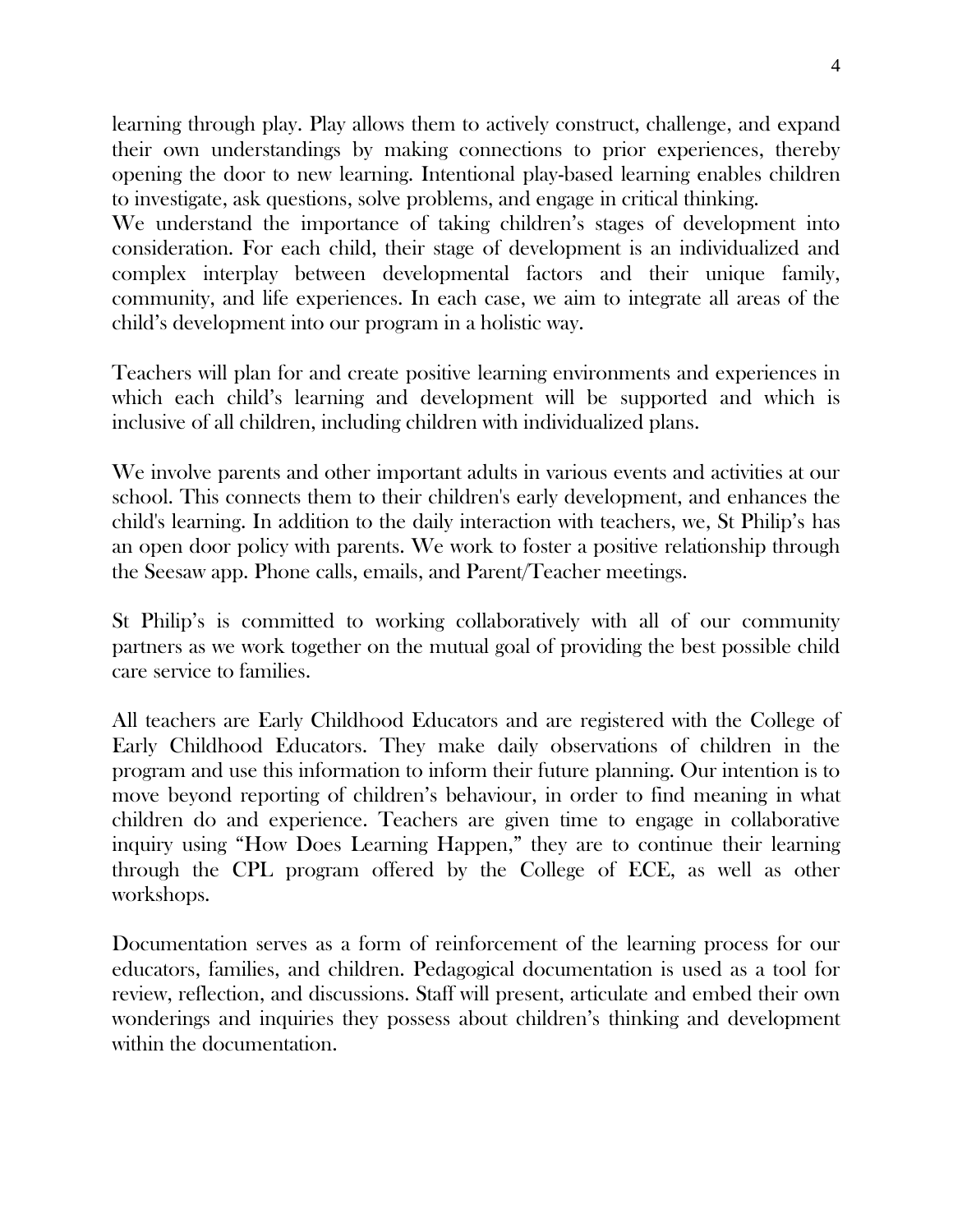St Philip's program is set up to be consistent with the Ministry of Education pedagogy that reflects the view of children as competent, capable, curious and rich in potential.We view each child as a unique individual who brings his/her own abilities to the program and deserves the encouragement and space to try new things, explore new ideas, and develop their own unique creativity. We believe that every child deserves a safe and caring environment in which to grow and develop to their maximum potential.

## Our Program

#### Age Requirements

St. Philips Community Preschool is licensed to service children between the ages 2 to 4 years, with no more than four students under the age of 30 months on any given day.

Our Daily Schedule, although flexible, is developed within the following time frame. Time

| $9:00 - 10:00$  | creative art, water play, science, sensory, math+letter activities |
|-----------------|--------------------------------------------------------------------|
| $10:00 - 10:15$ | music circle                                                       |
| $10:15 - 10:30$ | washroom                                                           |
| $10:30 - 10:45$ | snack                                                              |
| $10:45 - 11:30$ | gross motor activities, blocks, dramatic play, sand play           |
| $11:30 - 11:45$ | story circle, dismissal                                            |

#### **EXTENDED DAY SCHEDULE (Tuesday Wednesday and Thursday)**

| $11:45 - 12:00$ | Washroom routine                                   |
|-----------------|----------------------------------------------------|
| $12:00 - 12:30$ | Lunch                                              |
| $12:30 - 1:10$  | Program (cooking, science, gross motor games etc.) |
| $1:10 - 1:20$   | Story                                              |
| $1:20-1:30$     | Dress for home                                     |

Self-help is a vital part of our program. Children are encouraged to use the washroom, wash their own hands, dress themselves, put away toys, etc. While we foster these competencies at school, it is important that we are supported in our efforts by follow-up at home. In this way, your child can build self-esteem while developing important age-appropriate skills.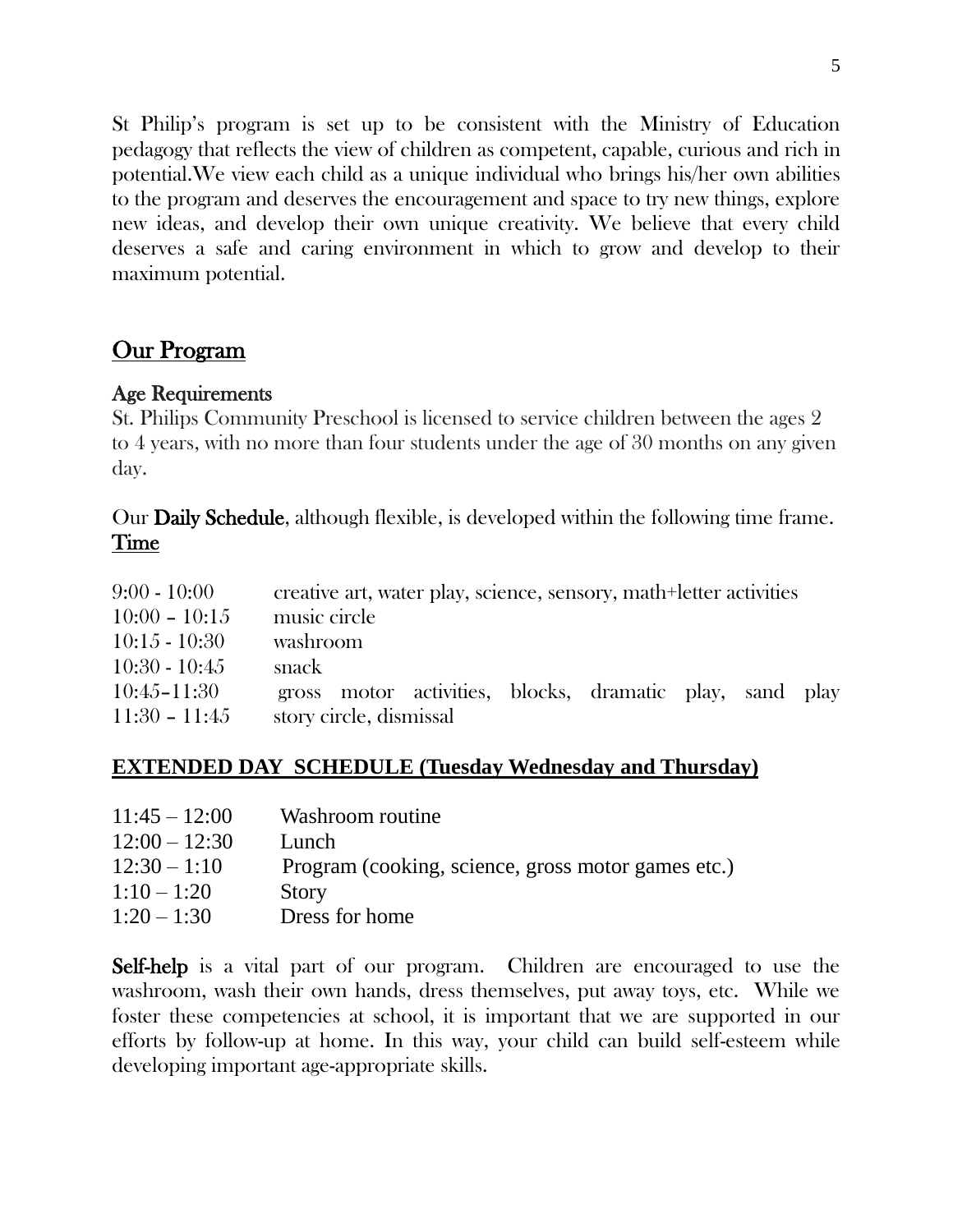#### Free Play time

During the first component, children have the opportunity to participate in several activities, such as easel painting, gluing, markers, scissors, hole punchers, playdough and other sensory materials, water play, math and letter activities. There is also a science and a teacher facilitated creative activity planned for each day.

During the second component, children are free to experiment with and experience a wide variety of centres including sand play, dramatic play, puppet theater, blocks and other construction toys and gross motor activities (balancing skills, trampoline, bikes, balls etc).

\* floor toys, books and puzzles are available to children at all times throughout the morning

Circle times take on several dimensions. Stories are told through books, puppets, props, flannel board, drama, interactive dialogue, etc. They can endure for as little as five minutes or as long as half an hour, depending upon the dynamics of the group on any given day. Other circle times involve songs, finger plays, music and movement, show and tell, dances, instruments, discussions, etc.

Once a week the children are encouraged to participate in specialized music classes. These classes (eight children at a time) offer half an hour of interactive music and movement with a music specialist.

Once a week the children are encouraged to participate in specialized French classes. These classes (eight children at a time) offer half an hour of interactive French with a French teacher. French is taught in a repetitive method where children learn through songs, games and creative movement.

## School Curriculum

On a daily basis, teachers observe and document using the SeeSaw application. This is a free download for parents and gives them access to their child's portfolio. Based on these observations, teachers then develop a curriculum that is child initiated, reflects the children's interests, is flexible and is constantly developing. With this approach to curriculum planning, teachers act as facilitators, using what they see and hear, and provide the opportunity for children to discover more and expand their knowledge base in a non-threatening and fun-filled way.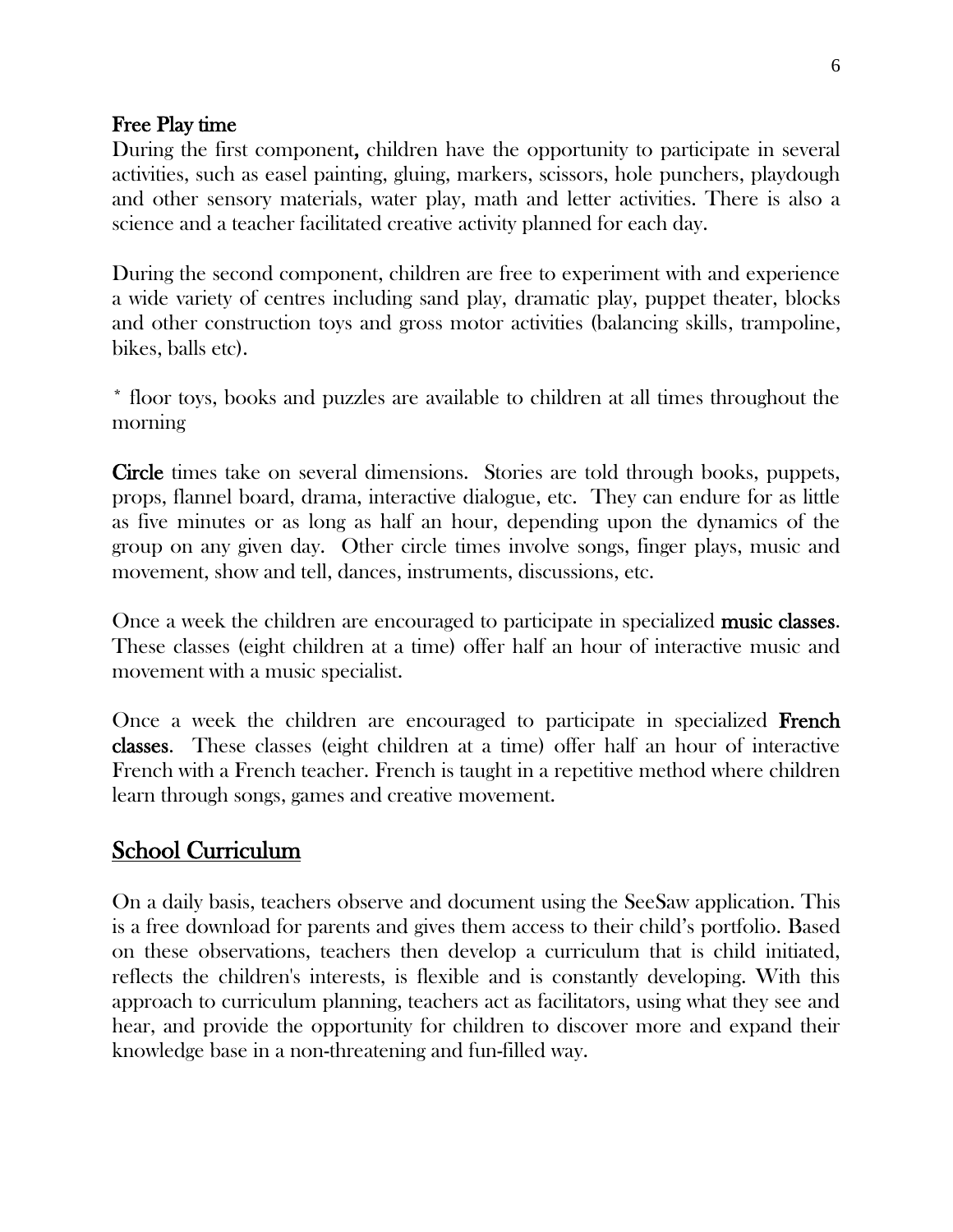## Management of the School

A voluntary Board of Directors composed of parents and the school supervisor, work together to help ensure the success of our school. Parents serve in positions including chairperson, co-chairperson, parent/teacher liaison, lawyer, registrar, treasurer, secretary/librarian, maintenance liaison and fund-raising committee members.

The Board of Directors meets once a month. The supervisor of the school attends this meeting to present, discuss, and review the activities and concerns of the past month. The meeting provides a forum for assessing whether or not the philosophy and goals of the program are being met and for resolving any matters of concern.

Parents who want to become involved at the board level are invited to speak directly to a board member or the school supervisor at 416-782-8026. Alternative parent involvement is encouraged in the form of assistance in the classroom or on field trips, purchase of snacks or juice, collection of "beautiful junk" or the sharing of a special hobby or career.

**Parent Participation** is a very important part of the success of our school. Although St. Philip's Pre-school is not a co-operative pre-school, we do have an open door policy where parents can come in for a morning to participate. If you are interested in spending a morning at school, just talk to your child's teacher about setting up a time. It is recommended that parents wait until November, to give the children time to settle in.

## **Staff**

Staff ratio is 1:8 minimum at all times. Each teacher is a registered with the College of Early Childhood Education and has a valid standard first aid with CPR. Upon hiring and every five years after all staff member must pass a Police Reference check. St. Philip's also serves as a training school for college and co-op students.

## Hours of Operation

The school is open from 9:00 a.m. to 11:45 a.m., Monday to Friday, from the beginning of September to mid-June. We are closed on the following holidays: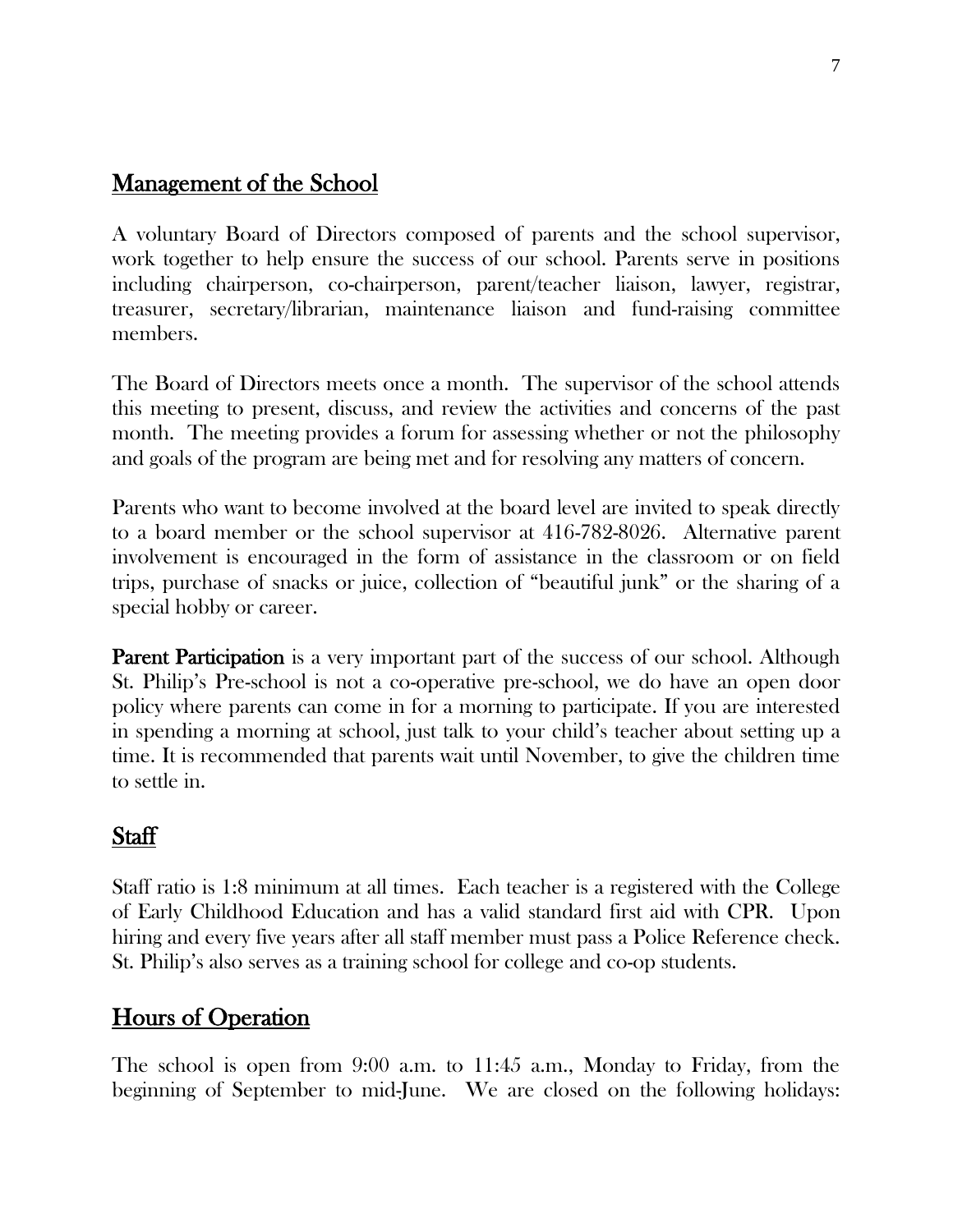Labour Day, Thanksgiving Day, Family Day, Good Friday, Easter Monday and Victoria Day.

The school will also be closed on two additional days for staff first aid and parent/teacher interviews. The school will be closed for two weeks over the Christmas and New Year period, as well as one week during Spring Break.

#### Wait list

If desired, applicants for whom a place cannot be found will be placed on a waiting list. The wait list is on a first come first serve basis. To be place on the list or to find out where you are on the list please contact the director, as the list is confidential. Our experience is that accepted students sometimes have to withdraw prior to September and places often become available in the summer months. As soon as a space becomes available, you will be contacted. There is no cost to being on the wait list.

## Arrival and Departure

Please bring and pick up your child on time. When children arrive late, they are sometimes uncomfortable walking into a group, where the children are already engaged in play.

When children are picked up late, they sometimes worry that they have been forgotten. While occasionally there are extenuating circumstances, we request your cooperation in this matter. If siblings are brought to the school during these times, please do not permit them to run free in the classroom. As soon as your child has been brought to his/her teacher, parents are asked to say good-bye and depart. Please do not leave your child at the school before 9:00 a.m. as teachers are busy with important preparations for the day.

If a child will be arriving late or not at all, we ask that you **please inform us each day** that your child will be absent. There is an answering machine at the school that can take your message if a teacher is unavailable or you may email the school.

#### Drop off and pick up procedures:

There is absolutely no parking in the church parking lot please follow the procedures as outlined below.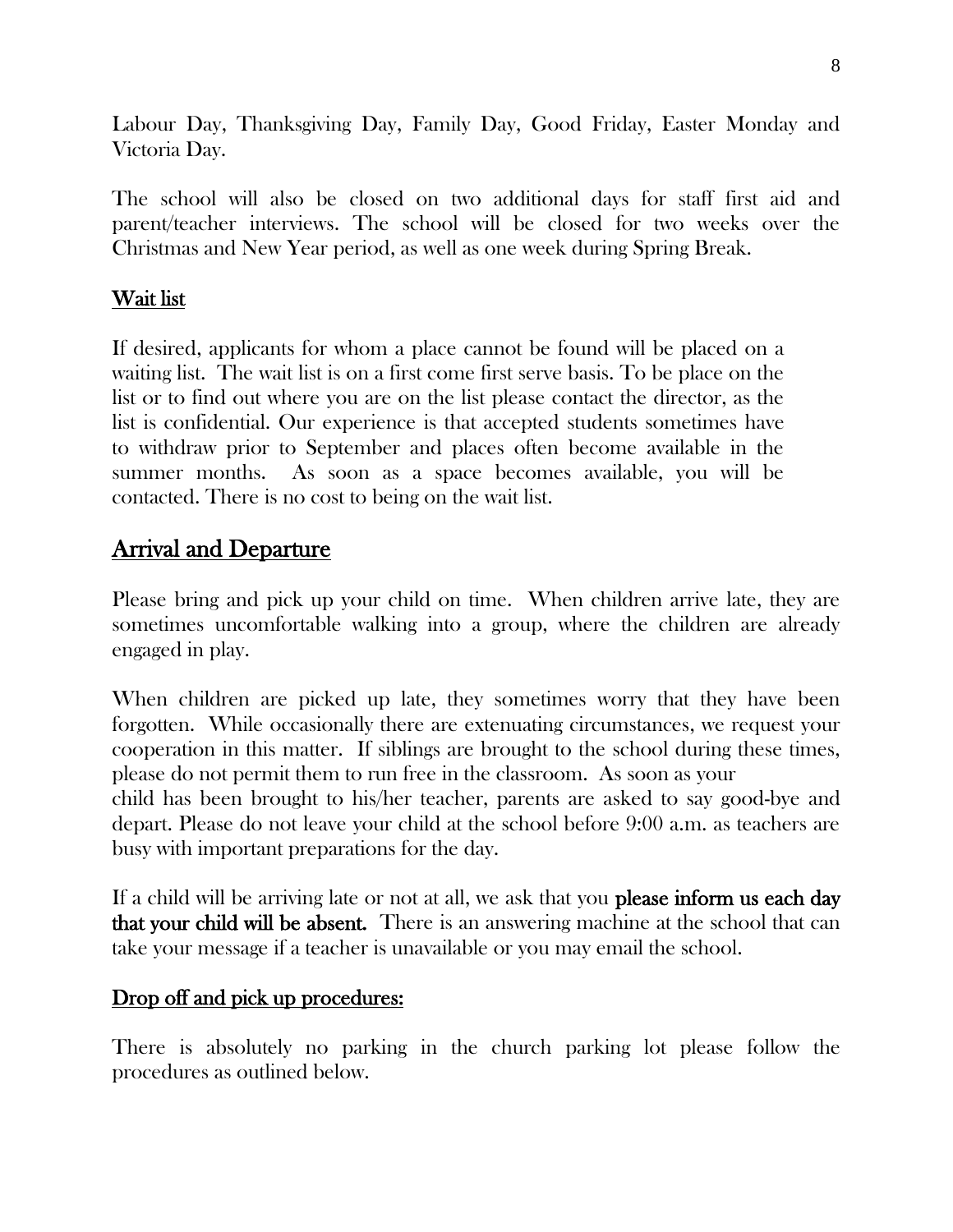#### Drop off

If you have one of the 10-minute parking spots or you walked to school you can bring your child in.

## Pick up

Please wait outside the school with the **door closed** until a teacher is ready to dismiss the children. If you were unable to get a 10-minute parking spot, wait and a teacher will bring your child to your car.

A few things to keep in mind with these procedures:

• Please ensure that all outside clothing is at your child's hook (mitts, hats etc. are in sleeve)

Please do not bring unnecessary items to school (knapsacks etc.) as teachers cannot bring these things upstairs

# Authorized Pick-ups

Child Release: To ensure the safety of each child, the school requires written notification of the names of all people to whom your child may be released, including next of kin, as well as written communication of changes in usual pickup. If someone "unexpected" will be picking up your child, please pin a note to him/her and provide us with the name and relationship of the person. Please explain the sign-in/sign-out procedure to the replacement person. Also, please be specific about our hours of operation and pick up time.

If you wish to send a note to school, please pin it on the back of your child's shirt where it is visible after all outer clothing has been removed. Notes are required if your child will be going home with a class-mate or any other person who has not previously been designated in writing. This procedure must be followed every time an alternative arrangement is made. Please do not rely upon verbal instructions to your child's teacher. In cases of custody disputes, a legal document must be given to the school.

# Transportation and Car Pool Information

Car Pool arrangements are the responsibility of individual parents. While the registrar may provide some help in terms of names and telephone numbers of families in your neighbourhood, for the most part, the school is not involved. Please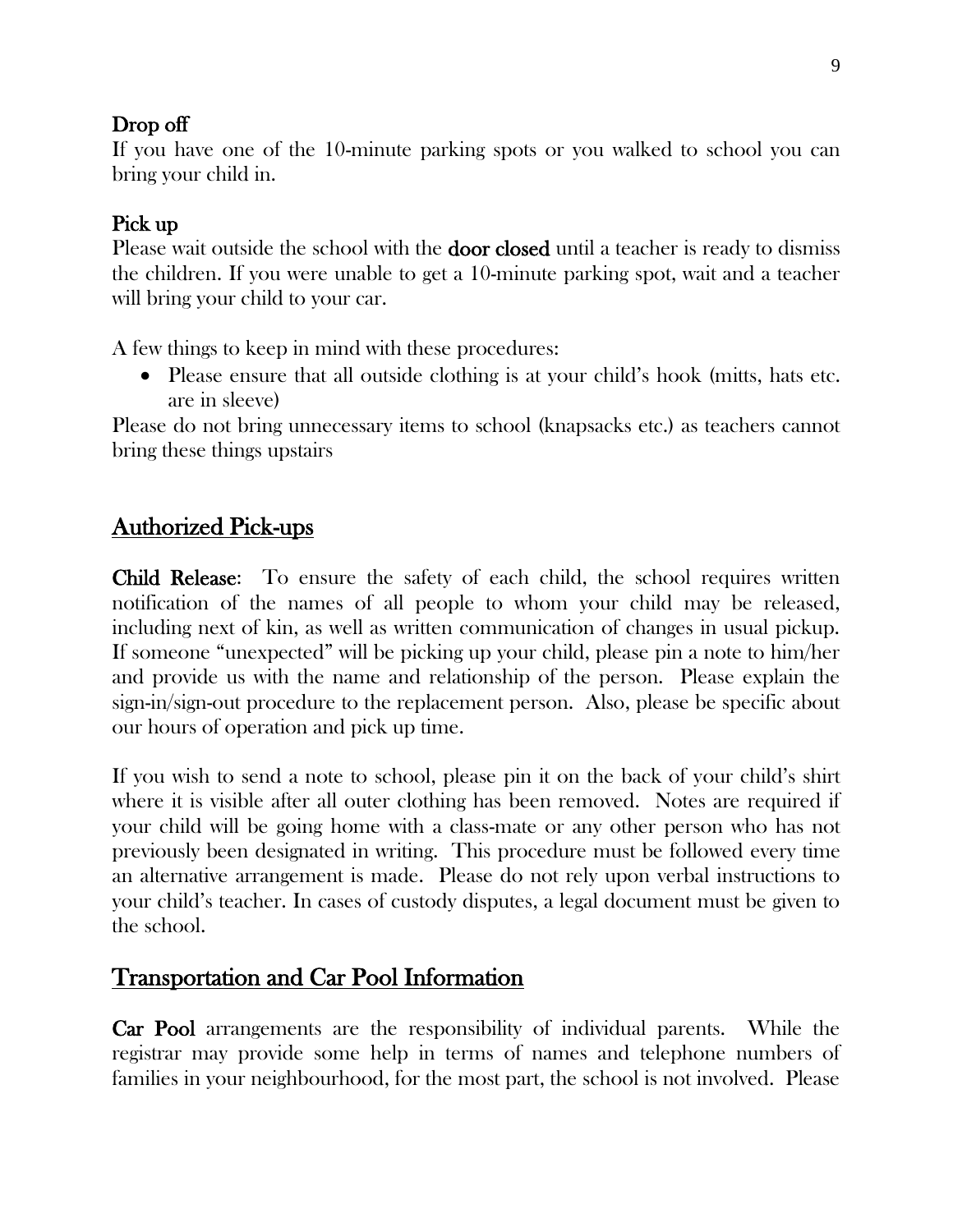complete the pick-up authorization form and ensure that the Supervisor is aware of any changes throughout the year.

## Food and Nutrition

Each morning at approximately 10:15, a nutritious snack is served to our children. These snacks consist of a fruit or vegetable, crackers, bread or cookies (butter, cheese, cream cheese) and juice. We discuss food groups and encourage children to try all snacks and help with clean up. Please inform the Director if your child has any food allergies or restrictions. As well, please do not bring food into the school unless it is for a special celebration and is to be shared with the entire class. Please note that the school is a nut-aware environment.

## Extended Day – Lunch program

St Philip's offers an extended day to those families that are interested in a longer day. The program runs until 1:30 pm and includes a hot lunch supplied by Alphabet Kids and follows Canada's food guide.

## Nut Awareness Policy

St. Philip's Preschool aims to provide a safe environment for all of its students and families. Following this principle, St. Philip's has adopted a nut awareness policy to minimize the risk to its students who have life-threatening food allergies.

We ask that all children/staff wash their hands before coming to school (especially if you have come into contact with peanut butter or other nut products).

This simple and easy practice considerably minimizes the risk to anaphylactic students.

We ask that any foods containing peanut, nuts or nut products not be brought into the school (for lunch, snacks or otherwise) even if there is no allergic child in your child's classroom. To further minimize risk, if you are sending a lunch with your child, we ask that your child not share their food with others.

Any food brought to school for the entire class (i.e. birthday parties) must be: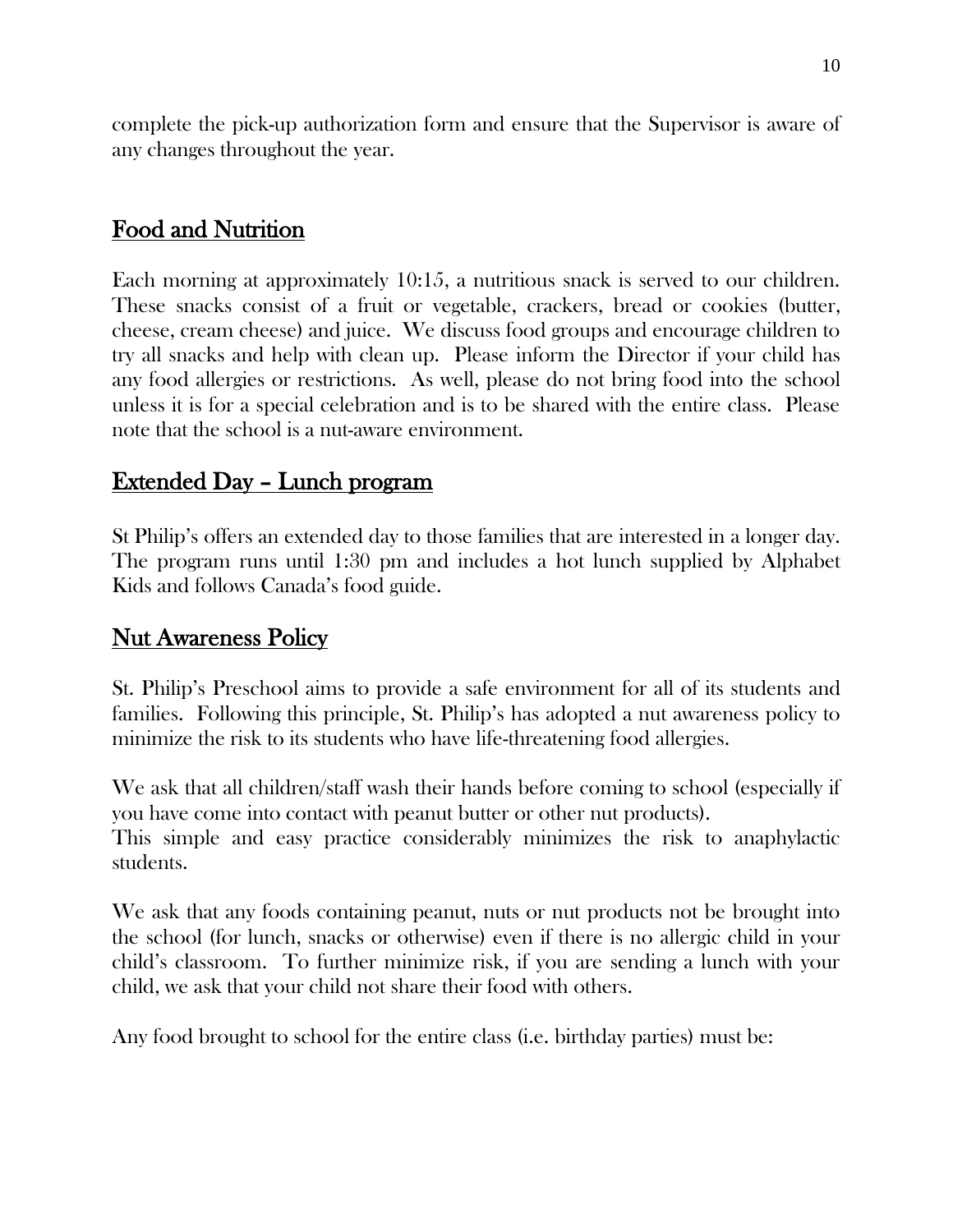- Purchased from a bakery that has been approved of for the purpose of this policy (i.e. Amazing Donuts, Richman's, 2 Moms Baked goods, Lollicakes); or
- Baked from a baking mix package (Betty Crocker) that has been approved by the school

## Clothing

Each child is requested to bring a full change of LABELED clothing, which should be replaced after each use and changed seasonally. All runners, jackets, hats, mittens, boots, snowsuits, etc. should be labeled for easy identification. A spare pair of Velcro closure runners should be left at the school.

Please dress your child suitably for creative play. While we do encourage the wearing of smocks during art activities, do not be surprised if your child comes home dirty or with washable paint on the clothing. Smocks are provided for water play and must be worn.

Diapers and wipes are to be sent to school with any child who is not toilet trained. We do encourage every child to use the toilet so pull-ups are a great idea if your child is capable of remaining dry for a two-hour period. At some point, your child's teacher may request that the child be sent to school in underwear. Several changes of clothing would be needed at that time.

## Special Celebrations

Birthdays are a very special event at St. Philip's. Parents are requested to contact their child's teacher to make arrangements for their school party. (All summer birthdays are celebrated sometime in June.) The parent may bring in a special snack, and parents and siblings are invited to join in the festivities.

**Birthday Invitations** will be distributed at school or put in art bags unless every child in the class is invited to your child's' party

In-school special days may include a visit from a community worker or a special theme day such as Hat Day, Backwards Day, Pajama Day, etc.

Special Holidays of many cultures are celebrated in a traditional, non-religious manner, while maintaining respect for the individual.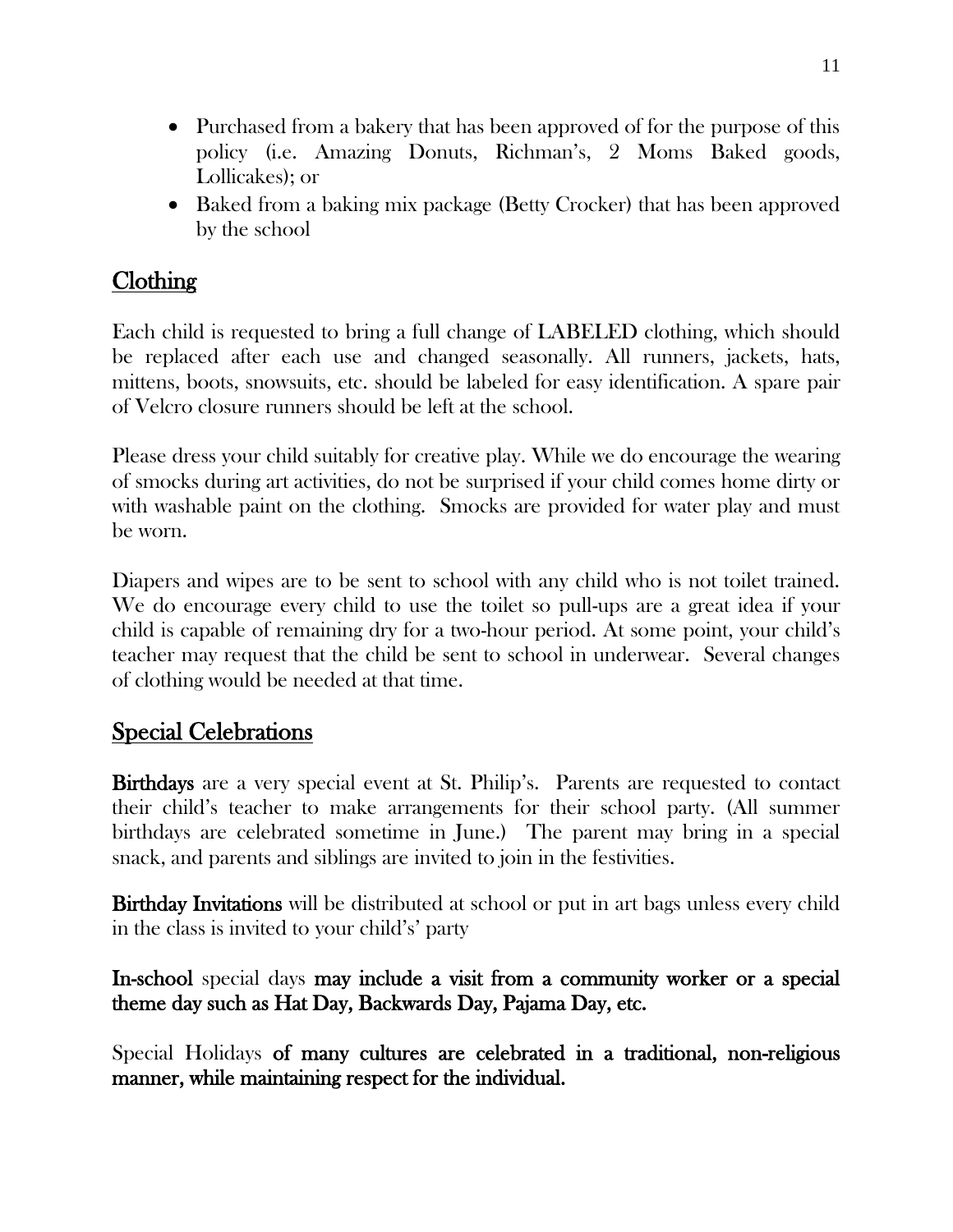Community Open House, which occurs in the third week of October, is for viewing the school and picking up a registration package applications are then accepted the following week. Parents who are already in the school and have been given priority registration need not attend.

Parent Night in the Fall is intended to familiarize parents with the routine of the school and to experience their child's school-world. An action-packed slide show is set to music. Parents can watch their children immersed in school activities, socializing with peers, experimenting with new ideas and generally being children. This evening is for parents only. No children please.

## General Information

Art Bags Your child will be given a canvas art bag with their name on the outside. Art bags are required at the start of each week and are sent home at the completion of each week. They will contain your child's precious creations, as well as notices, calendars, newsletters, Scholastic book orders, etc. Please be sure to go through the bag thoroughly each week.

Show and Tell When we ask for "Show and Tell", please send one non-violent article. Guns, swords and other weapons will not be permitted in the classrooms. Please label all items to ensure a safe return. Toys are not to be brought to school unless requested by the teacher for show and tell.

Friendships are a very important aspect of school. We encourage you to plan athome play times with your child's classmates. You may ask your child's teacher if you are not sure with whom your son or daughter plays.

A Monthly Newsletter is sent home at the beginning of each month. . Please post it on your refrigerator so that your child can see what will be going on during the month. A detailed weekly program is posted on the Parent Bulletin Board to enable you to discuss the events of the day with your child.

Confidentiality is an important issue, which we are sure you will respect. Please do not approach your child's teacher to discuss any children other than your own. It is best to call the school (416-782-8026) between 8:00-9:00 a.m. or after 11:45 a.m. to speak with a staff member regarding any concerns you may have. If your child's teacher deems it necessary to discuss a matter of importance with you, you will be asked to remain behind at 11:45 a.m. or you will be called at home in the evening.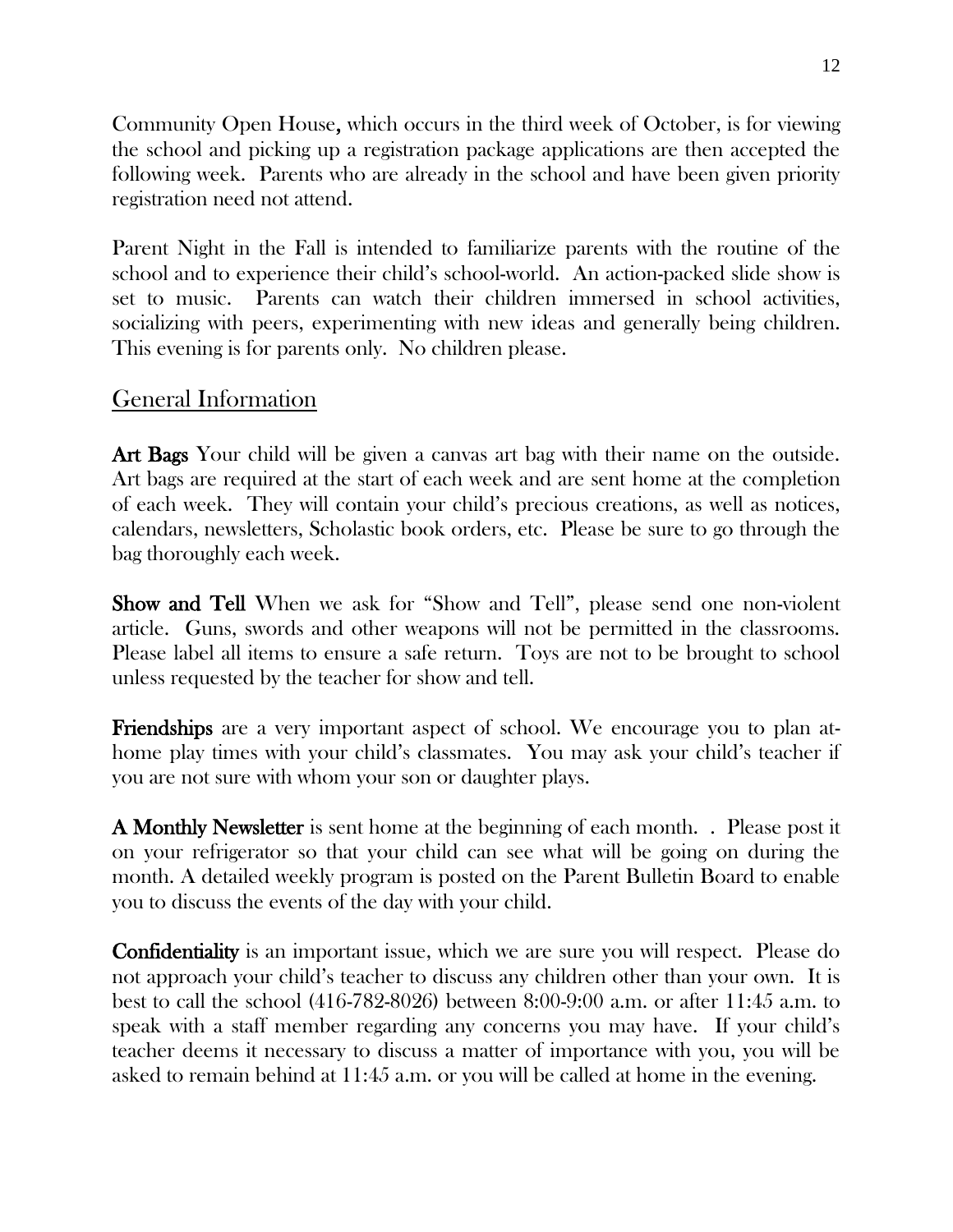Interview and Reports: When necessary, your child's teacher will call you to discuss your child's progress. In February, interviews will be held with (staff and) parents to discuss their child and to set goals. In June, an informal progress report will be sent home. Although St. Philip's Pre-school is not a co-operative pre-school, we do have an open door policy where parents can come in for a morning to participate. If you are interested in spending a morning at school, just talk to your child's teacher about setting up a time. It is recommended that parents wait until November as to give the children time to settle in.

Class Lists including names, addresses, emails and telephone numbers are provided to enable parents to make contact with other families to arrange for play dates, carpools, etc.

**Personal Information** must be updated throughout the school year. If you experience a move, change of telephone number at home or work, addition of a new member to your immediate family, a change of physician, etc., please inform the supervisor immediately. Children's files must be current at all times.

Field Trips and community outings are part of our school program. Field trips may include a few short excursions throughout the year; these trips are not possible without adult volunteers. We attempt to maintain an adult-child ratio of 1:2 on all field trips. Parents will be required to sign a permission form for all outings.

Fire Drills are conducted on a monthly basis, enabling children to learn to evacuate the school on cue. A whistle is blown twice, signaling the fire drill. This is a precautionary measure to ensure their safety should an emergency arise. The entire process is explained to the children and their teachers assure them that although it is only pretend, it is still necessary to follow all the rules.

# Busing Policy

It is the policy of St. Philip's Community Pre-School that when attending a trip with the school, all children must ride on the school bus. This is so staff can keep track of all the children and ensure their safety.

While all parents are welcome to assist, we are only able to take a certain number of parents on the bus. Any parent who is not going on the bus may follow in their car and are responsible for any expenses incurred. All children ride on the bus, even if their parent is driving their own car.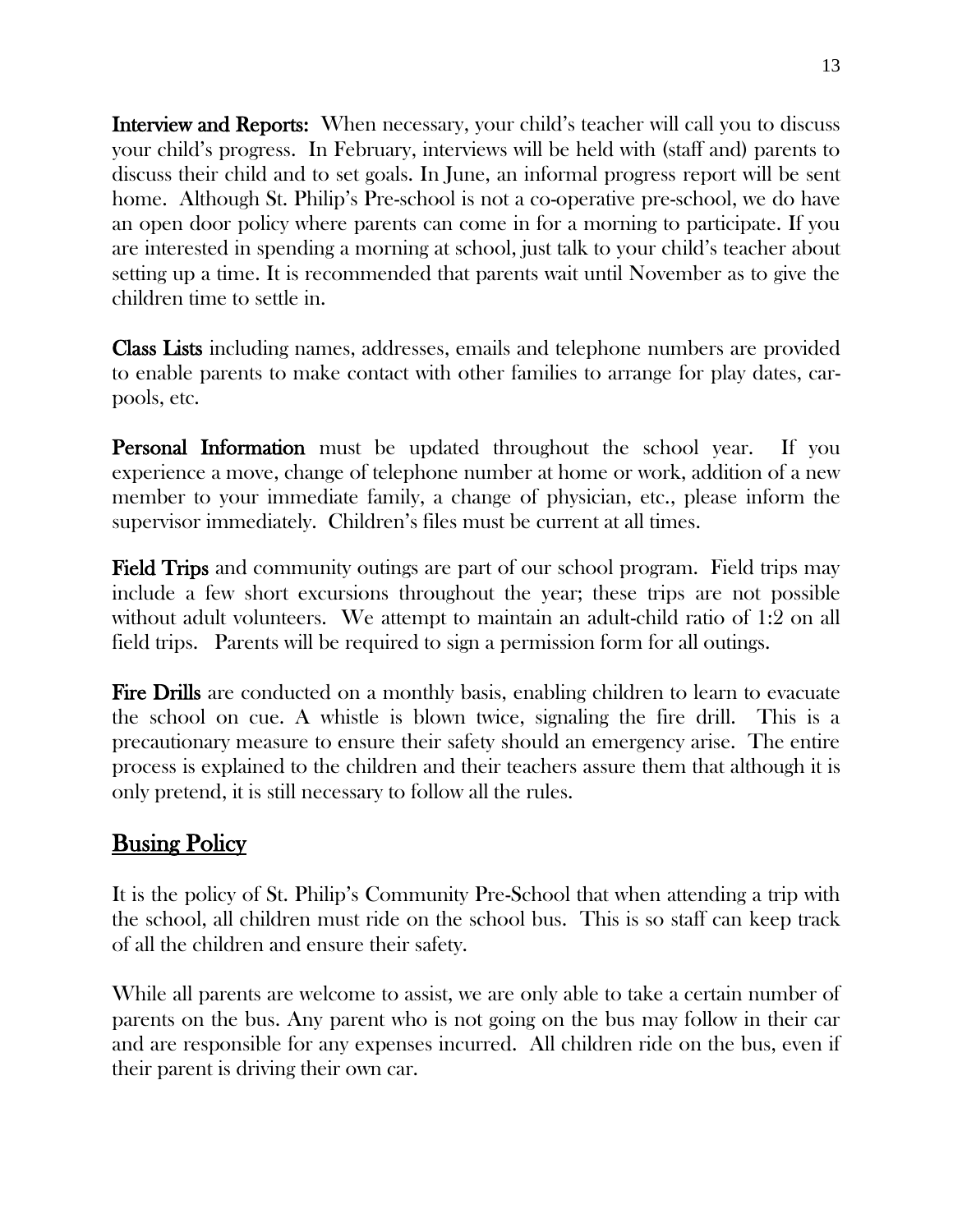All field trips requiring a highway drive will make use of a bus with seatbelts. For trips where highway driving is not required, regular buses without seatbelts will be used. Children may not participate in field trips if they do not travel on the bus with the school.

## Fundraising Events

Scholastic Book sales allow the school to order books at no cost, depending upon the number of books ordered by the students. This has been a wonderful source for creating an extensive school library for both student and teacher use.

#### Past fundraising Events

Parent Night, Silent Auction, Raffle tickets, Movie Night and Wrapping Paper have all proven to be successful because of the generosity of parents and members of the community. Fund-raising suggestions and participation are welcome.

## Monitoring the Program Statement and Prohibited Practices

Staff, students and volunteers are required to read the Program Statement and sign a review sheet to indicate that they have done so. This must be done prior to employment or prior to interacting with children, and when the statement has been modified, and/or on an annual basis.

The Director or a member of the Board will review the program statement with all staff, students, and volunteers and sign the review sheet to indicate that the process has been completed. The Director must be confident that the staff, volunteer or student is fully aware and understands the Program Statement and its implementation.

As part of staff annual evaluations there will be a check list on prohibited practices and program implementation to ensure that staff have a full understanding of those practices and are in compliance.

Teachers will maintain the Seesaw app. to support their understanding of the program statement. Copies of the documentation, relevant to the children, will be shared with all parents or guardians of the children in the program.

The Director will meet on a regular basis with each staff member to establish a clear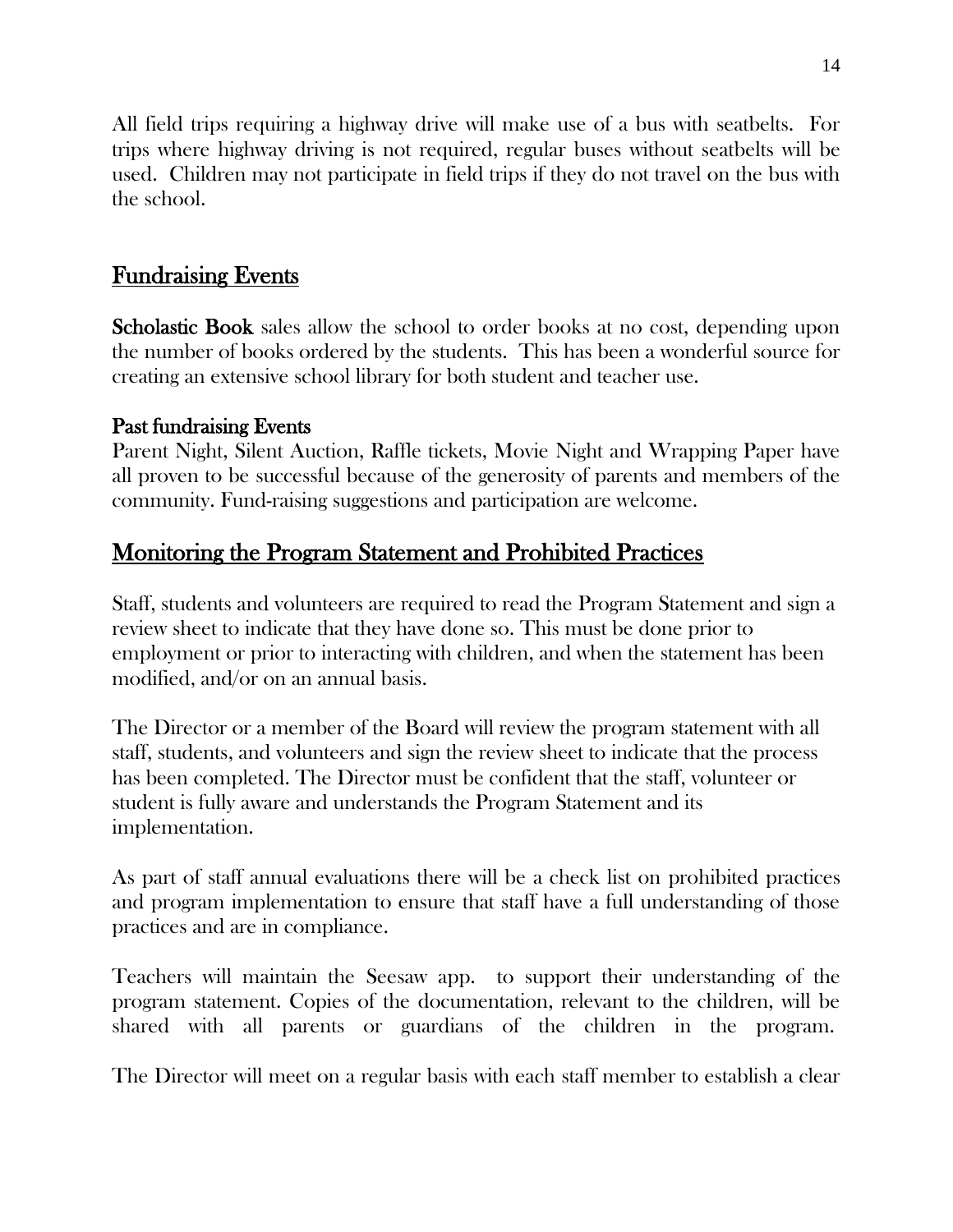understanding of the schools program statement and prohibited practices to support staff in their delivery of the Program Statement and to aid the staff in self-reflection.

The Director will view each staff as competent and able, and give them time to be heard and respected, and to reflect on their own performance and their contributions to the environment and the development of each child in their care. The Director will monitor all staff/students/volunteers on a regular basis using observations, interactions and conversations.

#### **Contravention**

When a staff member is in contravention of the Program Statement the following steps will be followed.

The first offence staff will be given a verbal warning. Second offence will be a written warning, staff will be required to re-read the policy and meet with the director and discuss them in-depth. The third offence staff will be required to take a workshop or additional training. All contraventions will be documented using the written program statement monitoring form.

#### Prohibited Practices

It is the policy of St. Philip's Community Preschool to set limits for the children in accordance with the Child Care Early Years Act, which will ensure a safe and secure environment while demonstrating respect for individual developmental needs of the child.

This provision forbids physical punishment and other harmful disciplinary practices to protect the emotional and physical well-being of children. It sets out clear direction regarding prohibitive practices to support the overall well-being of children. These practices are never permitted in the preschool.

Therefore, under no circumstances may a child be subject to:

(a) corporal punishment ;

(b) physical restraint of the child, such as confining the child to a high chair, car seat, stroller or other device for the purposes of discipline or in lieu of supervision, unless the physical restraint is for the purpose of preventing a child from hurting himself,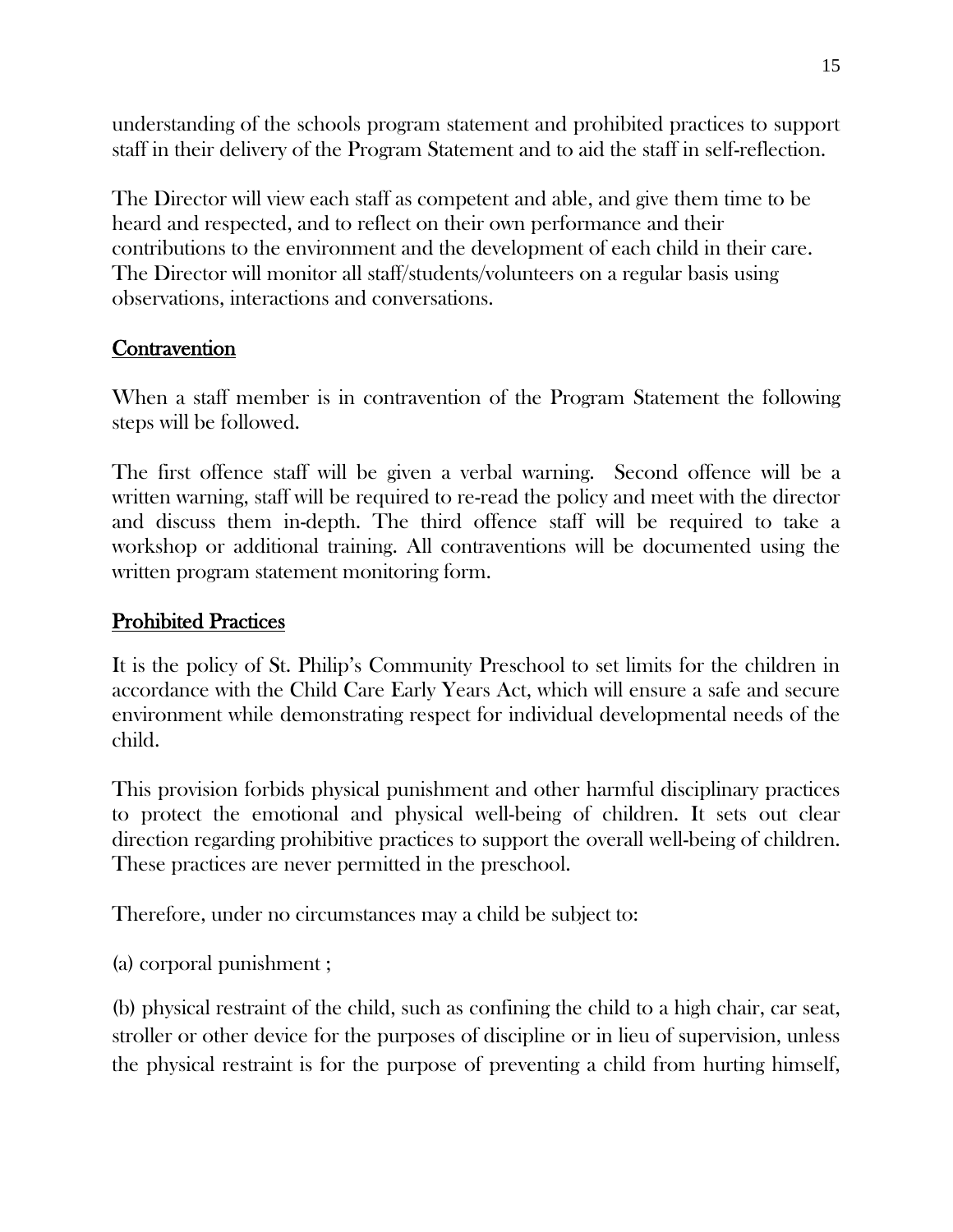herself or someone else, and is used only as a last resort and only until the risk of injury is no longer imminent;

(c) locking the exits of the school for the purpose of confining the child, or confining the child in an area or room without adult supervision, unless such confinement occurs during an emergency and is required as part of the licensee's emergency management policies and procedures;

(d) use of harsh or degrading measures or threats or use of derogatory language directed at, or used in the presence of a child that would humiliate, shame or frighten the child or undermine his or her self-respect, dignity or self-worth;

(e) depriving the child of basic needs including food, drink, shelter, sleep, toilet use, clothing or bedding; or

(f) inflicting any bodily harm on children including making children eat or drink against their will

#### **Contravention**

When a staff member is in contravention of the prohibited practices the following steps will be followed:

1. In contravention number a, b, c, e, or f the staff member will be dismissed with pay and employment will be terminated immediately.

2. In contravention of d, the first offense will be suspension and the second offense will be dismissal.

It is the responsibility of all members of the staff to report any incident that conflicts with the school's policy and report it to the director or staff liaison. If the director is in contravention of the policy it must be reported to the staff liaison, if a staff member is in contravention it must be reported to the director. The director shall be responsible for all staff members and the board is responsible for the director.

In the event that the director/staff liaison observes or is made aware of any practice that is not supported, they will address the issue with the staff member according to the strategies outlined above. All records pertaining to monitoring of our Program Statement will be kept on file for three years.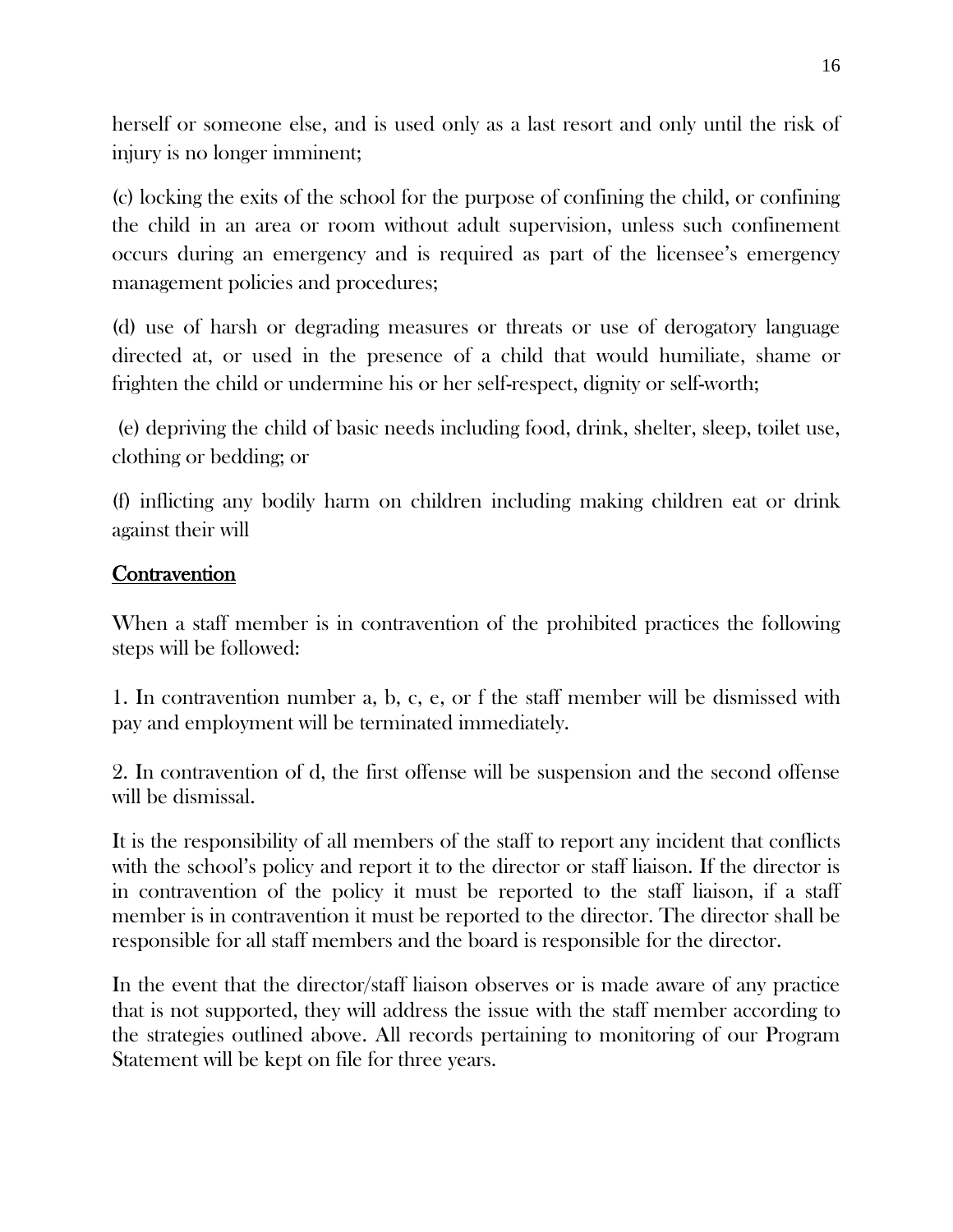Additionally, all Early Childhood Educators have made a commitment to abide by the standards of their profession as set out in the College of Early Childhood "Educators Code of Ethics and Standards of practice". All Early Childhood Educators hold themselves accountable, and will use the Code of Ethics, the Standards of practice, and the CCEYA to guide their decisions and practice.

## Medication and Illness Policy and Procedures

## **Medication**

It is the policy of St. Philip's Community Pre-school that no medication be given to any child other than Epipen which is a lifesaving medication used only in emergency situations, and provided by the parents of the allergic child for the child's exclusive use.

#### Illness

Upon arrival at school staff will access children to ensure that each child is well enough to attend. This policy is designed to ensure that the health of the children in the school is safeguarded.

We ask that you please keep your child at home for 24 hours if he/she has, or is suspected to have, any of the following:

- A fever
- Diarrhea (two or more loose bowel movements)
- Vomiting
- Red puffy eyes and/or yellow or green discharge from eyes, or ears
- Contagious disease (until a doctor declares the child to be no longer contagious)

The above signs and symptoms are fairly obvious and indicate that the child is ill. Unfortunately, there are other times when it is difficult for a parent to determine if the child should be at the school. A slight cold or the end of an illness are two examples. In such instances, a general rule to determine whether the child is well enough to be at the school is if the child can participate in all areas of the program.

Parents will be notified if their child becomes ill or if, for some reason, their child is unable to participate in the program. It will be the decision of the Director and the staff on such occasions as to whether the child should be sent home. When we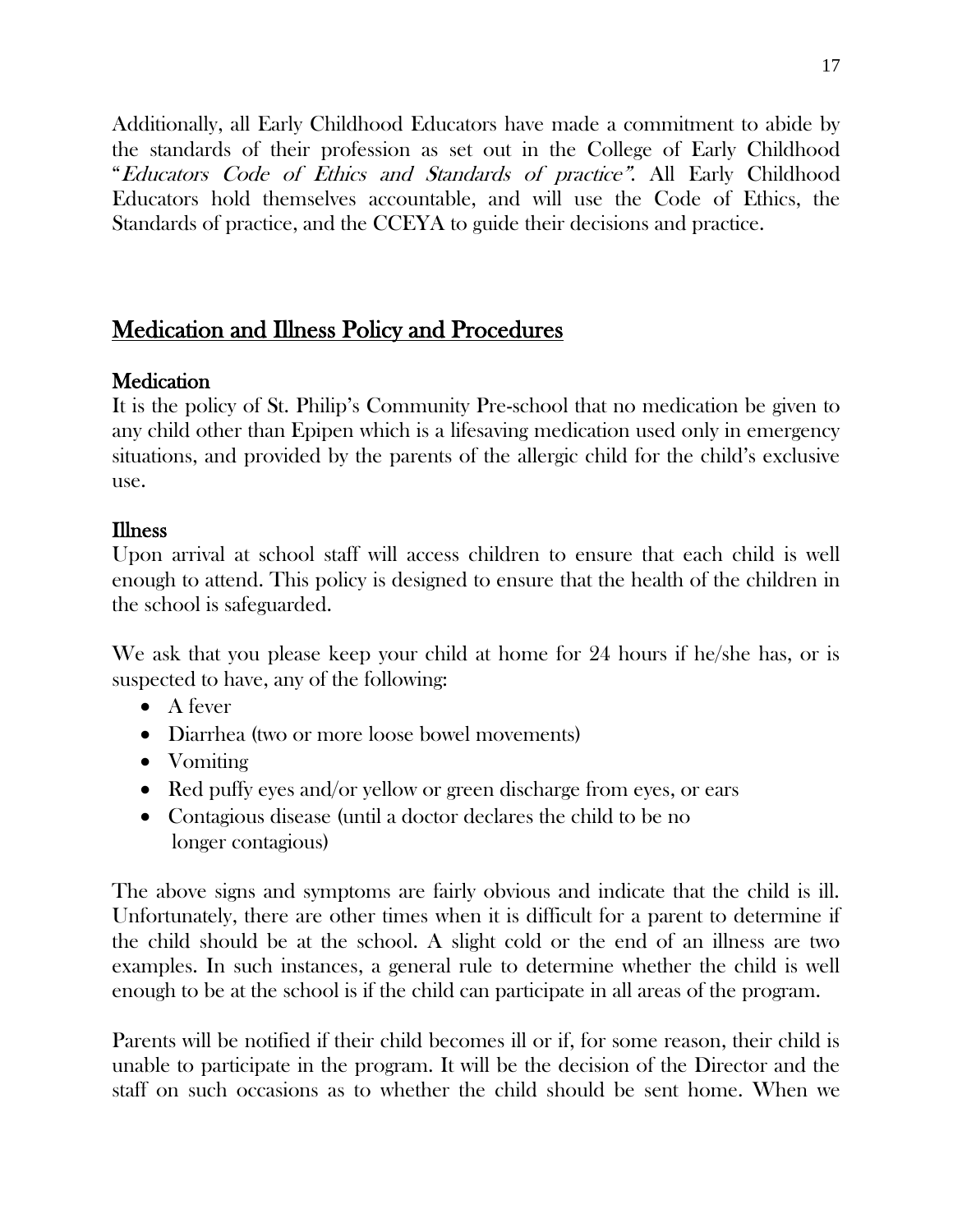contact you please understand that the staff has the health and welfare of your child as their primary concern. Parents will be asked to pick up their child if he/she develops a temperature.

## **Outbreak**

An outbreak is defined when an unusual amount of children contract the same communicable disease. Any outbreak in the school shall be dealt with in the following manner.

- Any child or staff showing symptoms shall be isolated in the office
- Parents will be notified immediately to pick up their child
- Public Health will be notified 416-392-7411
- Sanitary Practices and Procedures will be stepped up

Children will be excluded from the program if they are suspected to have a communicable disease. A child who has been excluded will need a doctor's note stating, that the child is fit to return to school without the threat of creating further outbreaks.

## Non-discrimination Policy

It is the policy of St. Philip's Community Pre-School that we will provide a culturally appropriate, racially sensitive and non-discriminatory environment for staff, parents, and children to promote employment and service equity.

Any breech of this policy will be put in writing and submitted to the Board of Directors of St. Philip's Community Pre-School.

## Dismissal Policy

At St Philip's Community Pre-School we hope that our program is set up to meet the needs of every child in the school. However, St. Philip's reserves the right to terminate the stay of any child if, in the opinion of St. Philip's Community Pre-School, it is in the best interest of the child or of the school. In a case where the child is dismissed, all monies for the remainder of the school year will be returned.

## Serious Occurrence Policy and Procedures

## Purpose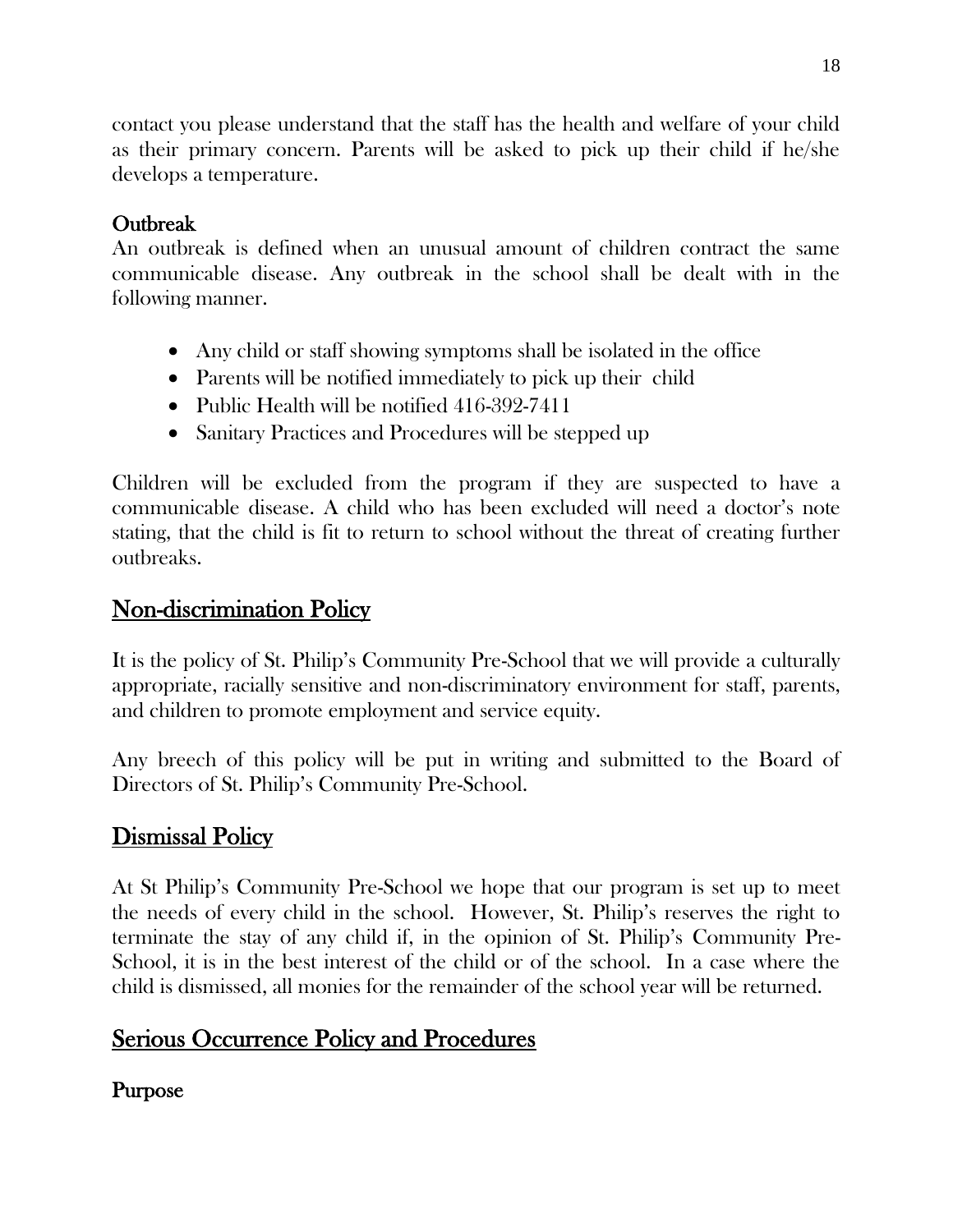The purpose of this policy and the procedures within is to provide clear instructions for staff, students and volunteers to follow for how to identify, respond to and report a serious occurrence. It ensures that there is a plan to deal with any serious incidents that may affect the health, safety and well-being of children and those working directly with children, and that these serious incidents are reported, tracked and followed up on.

This policy requires that an annual review be conducted of serious occurrences that took place over the last calendar year for an opportunity to reflect on the incidents that took place and consider approaches that will be implemented to minimize the chance that the incidents will occur again in the future.

This policy is intended to fulfill the obligations set out under Ontario Regulation 137/15 for policies and procedures with respect to serious occurrences for child care centres.

## Policy - Identifying a Serious Occurrence

- Under the *Child Care and Early Years Act, 2014*, serious occurrences are defined as:
	- 1. the death of a child who received child care at a child care centre,
	- 2. abuse, neglect or an allegation of abuse or neglect of a child while receiving child care at a child care centre,
	- 3. a life-threatening injury to or a life-threatening illness of a child who receives child care at a child care centre,
	- 4. an incident where a child who is receiving child care at a child care centre goes missing or is temporarily unsupervised, or
	- 5. an unplanned disruption of the normal operations of a child care centre that poses a risk to the health, safety or well-being of children receiving child care at the child care centre.

## Reporting a Serious Occurrence

- Staff will notify the supervisor or designate of a serious occurrence as soon as they become aware of the incident.
- All serious occurrences will be reported to the Ministry of Education in the Child Care Licensing System (CCLS) within 24 hours of the licensee, supervisor or designate becoming aware of the occurrence.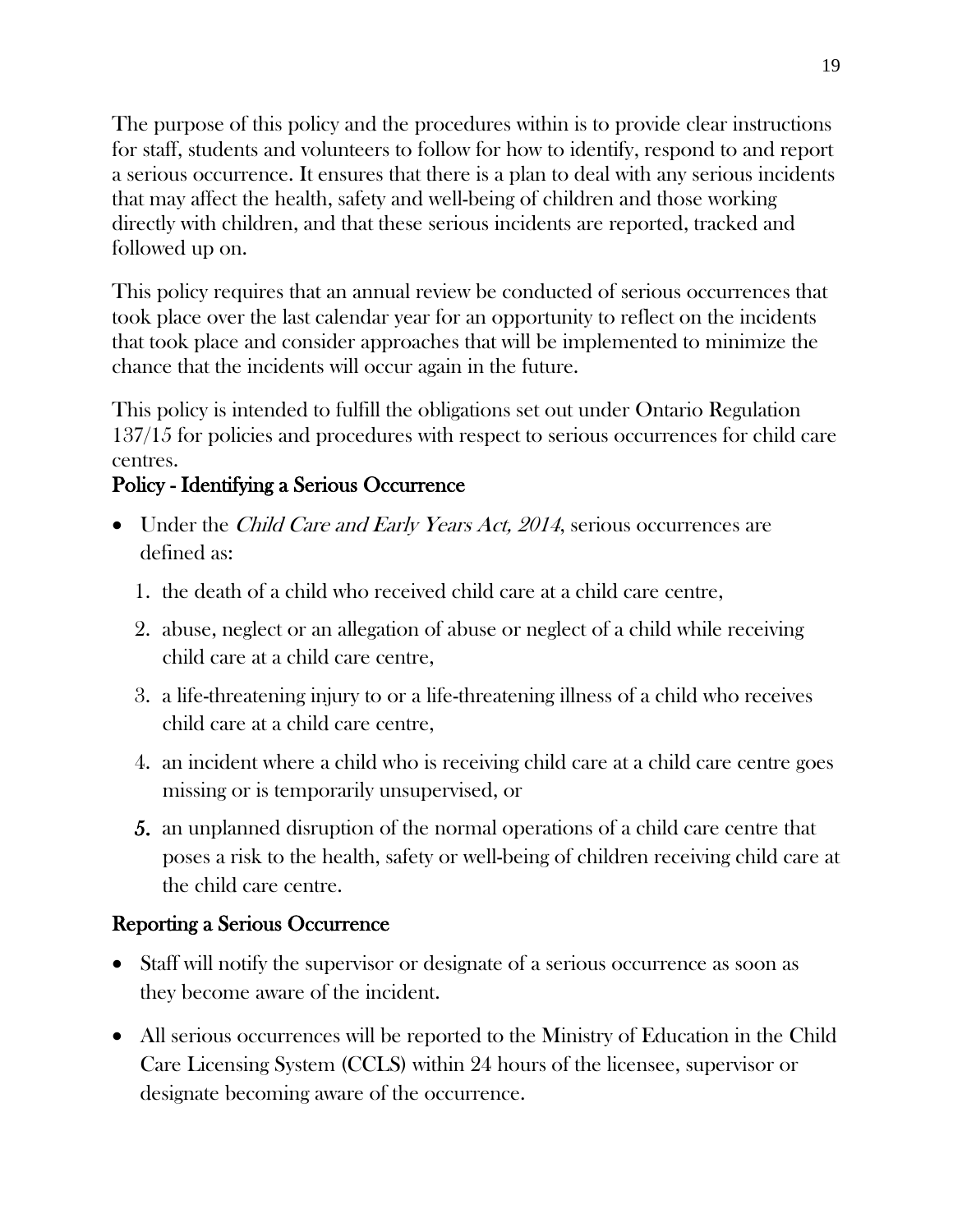- Identifying information such as children or staff names will not be included in the serious occurrence reports.
- If CCLS cannot be accessed (e.g. where CCLS or an internet connection is unavailable), the supervisor or designate will notify the program advisor (PA) assigned to the licence by email or by telephone within 24 hours of becoming aware of the occurrence. A serious occurrence report will be submitted in CCLS as soon as the system can be accessed.
- Where a Ministry of Education PA cannot be reached by telephone, a voicemail message will be left to notify the PA of the incident.
- All updates to serious occurrences will be reported in CCLS through update reports until the serious occurrence has been closed by the Ministry of Education.
- Where the Ministry of Education requests updates to a serious occurrence in CCLS, these will be provided as soon as possible though update reports.
- Serious occurrences reported to the Ministry of Education will be documented in the daily written record.

## Posting a Serious Occurrence Summary (Notification Form)

- Within 24 hours of becoming aware of a serious occurrence, the director will complete a Serious Occurrence Notification Form in either CCLS or using the form available in file..
- The form will provide a summary of the serious occurrence and of any action taken by the child care centre.
- The summary will not include identifying information (e.g. names and ages of children, staff, or program rooms) and will contain gender-neutral language.
- The summary will be posted on the parent board for a minimum of 10 business days, regardless of the serious occurrence type and the status of any related investigation.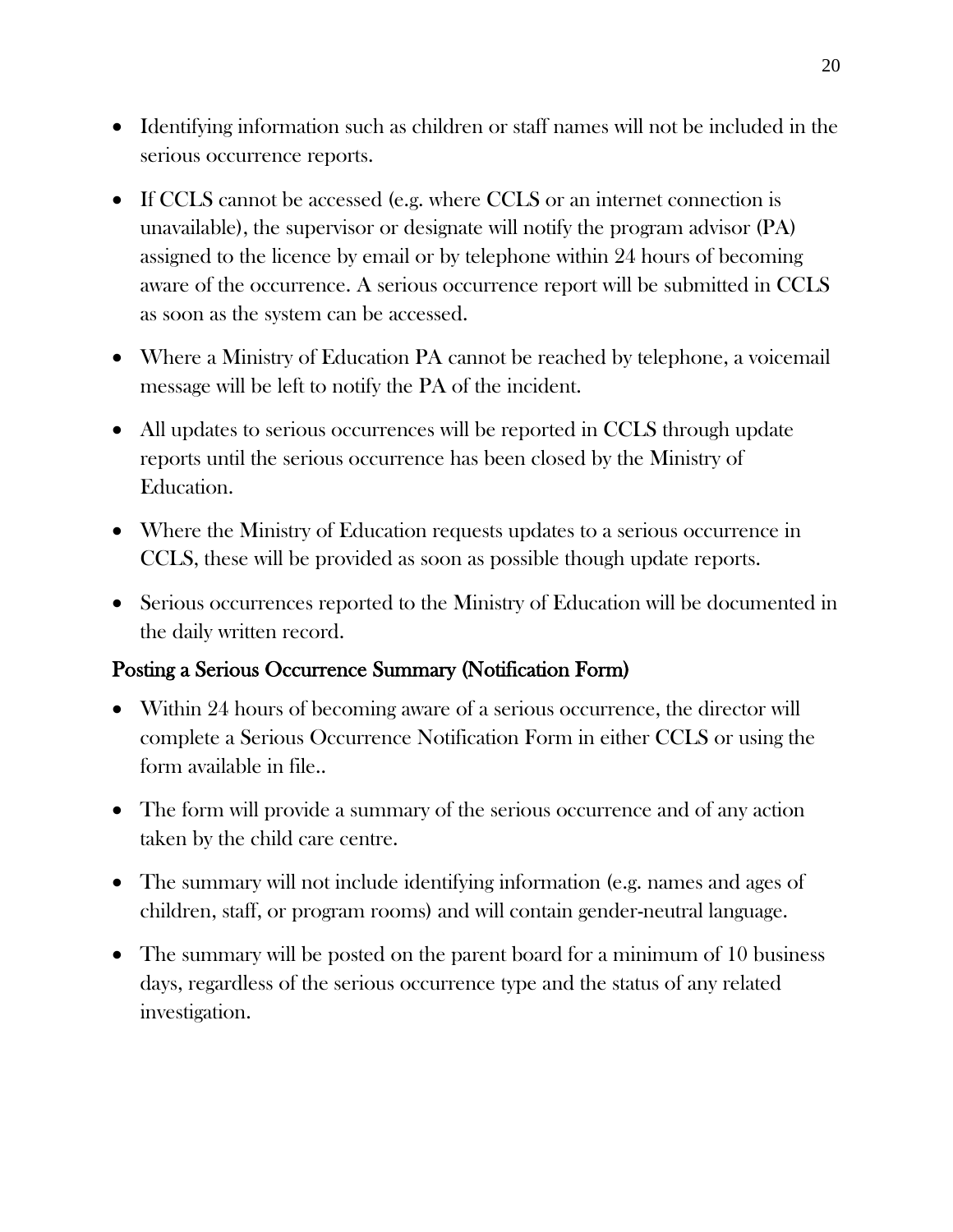- All updates to the serious occurrence will be added to the posted summary, and the summary will remain posted for an additional 10 business days each time any updates are added.
- All serious occurrence summaries will be retained for 3 years from the date they are created or last updated (whichever date is most recent).

## Annual Analysis of Serious Occurrences

- An annual analysis of all serious occurrences that occurred in the previous calendar year will be completed by the director.
- The annual analysis will be used to identify issues, trends and actions taken.
- The analysis and record of actions in response to the analysis will be kept on file for Ministry of Education review and retained for 3 years from the date the analysis and record of actions were created.

## Concerns about the Suspected Abuse or Neglect of a Child

- If any person, including a person who performs professional duties with respect to children, has reasonable grounds to suspect that a child has suffered, or is at risk to suffer, physical or emotional harm or sexual exploitation or molestation inflicted by the person having charge of the child, the person will report the suspicion directly to a children's aid society (CAS).
- Suspected abuse or neglect that will be reported will include physical, emotional and sexual abuse and/or neglect.
- Where a parent expresses concerns that a child is being abused or neglected, the parent will be advised to contact their local CAS directly. The person who becomes aware of these concerns is also required to report the concerns to the local CAS.

#### Procedures to Respond to a Serious Occurrence -Steps to Follow for All Serious Occurrences

| Steps for Staff, Students and Volunteers to<br>Follow: |                                                                  |           | Steps for the Supervisor/Designate to Follow:                                |
|--------------------------------------------------------|------------------------------------------------------------------|-----------|------------------------------------------------------------------------------|
| 1.                                                     | Immediately:                                                     |           | Immediately:                                                                 |
|                                                        | Ask for assistance from other staff, students,<br>or volunteers. | $\bullet$ | Provide assistance to children, staff, students,<br>volunteers and families. |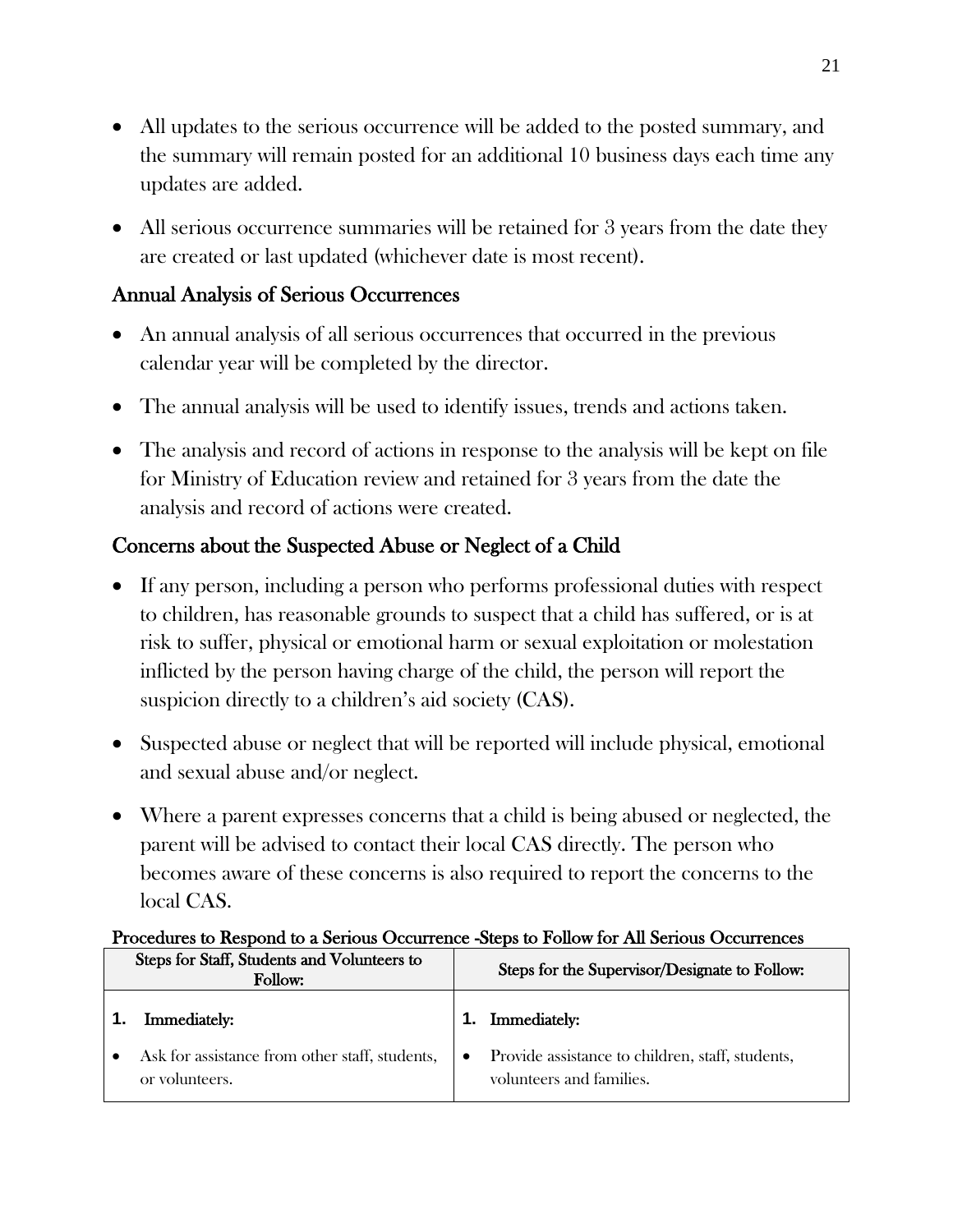|           | Steps for Staff, Students and Volunteers to<br>Follow:                                                                                         |                 | Steps for the Supervisor/Designate to Follow:                                                                                                           |
|-----------|------------------------------------------------------------------------------------------------------------------------------------------------|-----------------|---------------------------------------------------------------------------------------------------------------------------------------------------------|
|           | Provide immediate medical assistance, if<br>applicable, according to Standard First Aid                                                        | $\bullet$       | Provide immediate medical assistance, if applicable,<br>according to Standard First Aid and CPR training.                                               |
|           | and CPR training, where applicable.<br>Call emergency services and follow direction<br>from emergency services personnel, where<br>applicable, | $\bullet$<br>2. | Call emergency services and follow direction from<br>emergency services personnel, where applicable.<br>Within 24 hours of becoming aware of the        |
| $\bullet$ | Ensure that other children are removed from<br>the scene and do not have access to the area,<br>where applicable.                              | $\bullet$       | incident:<br>Collect all pertinent information to report the<br>incident to the Ministry of Education as a serious<br>occurrence, including:            |
| ٠         | Address any risks to the health or safety of<br>the child and/or other children present to<br>prevent the risk of further harm.                |                 | A description of the incident;<br>O<br>The date, time, place where it occurred, actions<br>$\circ$                                                      |
|           | Notify the supervisor/designate.                                                                                                               |                 | taken and outcome;<br>The current status of the incident and<br>$\Omega$                                                                                |
| 2.        | Ongoing and after the incident:                                                                                                                |                 | child/parties involved; and<br>All other parties notified (e.g., emergency<br>$\circ$                                                                   |
| $\bullet$ | Follow any direction provided by third-party<br>authorities (e.g. police, CAS, public health,<br>etc.)                                         | 3.              | services, CAS, parents).<br>Report the serious occurrence in CCLS, or notify                                                                            |
| ٠         | Ensure that children are supervised at all<br>times.                                                                                           |                 | the Ministry of Education program advisor by<br>telephone or email where CCLS is not available.<br>Note: Where CCLS is not available, a serious         |
| 3.        | Within [insert timeframe]:5 hours                                                                                                              |                 | occurrence report will be submitted in CCLS as<br>soon as it becomes available.                                                                         |
| a.<br>b.  | Document the incident in:<br>the daily written record;<br>the child's record of symptoms of illness, if<br>applicable; and/or                  | 4.              | Post a summary of the serious occurrence and of<br>any action taken by the child care centre on the<br>parent board.                                    |
| c.        | in an accident report, if applicable.                                                                                                          | 5.              | Ongoing and after the incident:                                                                                                                         |
| ٠         | Where an accident report is created, provide<br>a signed copy to a parent of the child.                                                        | $\bullet$       | Follow any direction provided by third-party<br>authorities (e.g. police, CAS, public health, etc.)                                                     |
|           |                                                                                                                                                | $\bullet$       | Maintain confidentiality at all times.                                                                                                                  |
|           |                                                                                                                                                | $\bullet$       | Update the serious occurrence report in CCLS, as<br>required.                                                                                           |
|           |                                                                                                                                                | $\bullet$       | Conduct an internal review of the serious<br>occurrence with staff, students and volunteers to<br>establish next steps and reduce probability of repeat |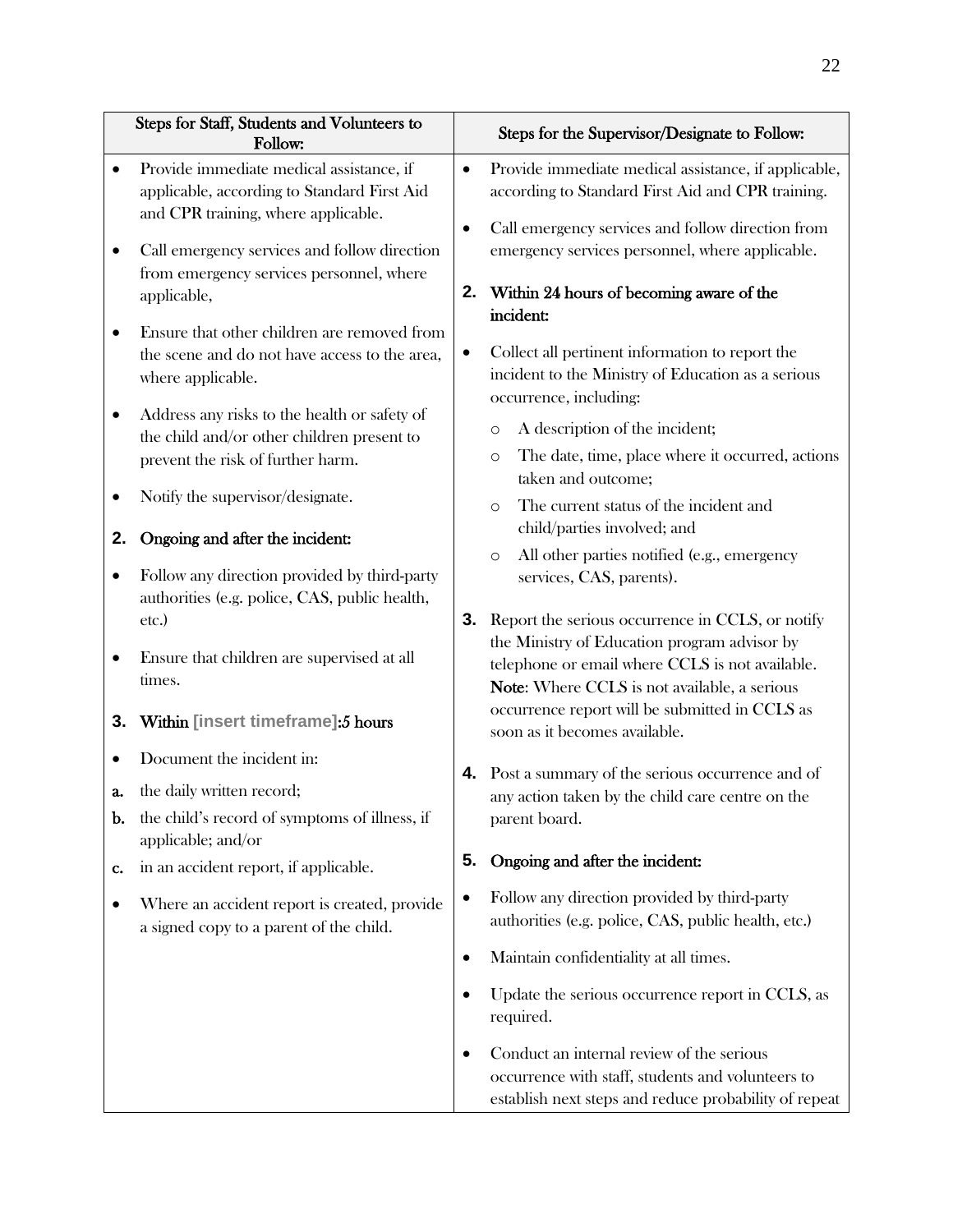| Steps for Staff, Students and Volunteers to<br>Follow: | Steps for the Supervisor/Designate to Follow:                                                                                                                                                                                                                                                                                                                       |
|--------------------------------------------------------|---------------------------------------------------------------------------------------------------------------------------------------------------------------------------------------------------------------------------------------------------------------------------------------------------------------------------------------------------------------------|
|                                                        | occurrences.<br>Provide children, parents, staff, students and/or<br>volunteers with supports, if needed.<br>Review with staff, students and volunteers the child<br>care centre's program statement policies and<br>procedures that set out prohibited practices and<br>expectations of promoting the health, safety,<br>nutrition and well-being of all children. |

# Steps to Follow According to Specific Serious Occurrence Categories

| Serious Occurrence<br>Category | Steps for Staff, Students and Volunteers<br>to Follow:                                                                                                | Steps for the<br>Licensee/Supervisor/Designate to<br>Follow:                                                                                                                                                                                                                                                                                                                                                                                                                                                                                                                                                                                                                                                                                                 |
|--------------------------------|-------------------------------------------------------------------------------------------------------------------------------------------------------|--------------------------------------------------------------------------------------------------------------------------------------------------------------------------------------------------------------------------------------------------------------------------------------------------------------------------------------------------------------------------------------------------------------------------------------------------------------------------------------------------------------------------------------------------------------------------------------------------------------------------------------------------------------------------------------------------------------------------------------------------------------|
| Death of a Child               | Death occurs while a child is receiving<br>child care:<br>See 'Steps to Follow for All Serious<br>Occurrences' for staff, students and<br>volunteers. | See 'Steps to Follow for All Serious<br>Occurrences' for the<br>Supervisor/Designate and<br><b>a</b> ) Death occurs while a child is<br>receiving child care:<br>Immediately, upon becoming aware<br>1.<br>of the incident:<br>Contact a parent of the child, or<br>$\bullet$<br>where a parent cannot be reached,<br>contact the child's emergency<br>contact.<br><b>b</b> ) Death occurs while a child is not<br>receiving child care:<br>Within 24 hours of becoming aware of<br>the incident:<br>Contact local Children's Aid Society<br>$\bullet$<br>(CAS) or police services to find out<br>if there is an investigation. If an<br>investigation is ongoing, conduct an<br>internal investigation after CAS or<br>police services have completed their |
|                                |                                                                                                                                                       | investigation, if applicable.                                                                                                                                                                                                                                                                                                                                                                                                                                                                                                                                                                                                                                                                                                                                |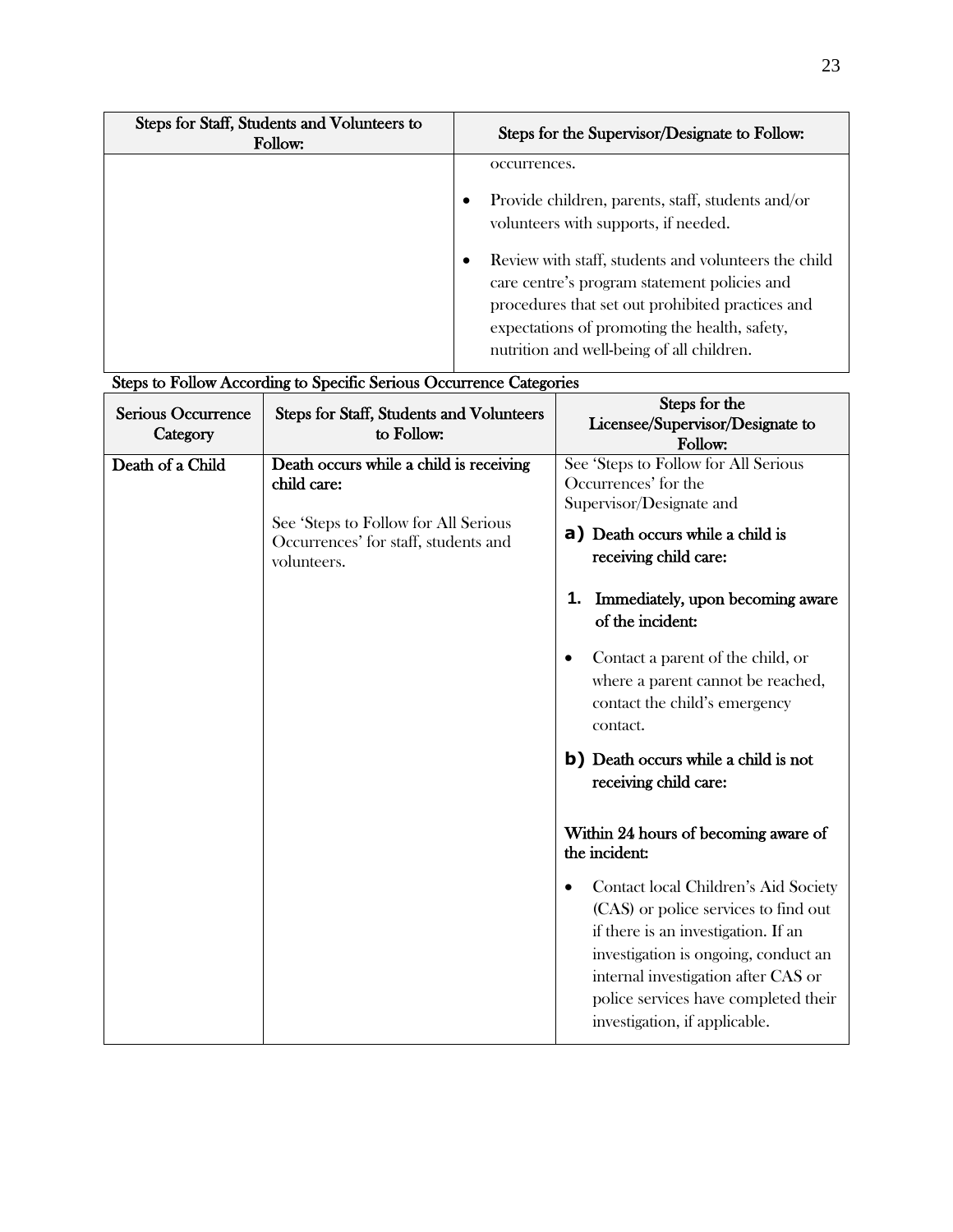| <b>Serious Occurrence</b><br>Category        | Steps for Staff, Students and Volunteers<br>to Follow:                                                                                                                                                                                                                                                                                                                                                                                                                                       | Steps for the<br>Licensee/Supervisor/Designate to<br>Follow:                                                                                                                                                                                                                                                                                                                                                                                                                                                                                                                                                                                                                                                                                                                                                                                                                                                                                                                                                                               |
|----------------------------------------------|----------------------------------------------------------------------------------------------------------------------------------------------------------------------------------------------------------------------------------------------------------------------------------------------------------------------------------------------------------------------------------------------------------------------------------------------------------------------------------------------|--------------------------------------------------------------------------------------------------------------------------------------------------------------------------------------------------------------------------------------------------------------------------------------------------------------------------------------------------------------------------------------------------------------------------------------------------------------------------------------------------------------------------------------------------------------------------------------------------------------------------------------------------------------------------------------------------------------------------------------------------------------------------------------------------------------------------------------------------------------------------------------------------------------------------------------------------------------------------------------------------------------------------------------------|
| <b>Allegation of Abuse</b><br>and/or Neglect | 'Steps to Follow for All Serious<br>Occurrences' for staff, students and<br>volunteers, and<br>Where there is a concern about the<br>abuse or neglect of a child by any<br>person:<br>1. Immediately:                                                                                                                                                                                                                                                                                        | See 'Steps to Follow for All Serious<br>Occurrences' for the<br>Supervisor/Designate, and<br>Where there is a concern about the<br>abuse or neglect of a child by a staff,<br>student or volunteer, or where a person<br>has otherwise reported alleged<br>abuse/neglect concerns to the<br>supervisor/designate:                                                                                                                                                                                                                                                                                                                                                                                                                                                                                                                                                                                                                                                                                                                          |
|                                              | Report concerns to the local<br>Children's Aid Society (CAS) as per<br>the duty to report obligations under<br>the Child and Family Services Act<br>(CFSA).<br>Document the conversation with<br>$\bullet$<br>CAS and follow their<br>recommendations.<br>Notify the supervisor/designate of<br>$\bullet$<br>the incident and the report made to<br>CAS, where appropriate.<br>Refrain from discussing the<br>$\bullet$<br>allegation with others.<br>Maintain confidentiality at all times. | <b>Immediately:</b><br>1.<br>Notify the person who reported<br>concerns about their duty to report<br>obligations under the Child and<br>Family Services Act (CFSA).<br>Report the concerns to the local<br>Children's Aid Society (CAS) as per<br>the duty to report obligations under<br>the CFSA, unless it is confirmed<br>that a report has already been made<br>to CAS.<br>Document the concerns.<br>Contact and notify a parent of the<br>$\bullet$<br>child, where appropriate.<br>Based on the nature of the<br>allegation and/or the direction of<br>CAS and/or internal policies,<br>determine next steps such as<br>disciplinary measures and additional<br>actions, such as an internal<br>investigation to protect children in<br>care.<br>Determine whether the individual<br>alleged to have abused/neglected a<br>child is registered with a professional<br>regulatory body (e.g. College of<br>Early Childhood Educators, Ontario<br>College of Teachers, etc.). If so:<br>Report the allegation of abuse to<br>$\circ$ |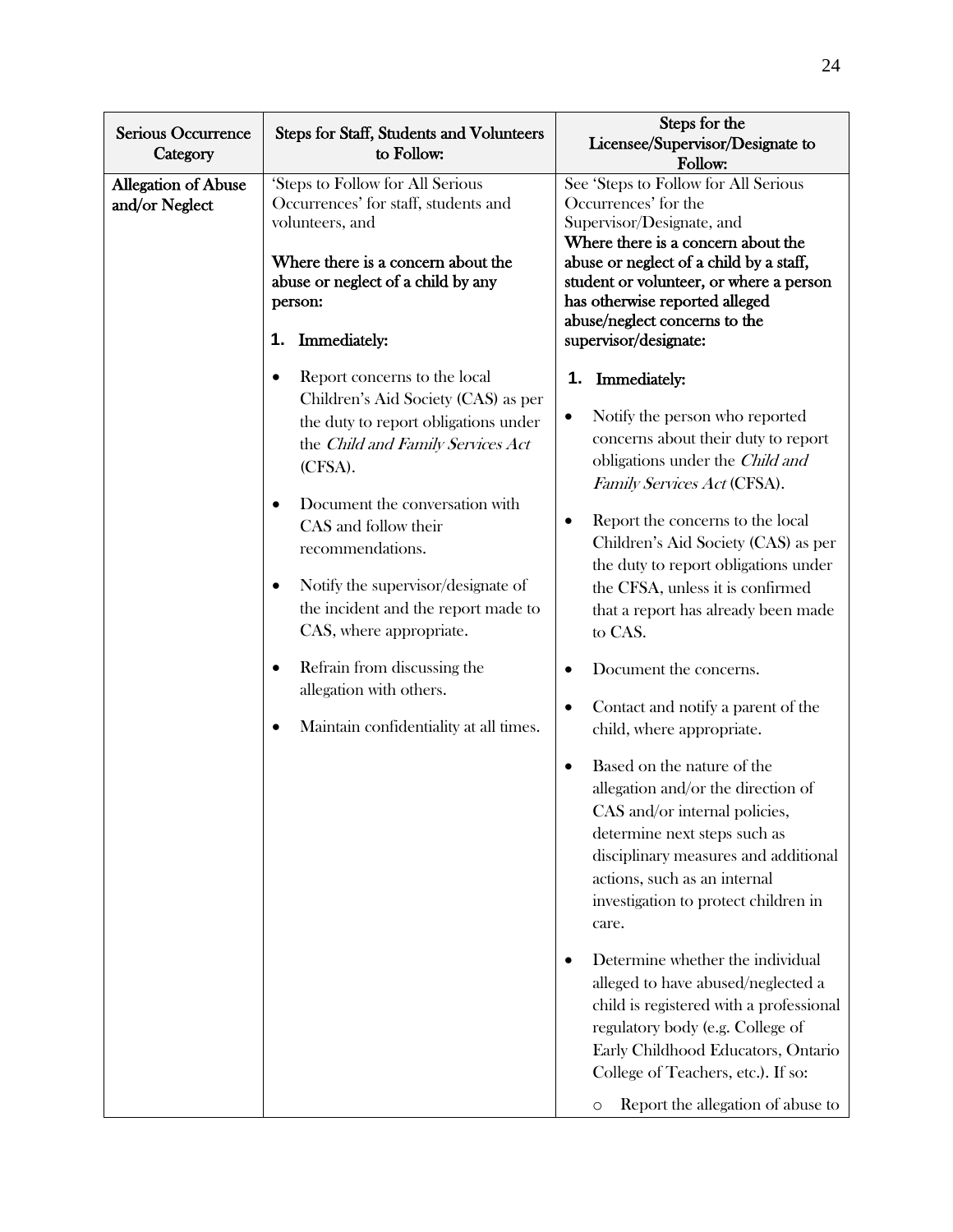| <b>Serious Occurrence</b><br>Category                                                                       | Steps for Staff, Students and Volunteers<br>to Follow:                                                                                                                                                                                                                                                                                                                                                  | Steps for the<br>Licensee/Supervisor/Designate to<br>Follow:                                                                                                                                                                                                                                                                                                                                                                                                                                                                                                                                                                                                                                               |
|-------------------------------------------------------------------------------------------------------------|---------------------------------------------------------------------------------------------------------------------------------------------------------------------------------------------------------------------------------------------------------------------------------------------------------------------------------------------------------------------------------------------------------|------------------------------------------------------------------------------------------------------------------------------------------------------------------------------------------------------------------------------------------------------------------------------------------------------------------------------------------------------------------------------------------------------------------------------------------------------------------------------------------------------------------------------------------------------------------------------------------------------------------------------------------------------------------------------------------------------------|
|                                                                                                             |                                                                                                                                                                                                                                                                                                                                                                                                         | the appropriate regulatory body;<br>Report to the College of Early<br>$\circ$<br>Childhood Educators when the<br>employment of a registered<br>early childhood educator<br>(RECE) is suspended or<br>terminated or if the RECE<br>resigns.<br>Refrain from discussing the<br>allegation with others.<br>Maintain confidentiality at all times.<br>Once all external investigations are<br>2.<br>complete (e.g. by police and/or<br>CAS), if applicable:<br>Update the serious occurrence<br>$\bullet$<br>report in CCLS, as required.<br>Update all other authorities to<br>whom the allegation was reported<br>(e.g. College of Early Childhood<br>Educators, Ontario College of<br>Teachers, CAS, etc.). |
| Life-threatening<br><b>Injury or Illness</b><br><b>Injury or Illness</b><br>a.                              | See 'Steps to Follow for All Serious<br>Occurrences' for staff, students and<br>volunteers.                                                                                                                                                                                                                                                                                                             | See 'Steps to Follow for All Serious<br>Occurrences' for the<br>Supervisor/Designate.                                                                                                                                                                                                                                                                                                                                                                                                                                                                                                                                                                                                                      |
| <b>Missing or</b><br>Unsupervised<br>Child(ren)<br>Child was found<br>a.<br>Child is still<br>b.<br>missing | 'Steps to Follow for All Serious<br>Occurrences' for staff, students and<br>volunteers, and<br>Immediately, upon becoming aware<br>1.<br>that a child or children are missing:<br>Alert the supervisor/designate, and<br>all staff, students and volunteers;<br>Search the child care premises,<br>٠<br>including outdoor areas (e.g.<br>hallways, washrooms, playground,<br>outdoor classrooms, etc.); | See 'Steps to Follow for All Serious<br>Occurrences' for the<br>Supervisor/Designate, and<br>Immediately, upon becoming aware<br>1.<br>that a child is missing:<br>Assist with searching for the missing<br>$\bullet$<br>child(ren).<br><b>a)</b> Where the child or children are not<br>found after being deemed missing:<br>Call emergency services and follow<br>$\bullet$                                                                                                                                                                                                                                                                                                                              |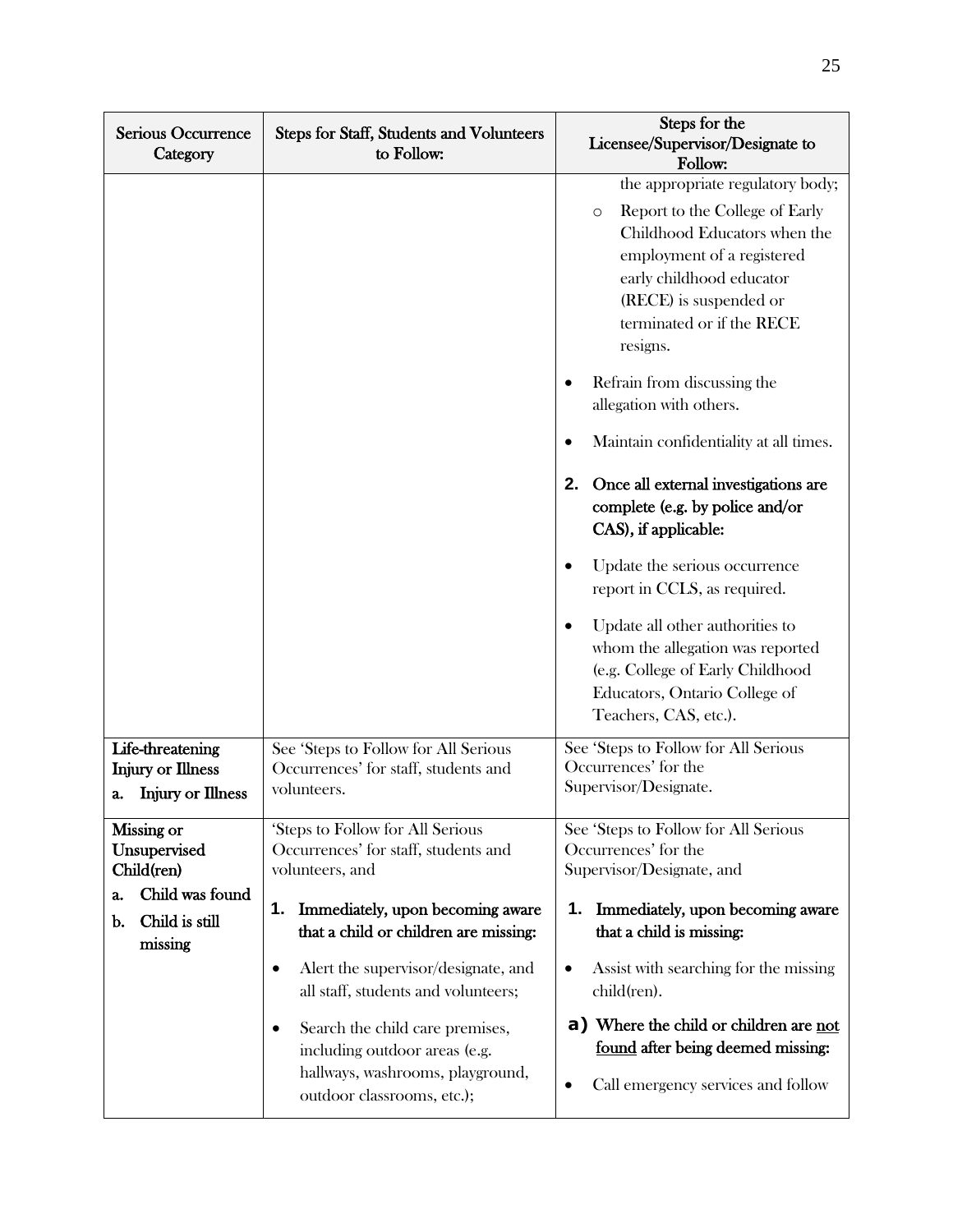| <b>Serious Occurrence</b><br>Category                                                                                                                           | <b>Steps for Staff, Students and Volunteers</b><br>to Follow:                                                                                                                                                                                                                                    | Steps for the<br>Licensee/Supervisor/Designate to<br>Follow:                                                                                                                                                                                   |
|-----------------------------------------------------------------------------------------------------------------------------------------------------------------|--------------------------------------------------------------------------------------------------------------------------------------------------------------------------------------------------------------------------------------------------------------------------------------------------|------------------------------------------------------------------------------------------------------------------------------------------------------------------------------------------------------------------------------------------------|
|                                                                                                                                                                 | Ensure that remaining children are<br>$\bullet$<br>supervised at all times.<br>a) Where the child or children are not<br>found after being deemed missing.<br>Continue to search the premises.                                                                                                   | direction from emergency services<br>personnel.<br>Contact the child (ren)'s parent (s), or<br>٠<br>where a parent cannot be reached,<br>contact the child's emergency                                                                         |
|                                                                                                                                                                 | Update the supervisor/designate.<br>b) Where the child or children are<br>found after being deemed missing.<br>Update the supervisor/designate.<br>After the child or children have<br>2.<br>been found, after being deemed<br>missing:<br>Document the incident in the daily<br>written record. | contact.<br>b) Where the child or children are<br>found after being deemed missing:<br>Update the child(ren)'s parent(s), or<br>$\bullet$<br>where a parent cannot be reached<br>the child(ren)'s emergency<br>contact(s).                     |
| Unplanned<br>Disruption of<br><b>Normal Operations</b>                                                                                                          | 'Steps to Follow for All Serious<br>Occurrences' for staff, students and<br>volunteers, and                                                                                                                                                                                                      | See 'Steps to Follow for All Serious<br>Occurrences' for the<br>Supervisor/Designate, and                                                                                                                                                      |
| Fire<br>a.<br>Flood<br>b.<br>Gas Leak<br>c.                                                                                                                     | <b>a</b> ) Where the incident is suspected to<br>be an outbreak:                                                                                                                                                                                                                                 | <b>a</b> ) Where the incident is suspected to<br>be an outbreak:                                                                                                                                                                               |
| Detection of<br>d.<br>Carbon<br>Monoxide<br>Outbreak<br>e.<br>Lockdown<br>f.<br>Other<br>g.<br><b>Emergency</b><br>Relocation or<br><b>Temporary</b><br>Closure | Immediately:<br>1.<br>Notify the supervisor/designate on<br>٠<br>site of concerns.<br>Separate children who are showing<br>$\bullet$<br>symptoms of illness from other<br>children.<br>Follow the child care centre's<br>٠<br>sanitary practices policy and<br>procedures.                       | Immediately:<br>1.<br>Contact the local public health<br>٠<br>department.<br><b>b</b> ) Where the incident is deemed an<br>outbreak by public health:<br>Immediately:<br>1.<br>Follow instructions from the local<br>public health department. |
|                                                                                                                                                                 | Within [insert timeframe]:5<br>2.<br>hours<br>Record symptoms of ill health in the<br>$\bullet$                                                                                                                                                                                                  | Contact the parent(s) of the affected<br>$\bullet$<br>child(ren) and ensure the affected<br>child(ren) are picked up by their<br>parent(s) and/or taken to hospital.                                                                           |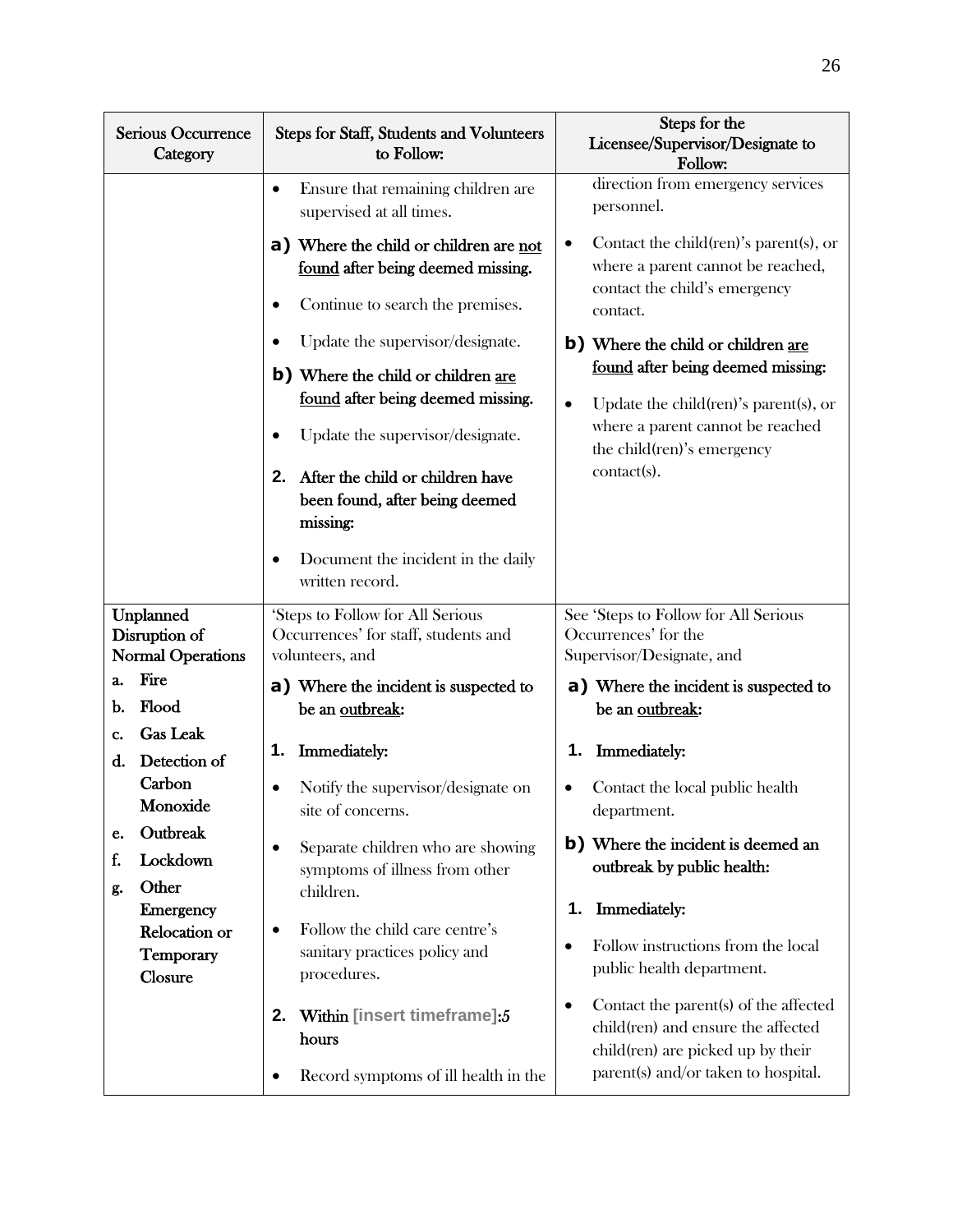| <b>Serious Occurrence</b><br>Category | Steps for Staff, Students and Volunteers<br>to Follow:                                                                                                                                                                                         | Steps for the<br>Licensee/Supervisor/Designate to<br>Follow:                                                                                                                                                                                                                                            |
|---------------------------------------|------------------------------------------------------------------------------------------------------------------------------------------------------------------------------------------------------------------------------------------------|---------------------------------------------------------------------------------------------------------------------------------------------------------------------------------------------------------------------------------------------------------------------------------------------------------|
|                                       | affected child(ren)'s records,<br>Document the incident in the daily<br>$\bullet$<br>written record.<br>a) Where the incident is not an<br>outbreak (all other disruptions of<br>normal operations):                                           | Obtain an outbreak posting from<br>$\bullet$<br>the local Medical Officer of Health<br>and post in an area easily accessible<br>for parents.<br>Note: Outbreaks must be reported as a<br>serious occurrence only if deemed an<br>outbreak by public health.                                             |
|                                       | Immediately:<br>1.                                                                                                                                                                                                                             | Within: 5 hours<br>2.                                                                                                                                                                                                                                                                                   |
|                                       | Follow the child care centre's fire<br>safety and evacuation plan and/or<br>the emergency management policies<br>and procedures, as applicable.<br>Within: 5 hours<br>2.<br>Document the incident in the daily<br>$\bullet$<br>written record. | Notify all parents of children<br>$\bullet$<br>enrolled at the child care centre of<br>the outbreak.<br><b>a)</b> Where the incident is not deemed<br>an outbreak, follow sanitary<br>practices policy.<br>b) Where the incident is not an<br>outbreak (all other disruptions of<br>normal operations): |
|                                       |                                                                                                                                                                                                                                                | <b>Immediately:</b><br>1.                                                                                                                                                                                                                                                                               |
|                                       |                                                                                                                                                                                                                                                | Follow the child care centre's fire<br>safety and evacuation plan and/or<br>the emergency management policies<br>and procedures, as applicable.                                                                                                                                                         |
|                                       |                                                                                                                                                                                                                                                | <b>Note:</b> a hold and secure (an external<br>threat in the area) is not a reportable<br>serious occurrence.                                                                                                                                                                                           |

# Lice(Pediculosis)Policy

It is the policy of St. Philips Community Pre-School that children found with head lice may not attend school. If any child is found with lice, they will have to leave the school immediately. A letter will automatically go out to all parents and attached to the letter will be an information sheet, as well as a copy of the school lice policy.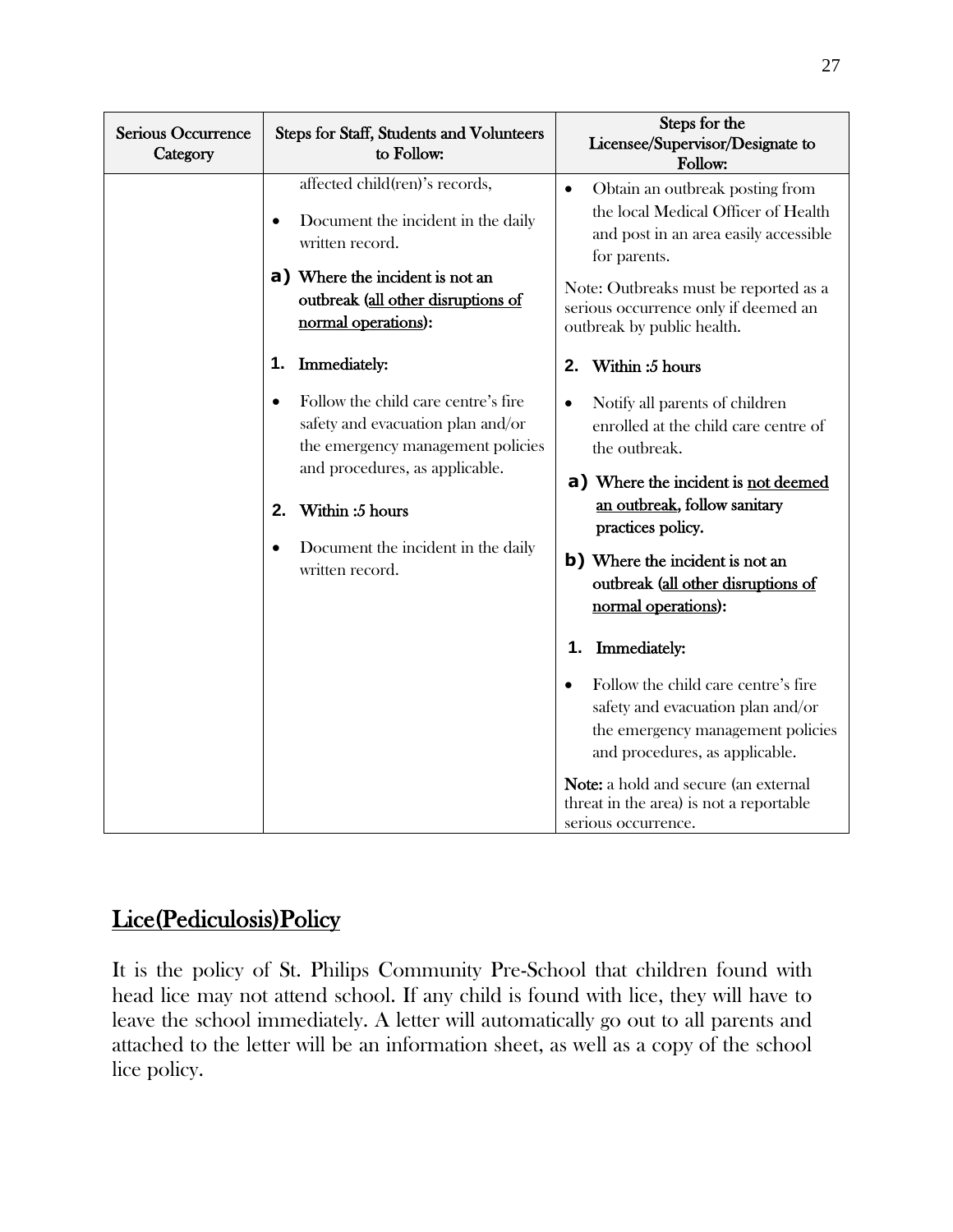It is the parent's responsibility to check their child and notify the school immediately if their child has contracted lice.

The supervisor of St. Philip's Community Pre-School will check children upon returning; children must be free of nits before they may return. It is in the best interest of the child (children) that every precaution is taken to alleviate the problem as soon as possible.

## Anaphylactic Policy and Procedures

It is the policy of St. Philip's Community Preschool to reduce the risk to any child with an allergy by adhering to the following procedures.

An anaphylactic allergy is a serious allergic reaction. It can be life threatening. Food is the most common cause of anaphylaxis, but insect stings, medicine, latex or exercise can also cause a reaction.

1. The school shall meet with the parent and find out about specific details about the allergy and develop a strategy to keep the causative agent out of the school. This strategy will then be put into a plan and implemented by the school.

2. All parents are informed of an anaphylactic allergy by letter explaining the allergy and what they can do to help keep the causative agent out of the school environment. Signs are posted throughout the school informing all what the allergies are with a special note for an anaphylactic allergy.

3. Staff are required to have Standard First Aid, where anaphylactic allergies are discussed and they are shown the use of an EpiPen.

4. All staff, students and volunteers will be trained by the parent on the emergency plan for every child with an anaphylaxis annually, when there is a new plan, or if there is a change in the plan.

5. Parents must sign an EpiPen permission form giving staff permission to administer an EpiPen, which is carried at all, times by staff in a pouch around the waist.

6. Parents are required to keep the school informed of any new allergies or of any changes to existing allergies.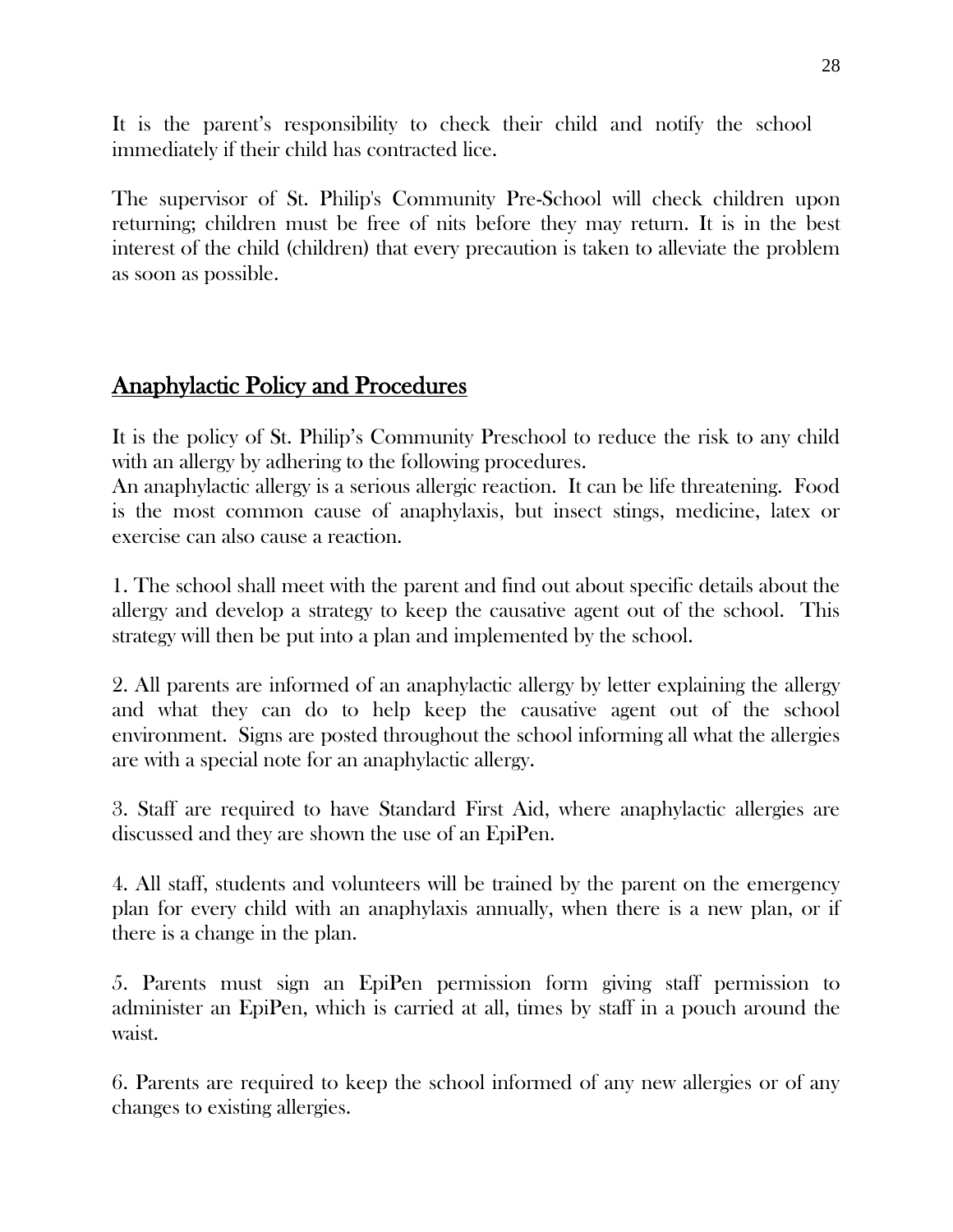7. The school is required to devise an emergency and communication plan with input from the parent and the child's doctor. The emergency plan will consist of the following elements: a description of his/her allergy as well as a description of him/her while exposed to a reactive agent, a functional strategy to reduce the risk of an anaphylactic reaction and emergency contact. The final plan must be approved by the child's doctor.

#### Communication Plan

"Anaphylaxis *(anna - fill -axis)* is a serious allergic reaction. It can be life threatening. Food is the most common cause of anaphylaxis, but insect stings, medicine, latex, or exercise can also cause a reaction. The commonest food allergens are peanuts, tree nuts, seafood, egg and milk products."

A person having an anaphylactic reaction might have any of the following signs and symptoms:

Skin: hives, swelling, itching, warmth, redness, rash

Respiratory (breathing): wheezing, shortness of breath, throat tightness, cough, hoarse voice, chest pain/tightness, nasal congestion or hay fever like symptoms (runny itchy nose and watery eyes, sneezing), trouble swallowing

Gastrointestinal (stomach): nausea, pain/cramps, vomiting, diarrhea

Cardiovascular (heart): pale/blue colour, weak pulse, passing out, dizzy/lightheaded, shock

**Other:** anxiety, feeling of "impending doom," headache

The school is required to devise a communication plan with input from the parent and the child's doctor. A meeting shall take place with parent and staff as to get info and develop a strategy as well as to develop a plan.

This communication plan should be include the following:

- An individual plan
- Child Identification

 $\overline{a}$ 

- Description of allergy
- Authorization for use of EpiPen (or other medication)

<sup>1</sup> Anaphylaxis Canada, "Anaphylaxis Is…," July 2007, 31 January 2008 <http://www.anaphylaxis.org/content/whatis/anaphylaxis\_is.asp>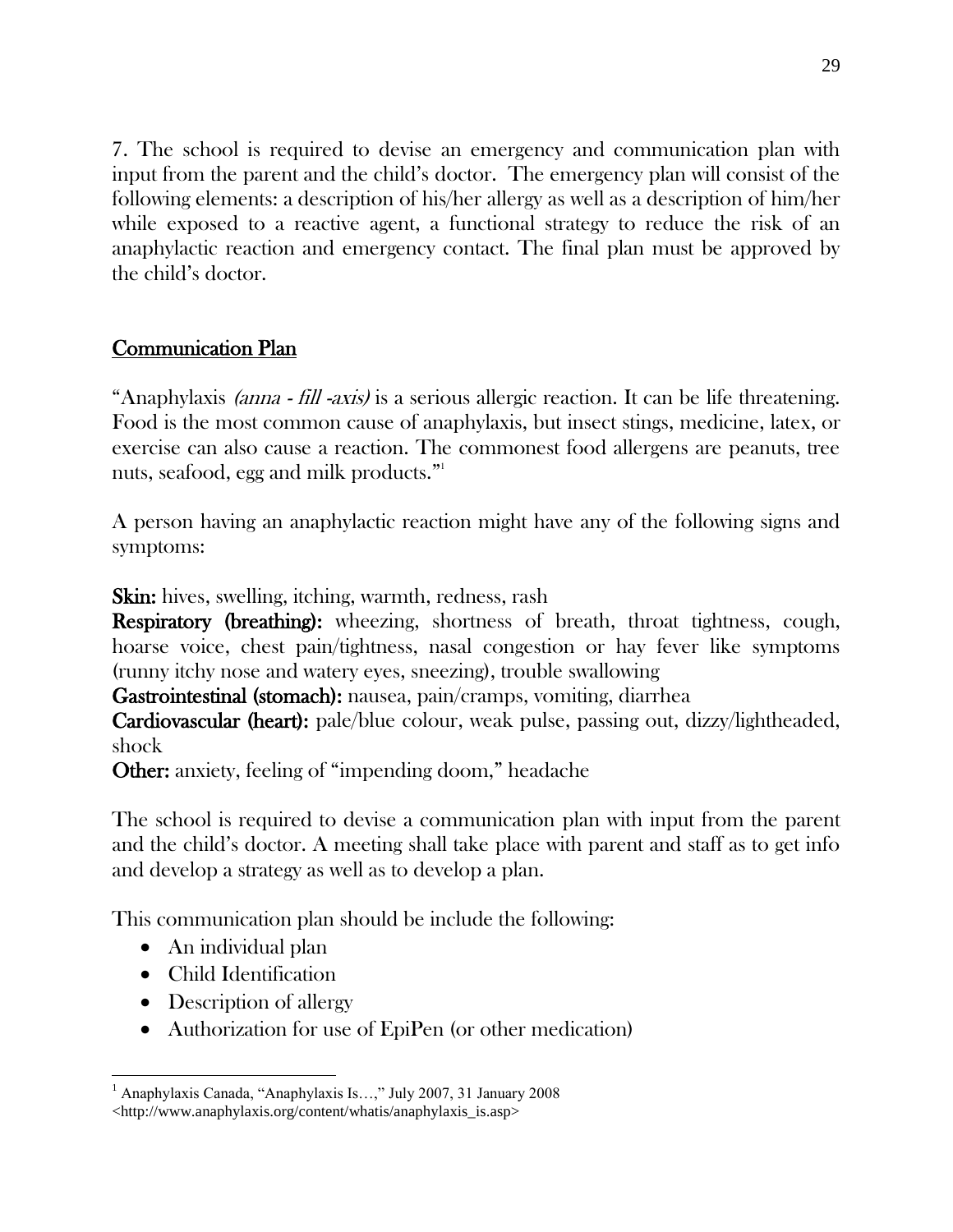- Strategy for minimizing the chance of exposure to causative agent
- Procedure to undertake if and when the child has a reaction
- Description of reaction
- Emergency contact information

## Flushing for Lead - Safe drinking water act

All plumbing that is used for drinking will be flushed daily by the kitchen staff person.

## Policy Smoke Free Centre

1. No person is allowed to smoke or hold a lighted cigarette in the school.

2. No smoking signs are to be posted throughout the centre and in all washrooms.

3. Every staff/student/volunteer/parent/visitors are to be informed that smoking is prohibited.

## Enrolment and Payment of Fees

We are licensed to admit children aged 2 to 4 years. Before admission, each child must submit the required medical forms. We accept children who are not toilet trained.

A two-week priority is given to children who are already in the school if forms are received before general registration is opened. Siblings of students presently or formerly at the school are given one-week priority. A general admissions mailing occurs in mid-October and applications are then accepted on a first-come, firstserved basis.

## Withdrawal

It is essential that we ensure that the people who register at the school are serious about enrolling their child, so we charge a non-refundable registration deposit at the time of registration. Three post-dated cheques for the upcoming year's tuition are due no later than a designated date in March. All registration cheques are cashed on their due date and, once cashed, are non-refundable.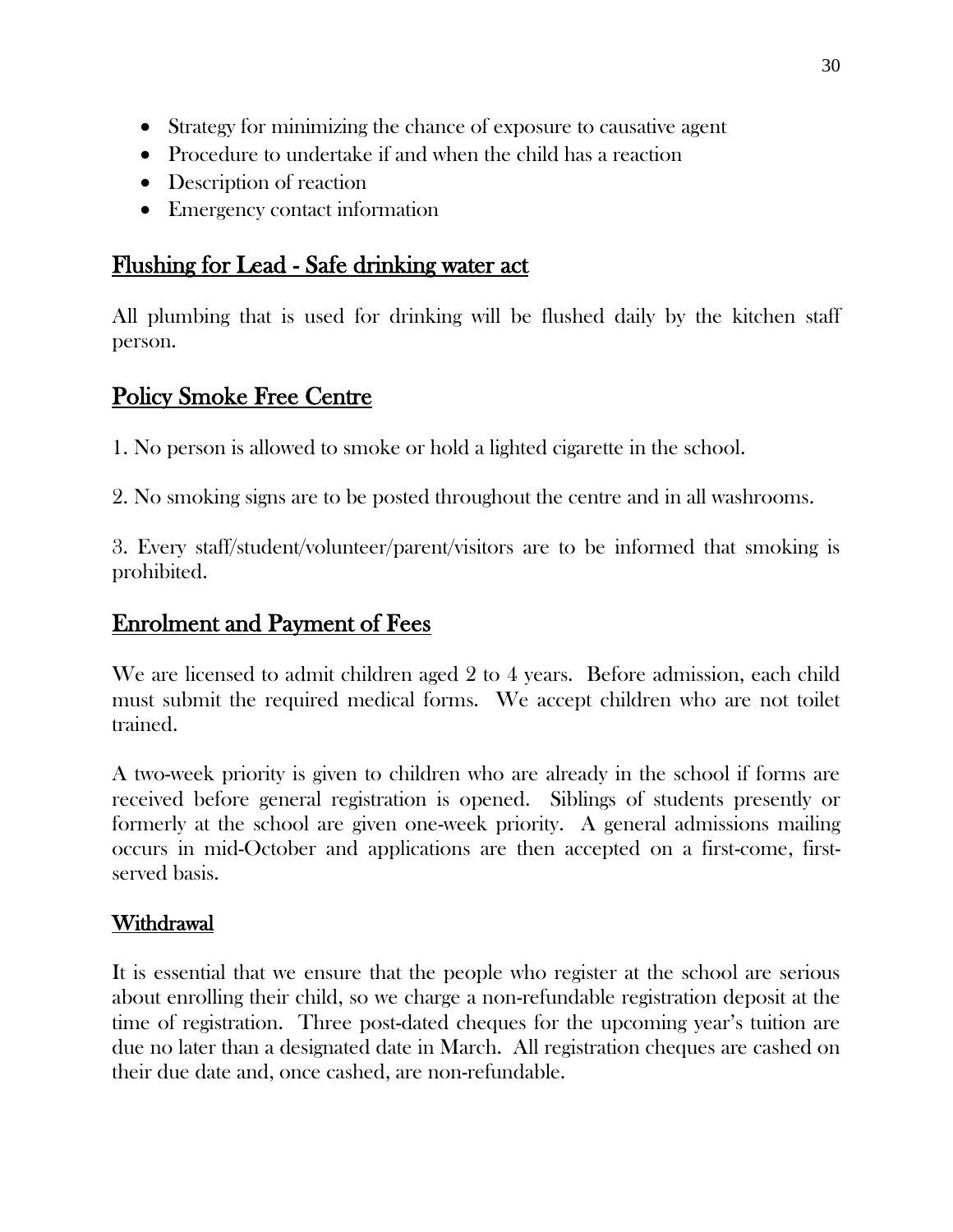## Policy and Procedures for Volunteers and Students

It is the policy of St. Philip's Community Preschool that all volunteers/students must be over the age of 18. They cannot have unsupervised access to the children and may not be counted in the staff child ratio. Every volunteer/student will be supervised by a teacher at all time and no volunteer or student is permitted to be alone with a child.

Volunteers/students will meet with the Director and are provided with a review of the following procedures and policies (to be signed by students and volunteers). In addition to the policies they are required to read the parent handbook.

Policies:

- Program Statement
- Monitoring the program statement
- Child abuse policy and procedures
- Medication and illness policy and procedures
- Criminal reference check policy and procedures
- Serious occurrence policy and procedures
- Procedures for enhance serious occurrence reporting
- Emergency plan and Fire policy and procedures
- Sanitary policy and procedures
- Prohibited practices policy and procedures
- Anaphylactic policy and procedures
- Smoke free policy
- Flush for lead policy and procedures
- Busing policy
- Lice policy
- Dismissal policy
- Non-discrimination policy
- Student and volunteer policy
- Code of Conduct
- Special needs support plan
- Staff training and development
- Children with medical needs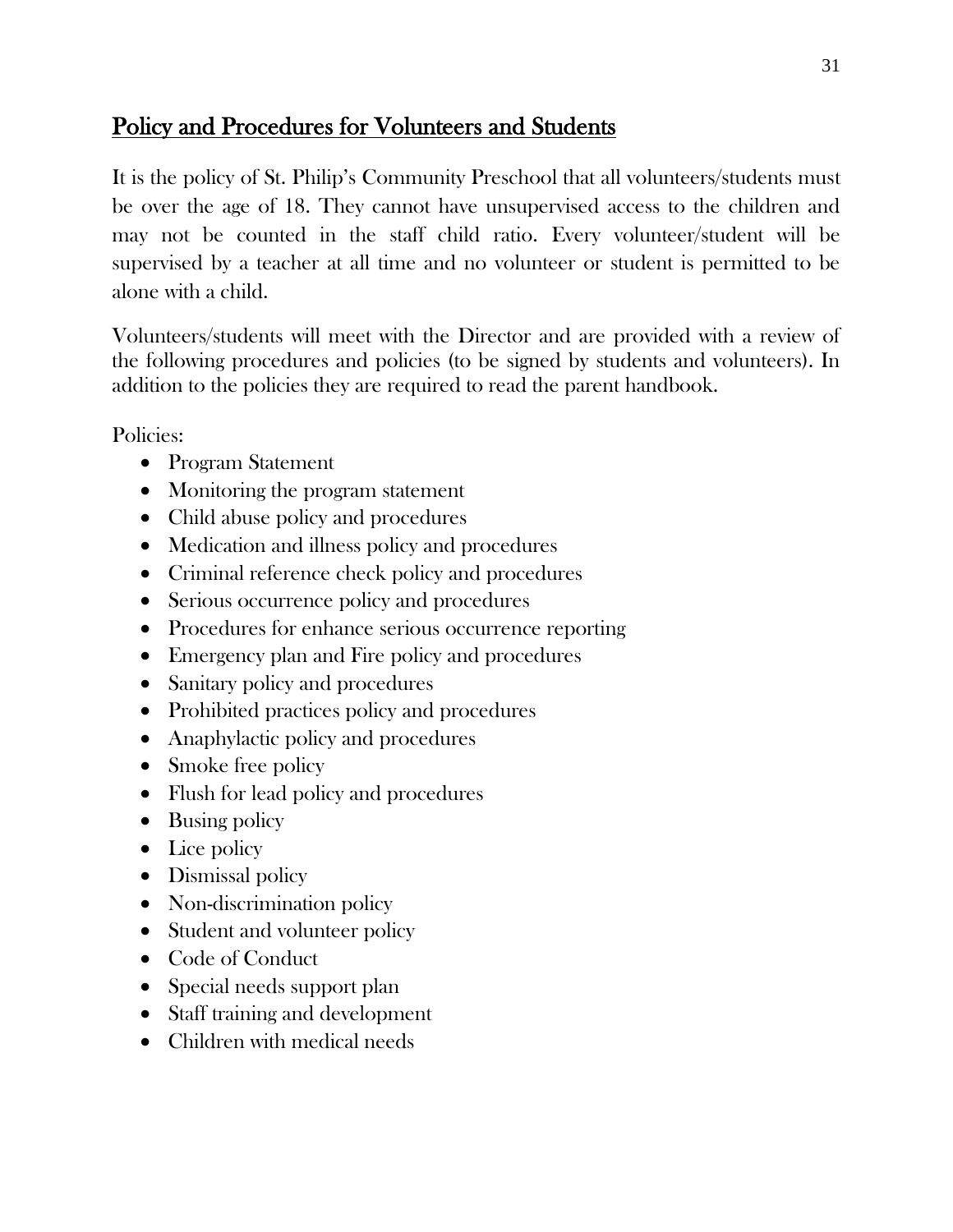The teaching staff and the Director supervise volunteers. One teacher will assume the responsibility of supervisor for a student. Their institution and their personal goals while participating in the centre activities will determine duties of the student. Student/volunteers will follow the same guidelines as staff. Volunteers are encouraged to undertake a variety of roles such as classroom participation, board work and committee work. They will work under the direction of the Director, and under the guidance of the staff, requirements and responsibilities will vary with the situation.

#### Emergency Management Policy and Procedures

## Purpose

The purpose of this policy is to provide clear direction for staff to follow to deal with emergency situations. The procedures set out steps for staff to follow to support the safety and well-being of everyone involved.

Clear policies and procedures will support all individuals to manage responses and responsibilities during an emergency, resulting in the safest outcomes possible.

## **Definitions**

All-Clear: A notification from an authority that a threat and/or disaster no longer pose a danger and it is deemed safe to return to the child care premises and/or resume normal operations.

Authority: A person or entity responsible for providing direction during an emergency situation (e.g. emergency services personnel, the licensee).

Emergency: An urgent or pressing situation where immediate action is required to ensure the safety of children and adults in attendance. These include situations that may not affect the whole child care centre (e.g. child-specific incidents) and where 911 is called.

Emergency Services Personnel: persons responsible for ensuring public safety and mitigating activities in an emergency (e.g. law enforcement, fire departments, emergency medical services, rescue services).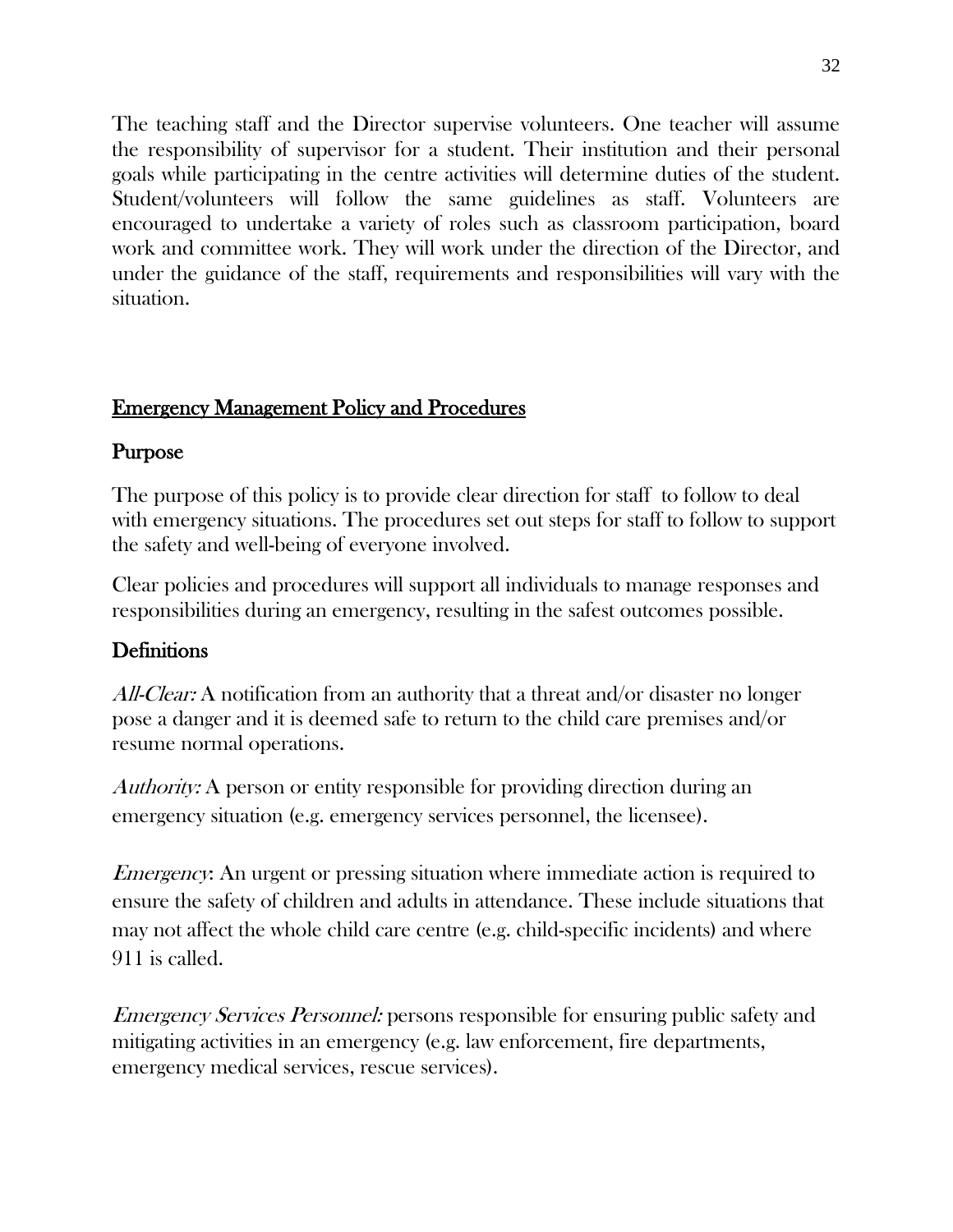Evacuation Site: the designated off-site location where shelter is obtained during an emergency. The evacuation site is used when it is deemed unsafe to be at or return to the child care centre.

Licensee: The individual or agency licensed by the Ministry of Education responsible for the operation and management of each child care centre it operates (i.e. the operator).

*Meeting Place:* the designated safe place near the child care centre where everyone is to initially gather before proceeding to the evacuation site, or returning to the child care centre if evacuation is not necessary.

Staff: Individual employed by the licensee (e.g. program staff, supervisor).

Unsafe to Return: A notification from an authority that a threat and/or disaster continue to pose a danger and it is unsafe to return to the child care premises.

## **Policy**

Staff will follow the emergency response procedures outlined in this document by following these three phases:

- 1. Immediate Emergency Response;
- 2. Next Steps during an Emergency; and
- 3. Recovery.

Staff will ensure that children are kept safe, are accounted for and are supervised at all times during an emergency situation.

For situations that require evacuation of the child care centre, the meeting place to gather immediately will be located at the front on the building on the sidewalk.

If it is deemed 'unsafe to return' to the child care centre, the **evacuation site** to proceed to is located at: 368 Melrose Avenue

Note: all directions given by emergency services personnel will be followed under all circumstances, including directions to evacuate to locations different than those listed above.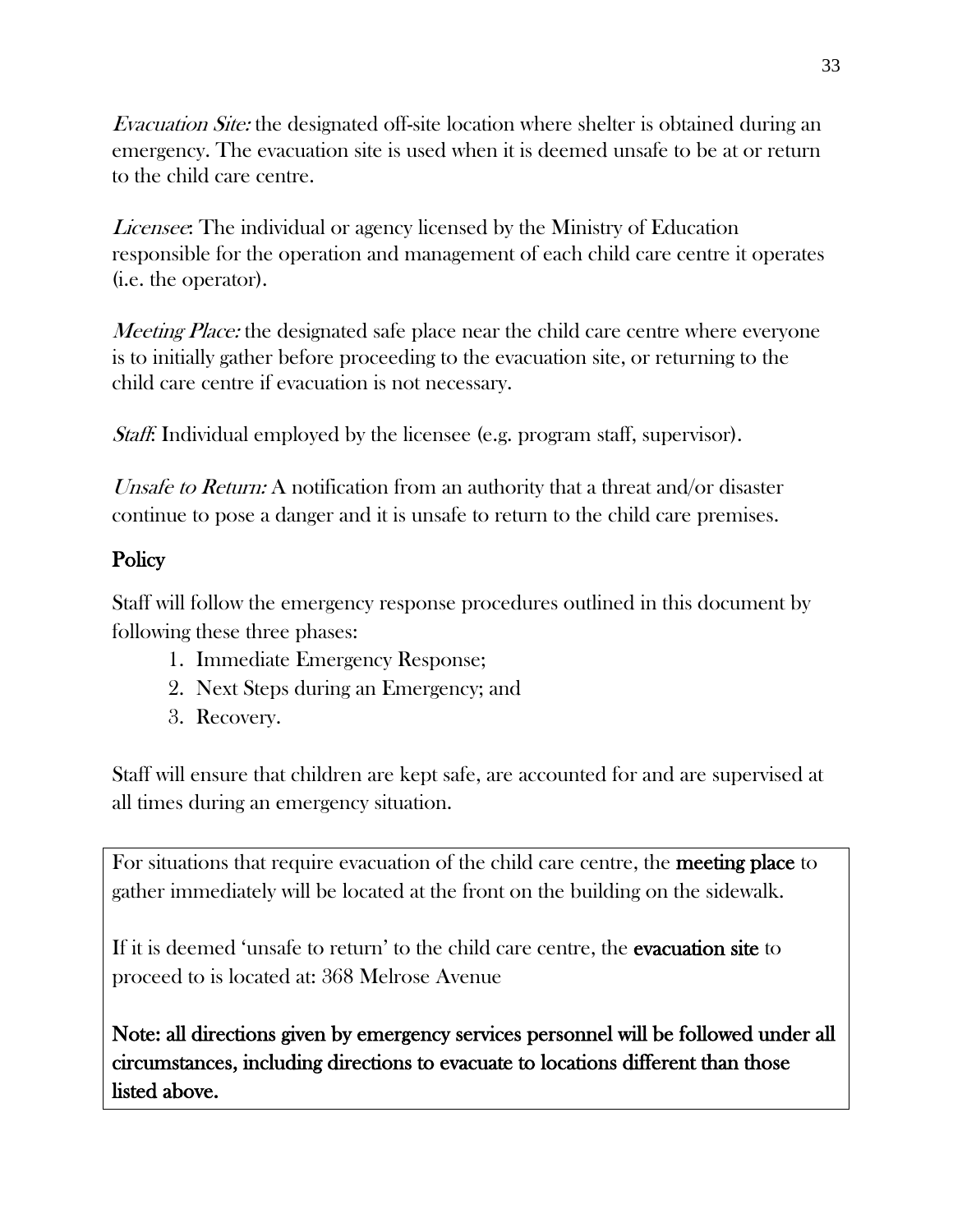For any emergency situations involving a child with an individualized plan in place, the procedures in the child's individualized plan will be followed.

If any emergency situations happen that are not described in this document, the director will provide direction to staff for the immediate response and next steps. Staff will follow the direction given.

If any emergency situations result in a serious occurrence, the serious occurrence policy and procedures will also be followed.

All emergency situations will be documented in detail by the head teacher in the daily written record.

#### Fire Drill Procedure

The purpose of a fire drill is to ensure that the children and staff are totally familiar with emergency evacuation procedures resulting in an orderly evacuation with efficient use of exit facilities. Fire drills are conducted a least once a month.

- 1. Whistle is blown twice
- 2. Teacher gathers children and attendance and goes to nearest exit

3. Supervisor brings emergency cards, checks all areas and closes doors

#### Phase 2: Next Steps During the Emergency

- 1) Where emergency services personnel are not already aware of the situation, the director must notify emergency services personnel (911) of the emergency as soon as possible.
- 2) Where the child care centre has been evacuated, emergency services must be notified of individuals remaining inside the building, where applicable.
- 3) If the licensee is not already on site, the site designate must contact the licensee to inform them of the emergency situation and the current status, once it is possible and safe to do so.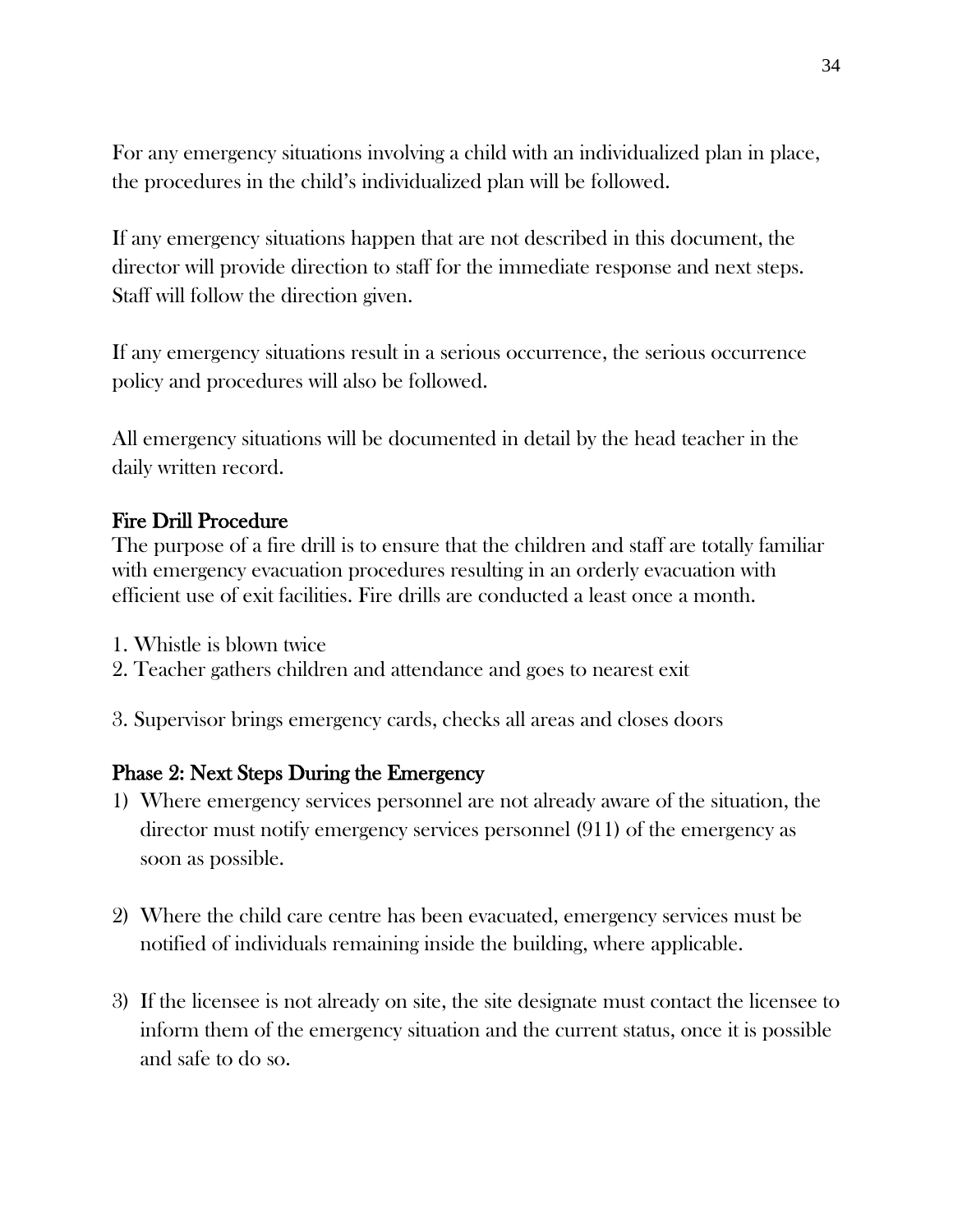List of Emergency Contact Persons: (list is located in the front of the Emergency card binder)

Local Police Department: 416-808-2222

Ambulance: 416-489-2111

Local Fire Services: 416-221-3444

Site Supervisor: Rebecca Badger

Licensee Contact(s): Chairperson

Child Care Centre Site Designate: Rebecca Badger

- 4) The Director must wait for further instructions from emergency services personnel. Once instructions are received, they must communicate the instructions to staff and ensure they are followed.
- 5) Throughout the emergency, staff will:
	- help keep children calm;
	- take attendance to ensure that all children are accounted for;
	- conduct ongoing visual checks and head counts of children;
	- maintain constant supervision of the children; and
	- engage children in activities, where possible.
- 6) In situations where injuries have been sustained, staff with first aid training will assist with administering first aid. Staff must inform emergency personnel of severe injuries requiring immediate attention and assistance.

|            | 8a) Procedures to Follow When "All-Clear" Notification is Given    |
|------------|--------------------------------------------------------------------|
| Procedures | 1) The individual who receives the 'all-clear' from an authority   |
|            | must inform all staff that the 'all-clear' has been given and that |
|            | it is safe to return to the child care centre.                     |
|            |                                                                    |
|            | 2) Designated staff who have assisted individuals with medical     |
|            | and/or special needs with exiting the building will assist and     |
|            | accompany these individuals with returning to the child care       |
|            | centre.                                                            |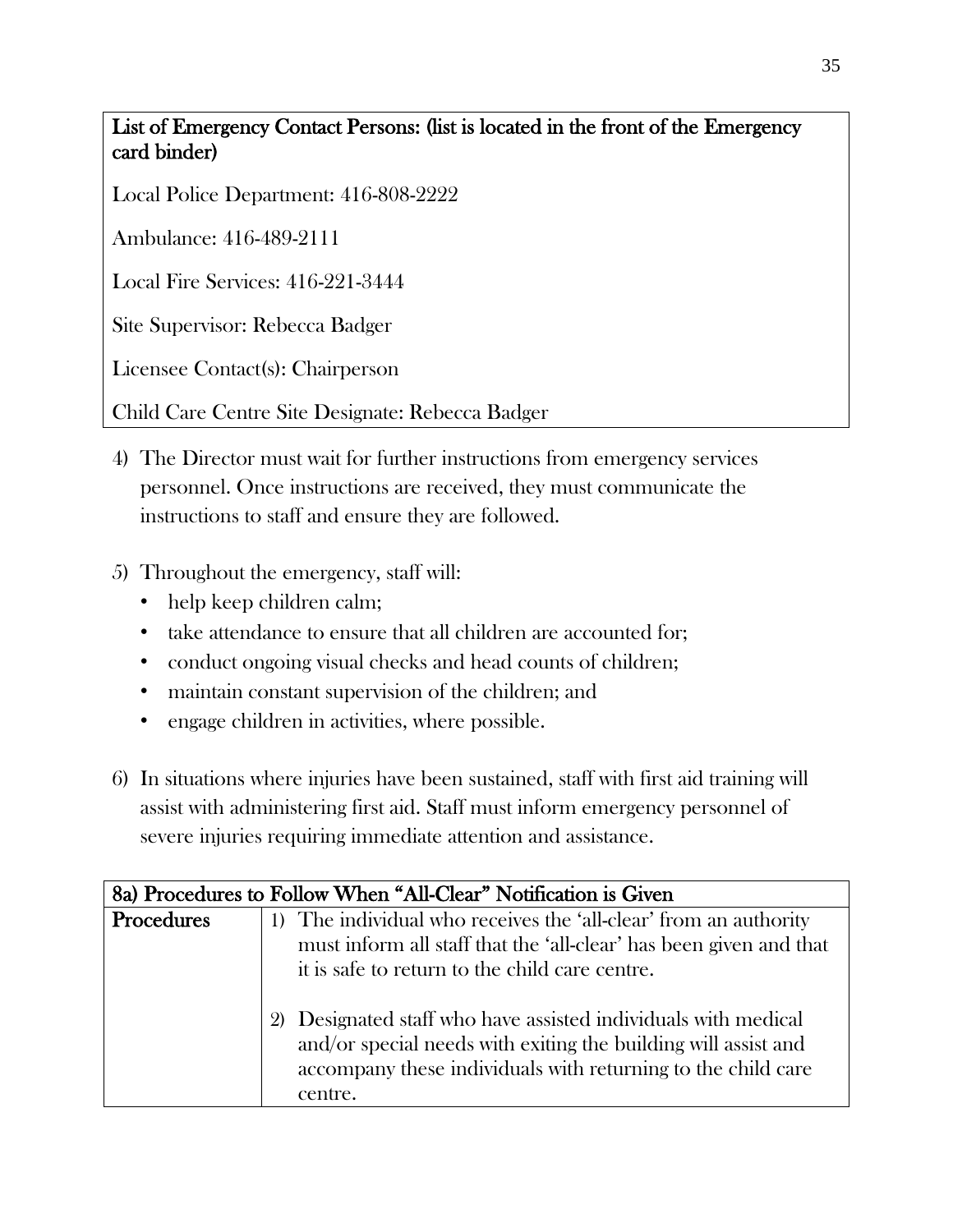|                                             | 3) Staff must:<br>take attendance to ensure all children are accounted for;<br>escort children back to their program room(s), where<br>applicable;<br>take attendance upon returning to the program room(s) to<br>$\bullet$<br>ensure that all children are accounted for; where applicable;<br>and<br>re-open closed/sealed blinds, windows and doors. |
|---------------------------------------------|---------------------------------------------------------------------------------------------------------------------------------------------------------------------------------------------------------------------------------------------------------------------------------------------------------------------------------------------------------|
|                                             | 4) The Board of Directors will determine if operations will<br>resume and communicate this decision to staff.                                                                                                                                                                                                                                           |
| Communication<br>with parents/<br>guardians | 1) As soon as possible, the director must notify parents/guardians<br>of the emergency situation and that the all-clear has been given.                                                                                                                                                                                                                 |
|                                             | 2) Where disasters have occurred that did not require evacuation<br>of the child care centre, The director must provide a notice of<br>the incident to parents/guardians by email.                                                                                                                                                                      |
|                                             | 3) If normal operations do not resume the same day that an<br>emergency situation has taken place, Click here to enter text.<br>must provide parents/guardians with information as to when<br>and how normal operations will resume as soon as this is<br>determined.                                                                                   |

| 8b) Procedures to Follow When "Unsafe to Return" Notification is Given |                                                                        |
|------------------------------------------------------------------------|------------------------------------------------------------------------|
| Procedures                                                             | 1) The individual who receives the 'unsafe to return' notification     |
|                                                                        | from an authority must inform all staff of this direction and          |
|                                                                        | instruct them to proceed from the meeting place to the                 |
|                                                                        | evacuation site, or the site determined by emergency services          |
|                                                                        | personnel.                                                             |
|                                                                        |                                                                        |
|                                                                        | 2) Staff must take attendance to confirm that all children are         |
|                                                                        | accounted for, and escort children to the evacuation site.             |
|                                                                        |                                                                        |
|                                                                        | 3) Designated staff who have assisted individuals with medical         |
|                                                                        | and/or special needs with exiting the building will assist and         |
|                                                                        | accompany these individuals to the evacuation site.                    |
|                                                                        |                                                                        |
|                                                                        | The director will post a note for parents/guardians on the child<br>4) |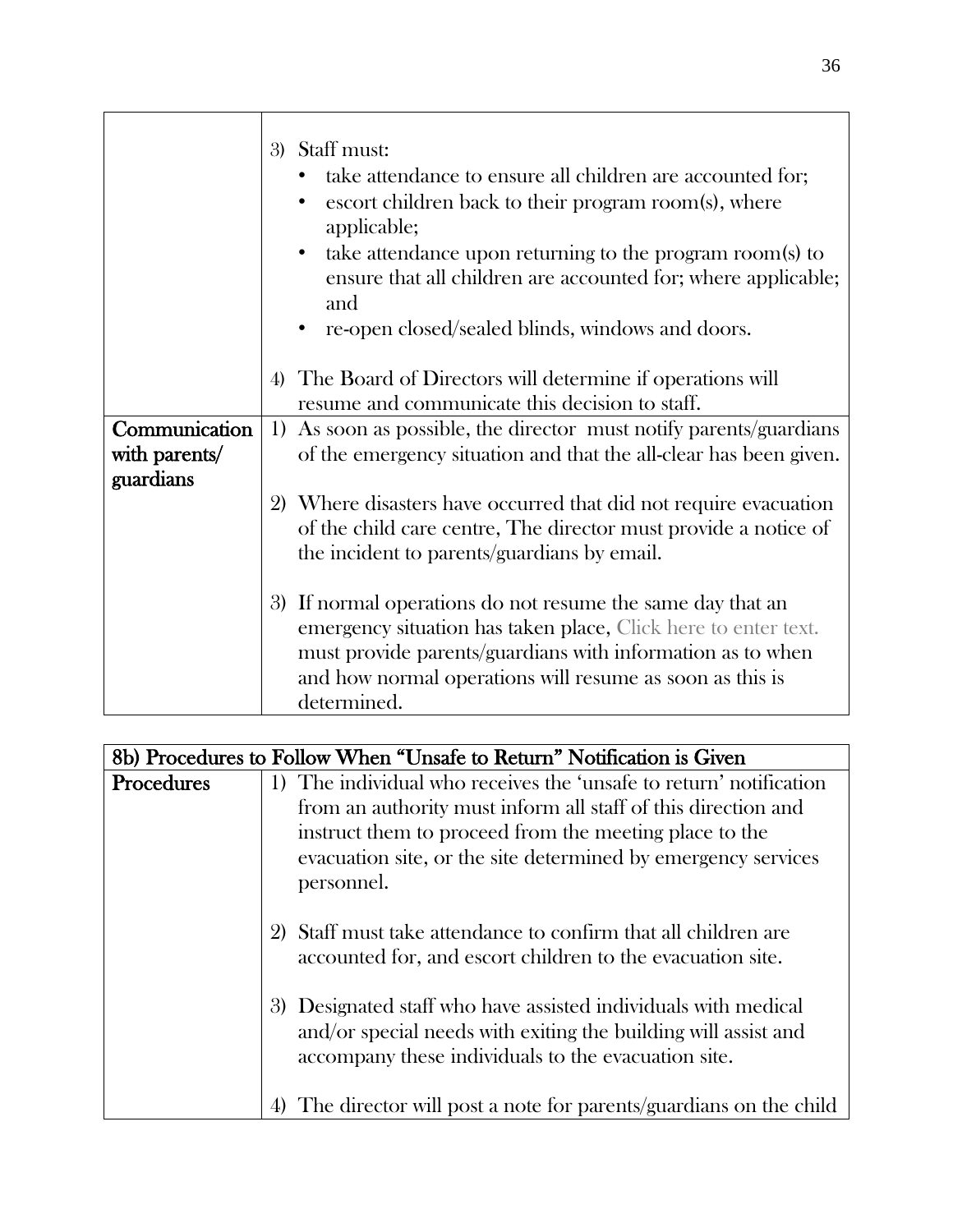|                                             | care centre entrance with information on the evacuation site,                                                                                                                                                                                                                                                                                                                                                                                                                                                                                       |
|---------------------------------------------|-----------------------------------------------------------------------------------------------------------------------------------------------------------------------------------------------------------------------------------------------------------------------------------------------------------------------------------------------------------------------------------------------------------------------------------------------------------------------------------------------------------------------------------------------------|
|                                             |                                                                                                                                                                                                                                                                                                                                                                                                                                                                                                                                                     |
|                                             | where it is possible and safe to do so.                                                                                                                                                                                                                                                                                                                                                                                                                                                                                                             |
|                                             | 5) Upon arrival at the evacuation site, staff must:<br>remain calm;<br>take attendance to ensure all children are accounted for;<br>help keep children calm;<br>engage children in activities, where possible;<br>conduct ongoing visual checks and head counts of children;<br>$\bullet$<br>maintain constant supervision of the children;<br>$\bullet$<br>keep attendance as children are picked up by their parents,<br>guardians or authorized pick-up persons; and<br>remain at the evacuation site until all children have been<br>picked up. |
|                                             |                                                                                                                                                                                                                                                                                                                                                                                                                                                                                                                                                     |
| Communication<br>with parents/<br>guardians | 1) Upon arrival at the emergency evacuation site, teachers will<br>notify parents/guardians of the emergency situation, evacuation<br>and the location to pick up their children.                                                                                                                                                                                                                                                                                                                                                                   |
|                                             | 2) Where possible, the director will update the child care centre's<br>voicemail box as soon as possible to inform parents/guardians that<br>the child care centre has been evacuated, and include the details<br>of the evacuation site location and contact information in the<br>message.                                                                                                                                                                                                                                                        |

# Phase 3: Recovery (After an Emergency Situation has Ended)

| Procedures for                                                                                     | Teachers to work with the Board of Directors to determine how                                                                                                        |
|----------------------------------------------------------------------------------------------------|----------------------------------------------------------------------------------------------------------------------------------------------------------------------|
| Resuming                                                                                           | best to resume normal operations depending on the type of                                                                                                            |
| Normal                                                                                             | emergency. The Director shall notify the Ministry, Insurance                                                                                                         |
| <b>Operations</b>                                                                                  | company, cater and any media inquiries.                                                                                                                              |
| Procedures for<br><b>Providing</b><br>Support to<br>Children and<br>Staff who<br><b>Experience</b> | Teachers and Board of Directors to work together if additional<br>support is needed for any staff or children who have experienced<br>distress during the emergency. |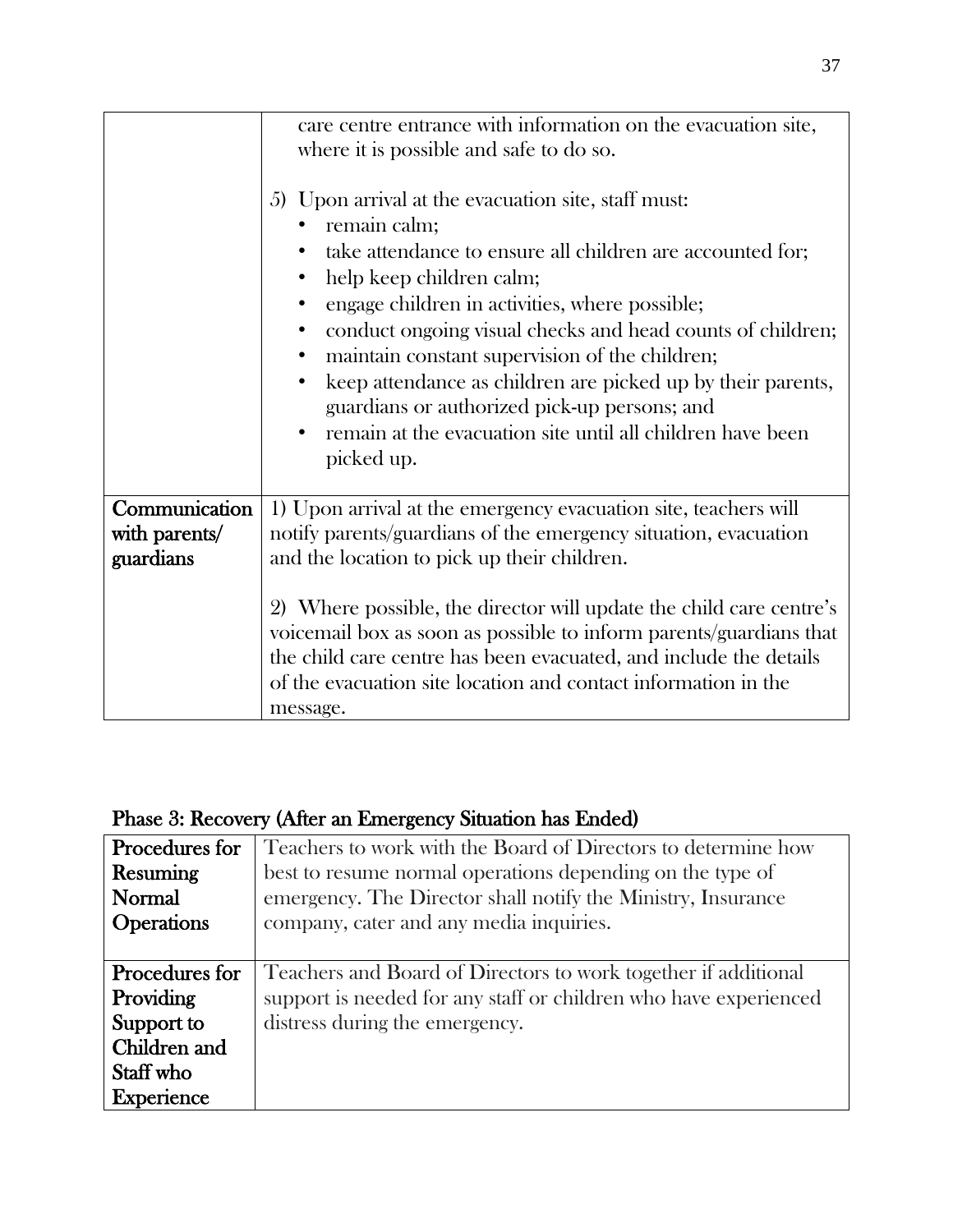| <b>Distress</b> |                                                                 |
|-----------------|-----------------------------------------------------------------|
| Procedures for  | Teachers to debrief children, parents about the emergency in an |
| Debriefing      | appropriate manner.                                             |
| Staff, Children |                                                                 |
| and Parents/    |                                                                 |
| Guardians       |                                                                 |
|                 |                                                                 |

#### Staff Training and Development Policy

#### Policy Statement:

St Philip's Community Preschool is committed to continuous learning and development for teachers. The school recognizes the value of professional development and training in motivating and retaining staff and in developing a high quality, effective child care program.

#### Definitions of Professional Development and Training:

Refers to all learning opportunities that occurs both inside and outside of the formal education system, this may include courses, workshops, conferences and e-learning. All staff members are required to complete at least one professional development every school year as well as complete the Continuous Professional Learning as outlined by the College of Early Childhood Educators. Staff will be compensated for any cost incurred with the exception of First Aid training, which is required for their employment. All staff are required to have a valid Standard First Aid with CPR level C from an organization that is approved by WSIB . It is each individual staff's responsibility to ensure that their qualifications do not lapse.

#### Resources:

The Ministry of Education's "How Does Learning Happen?"

The College of Early Childhood

The Early Years Portal website is a valuable resource for all individuals involved in providing licensed child care. The website provides an overview of licensing standards and should be used along with the CCEYA to help develop a comprehensive understanding of the requirements for and expectations of licensed child care programs.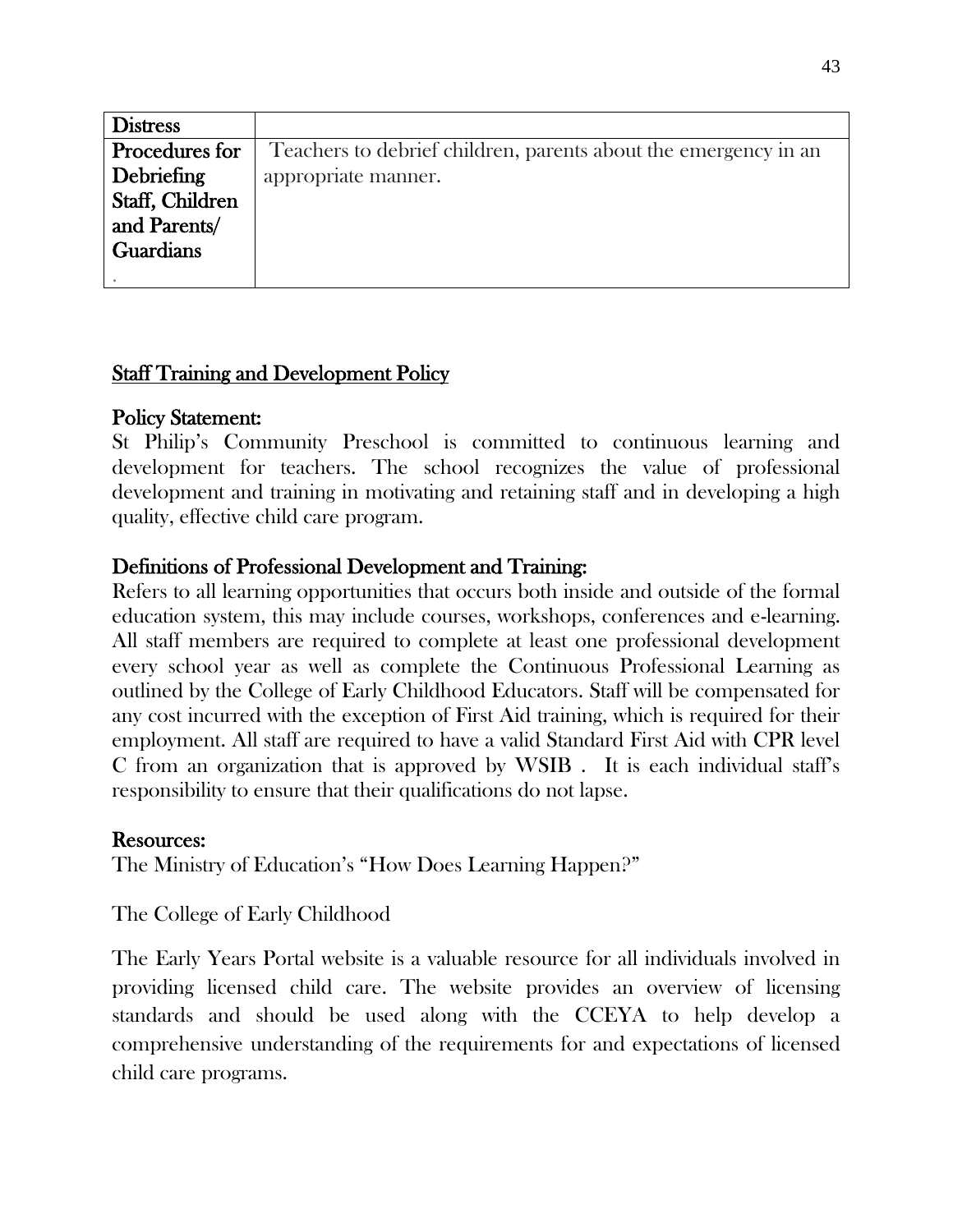Staff members are encouraged to engage in individual reflection about pedagogy and daily practice, as well as collaboration among staff.

# Special Needs and Individualized Support Plan

Special Needs is defined as: Children who, due to emotional, familial, physical, behavioural, developmental, cognitive, communicative or emotional factors, are at risk of not maximizing their potential.

Special needs encompasses children who require support and assistance with daily living, whether formally diagnosed or not, and whether a diagnosis is short or long term in nature.

Staff will adapt the environment and individual programming for each child to ensure full inclusion in every aspect of the program.

All information pertaining to individual children and their families must be kept in the strictest confidence. Prior to any information being shared with outside agencies, schools and professionals, informed consent will be obtained from the parents/guardians. All documentation of consent to share information will be kept in the child's file at the centre. If the parent/guardian does not consent to have an individualized support plan (ISP) in place, the parent/guardian will sign the "Consent" for the Refusal to the Development of an Individualized Support Plan."

The school will foster partnerships and work collaboratively with families and community supports in order to meet the needs of the children. The school, with parental/guardian consent, will make referrals for appropriate supports (i.e. Speech and Language Services, Occupational Therapy) to ensure children obtain all the supports/services they need.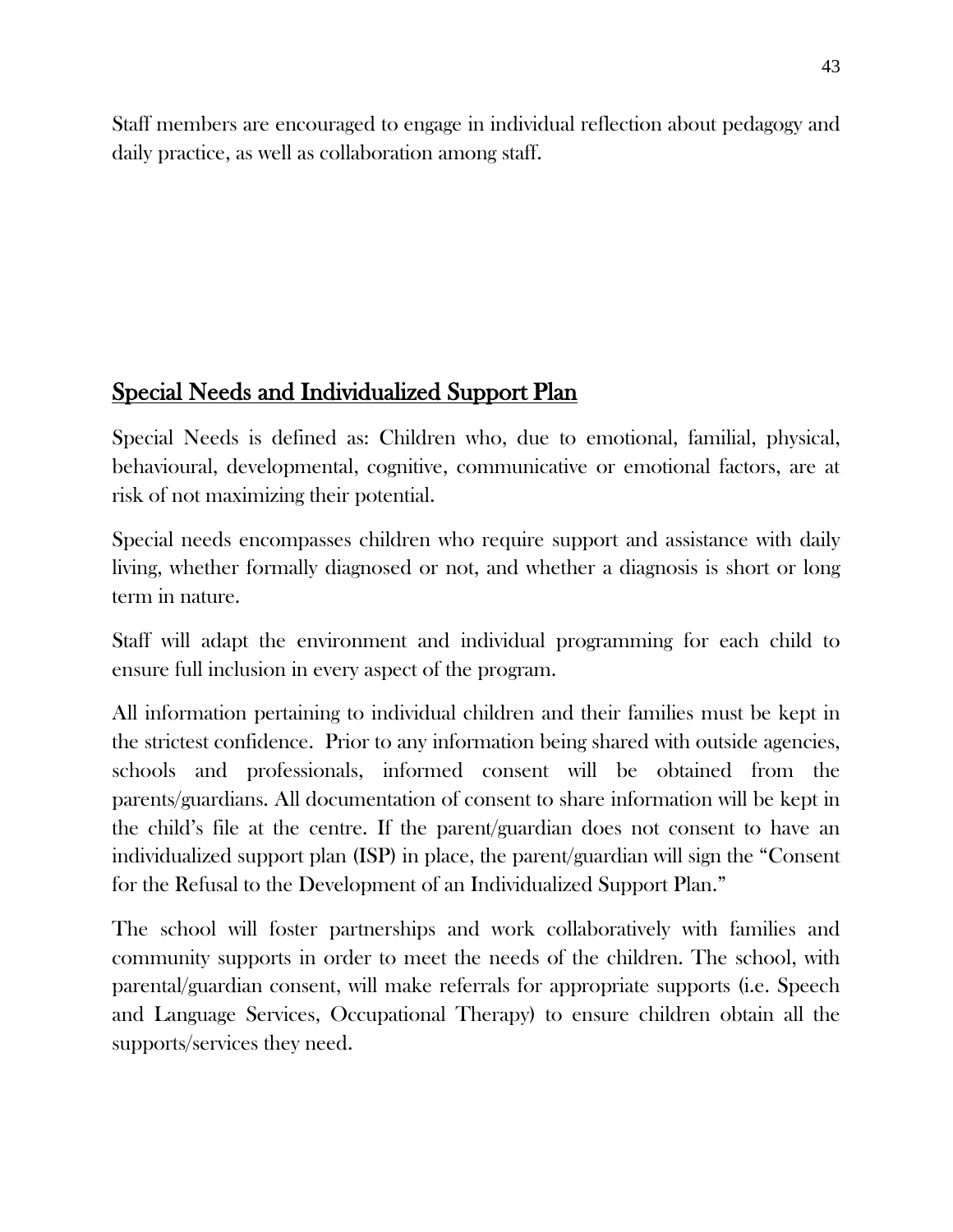St. Philip's Community Preschool will ensure that an updated (ISP) is in place for each child with special needs enrolled and will ensure that the program is structured so that it will accommodate the individualized support plan of each child with special needs while ensuring that the program is inclusive of all children. If a special need is identified during the course of the school year, the parent/guardian will be informed about the Individualized Support Plan (ISP) policy of the centre.

In preparation for the ISP Meeting, the RECE and Director will review available records, program observations and documentations to identify the child's strengths and needs.

A meeting will be scheduled with the parent/guardian. An invitation to attend the meeting, with parental consent, will be provided to any regulated health professional or other person who works with the child in a capacity that would allow the person to help inform the plan.

The parent/guardian, in conjunction with centre staff, will complete the initial ISP form. The plan will include:

- A description of how the childcare centre will support the child to function and participate in a meaningful and purposeful manner while in attendance.
- A description of any support or aids, or adaptions or other modifications to the physical, social, and learning environment.
- Instructions relating to the child's use of the supports or aids or, if necessary, the child's use of or interaction with the adapted or modified environment.

The plan will be signed by the parent/guardian of the child to indicate their participation in the plan. Plans will be reviewed by the Director. The plan will be filed in the child's file as per the centre's record keeping policy.

The strategies identified on the plan will be embedded into the room programming. Information from the plan may be utilized in documentation posted in the room without identifying information. If requested, a copy of the plan may be provided to a service provider with parent/guardian written consent. The plan will be reviewed at one (1) month and six (6) months from the date of the ISP Planning Meeting.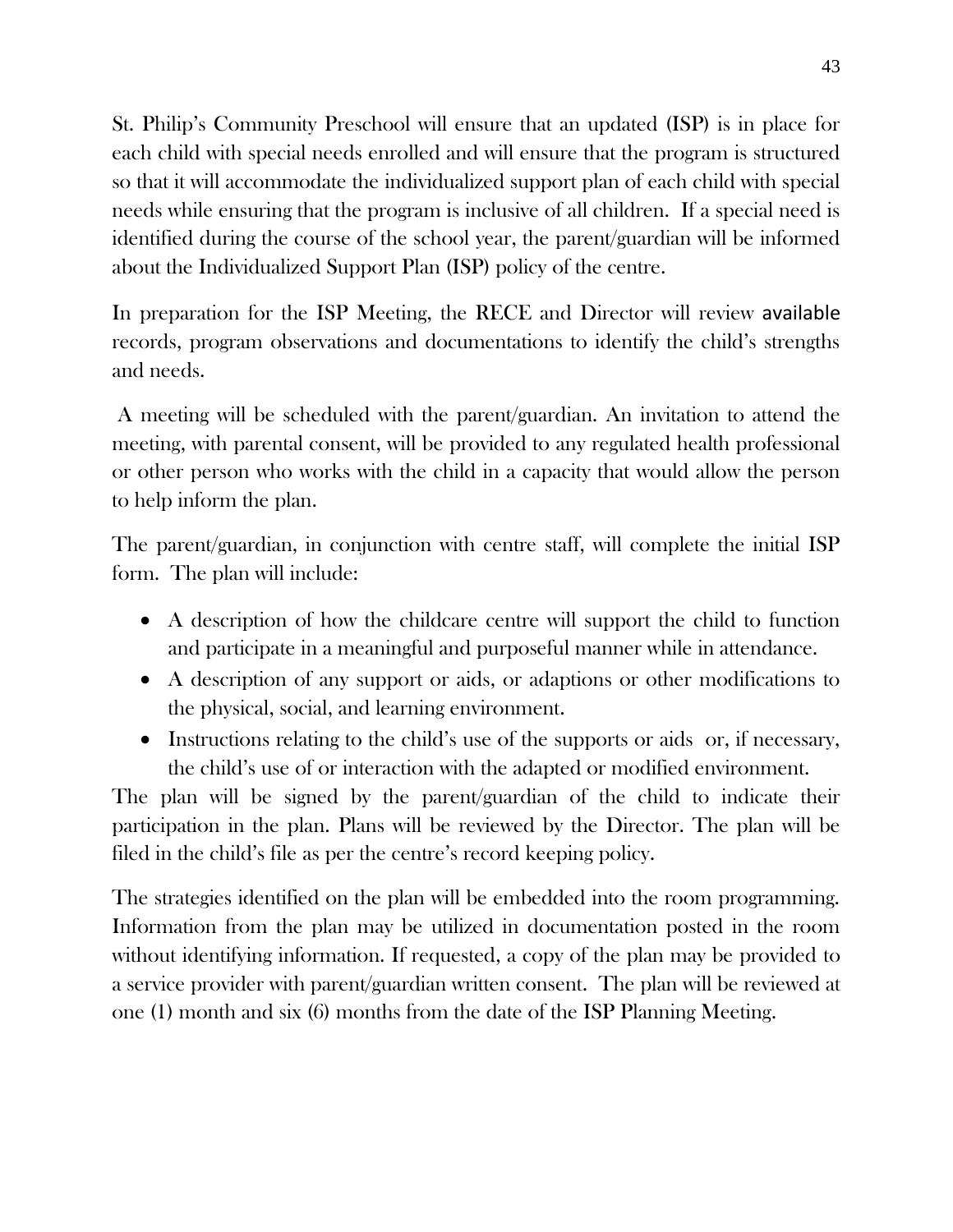## Parent Issues and Concerns Policy and Procedures

## Purpose

The purpose of this policy is to provide a transparent process for parents/guardians, the school and staff to use when parents/guardians bring forward issues/concerns. **Policy** 

Parents/guardians are encouraged to take an active role in our child care centre and regularly discuss what their child(ren) are experiencing with our program. As supported by our program statement, we support positive and responsive interactions among the children, parents/guardians, child care providers and staff, and foster the engagement of and ongoing communication with parents/guardians about the program and their children. Our staff are available to engage parents/guardians in conversations and support a positive experience during every interaction.

All issues and concerns raised by parents/guardians are taken seriously by the Board of Directors and will be addressed. Every effort will be made to address and resolve issues and concerns to the satisfaction of all parties and as quickly as possible.

Issues/concerns may be brought forward verbally or in writing. Responses and outcomes will be provided verbally, or in writing upon request. The level of detail provided to the parent/guardian will respect and maintain the confidentiality of all parties involved.

An initial response to an issue or concern will be provided to parents/guardians within two business day(s). The person who raised the issue/concern will be kept informed throughout the resolution process.

Investigations of issues and concerns will be fair, impartial and respectful to parties involved.

## **Confidentiality**

Every issue and concern will be treated confidentially and every effort will be made to protect the privacy of parents/guardians, children, staff, students and volunteers, except when information must be disclosed for legal reasons (e.g. to the Ministry of Education, College of Early Childhood Educators, law enforcement authorities or a Children's Aid Society).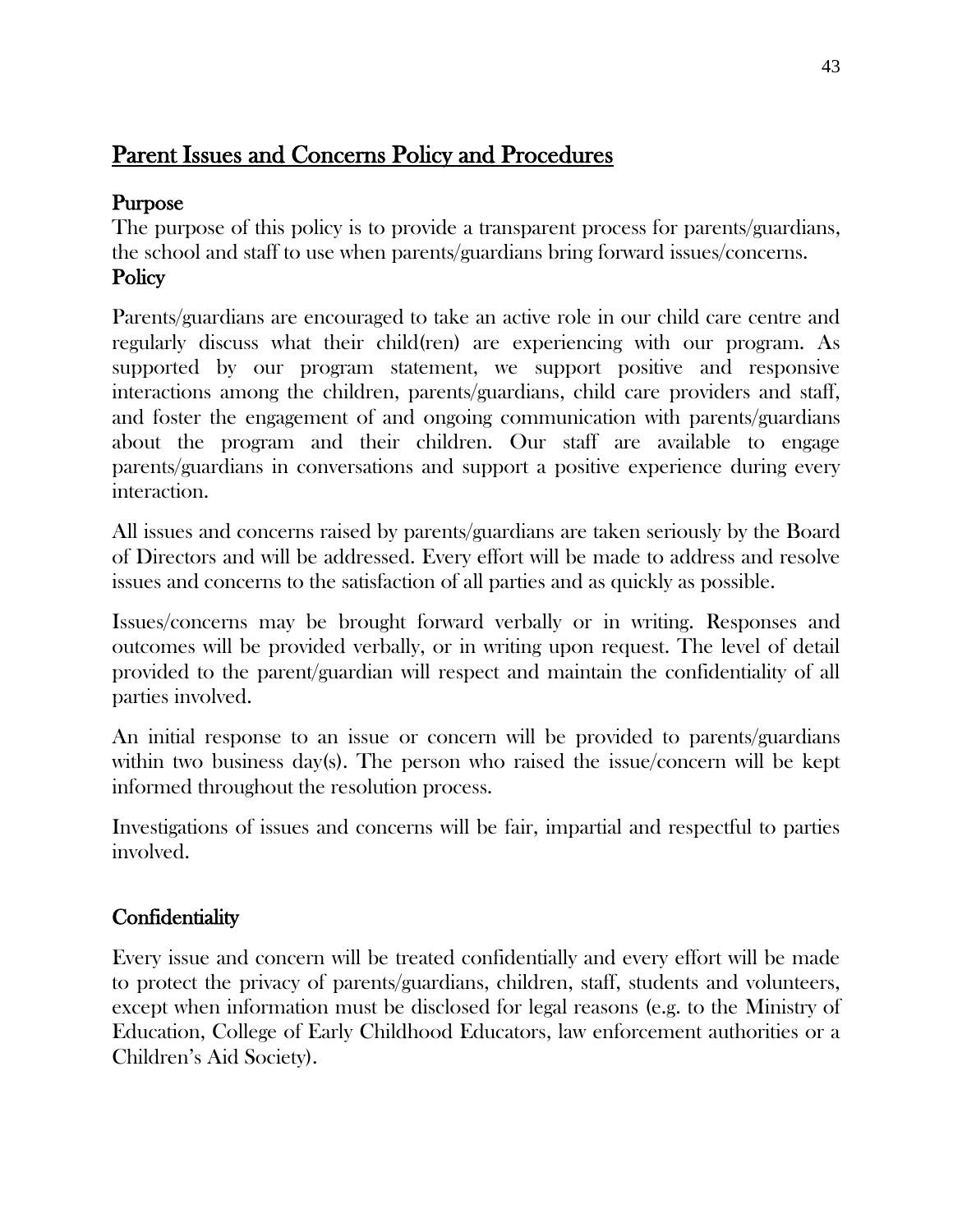#### Conduct

Our centre maintains high standards for positive interaction, communication and role-modeling for children. Harassment and discrimination will therefore not be tolerated from any party.

If at any point a parent/guardian staff feels uncomfortable, threatened, abused or belittled, they may immediately end the conversation and report the situation to the supervisor and/or the Board of Directors.

#### Concerns about the Suspected Abuse or Neglect of a child

Everyone, including members of the public and professionals who work closely with children, is required by law to report suspected cases of child abuse or neglect.

If a parent/guardian expresses concerns that a child is being abused or neglected, the parent will be advised to contact the [local Children's Aid Society](http://www.children.gov.on.ca/htdocs/English/childrensaid/reportingabuse/CASLocations.aspx) (CAS) directly.

Persons who become aware of such concerns are also responsible for reporting this information to CAS as per the "Duty to Report" requirement under the *Child and* Family Services Act.

## **Procedures**

Parents are encouraged to phone the school or schedule an appointment with teachers to discuss any matter or concern regarding their child. Parents are also welcome to email their child's teacher. Please note that teachers cannot take phone calls during class time, but will be more than happy to arrange a mutually convenient time to speak to you.

Emails and voice messages will be answered within 2 days.

Individual conferences may be held at either the request of the parent or teacher. Similarly, either party may request the involvement of the school's Board of Directors in dealing with Parent concerns.

If you have any comments or concerns, please feel free to contact your child's classroom teacher first, then if necessary, a member of the Board.

Escalation of Issues or Concerns: Where parents/guardians are not satisfied with the response or outcome of an issue or concern, they may escalate the issue or concern verbally or in writing to the Board of Directors.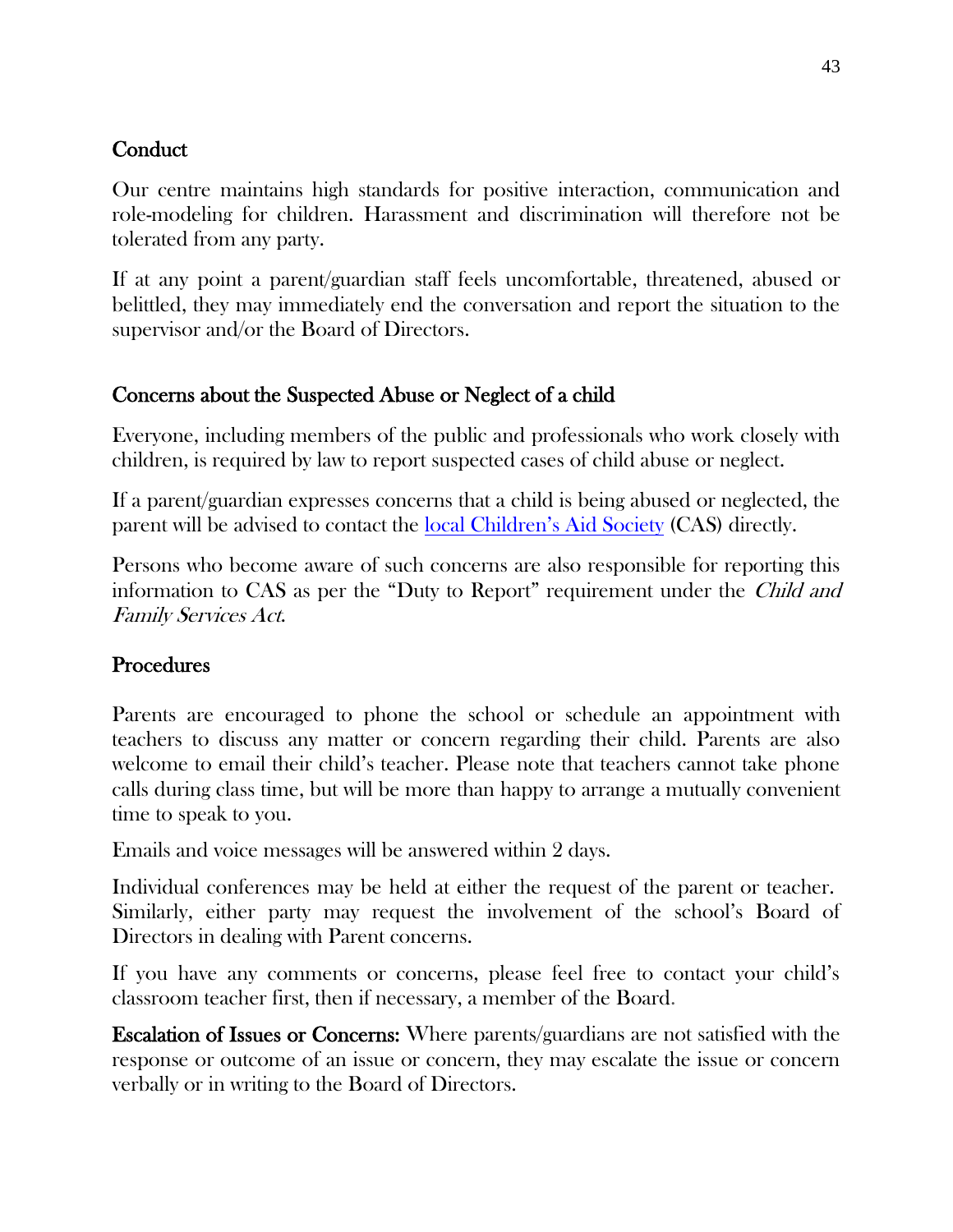## Code of Conduct

A Code of Conduct has been adopted by St. Philip's Community Preschool. The Code provides us with a framework of ethical principles, obligations and standards that guide us in how our work is to be performed and how we should conduct our relationships with others.

The guiding principle is that all members of the school community are to be treated with respect and dignity. Members of the school community have a responsibility to maintain an environment where conflict and difference can be addressed in a manner characterized by respect and civility.

The *Code* acknowledges, upholds and promotes basic human rights. Application of the *Code of Conduct* shall take account of the requirements of the law.

## The Educator and Learners

An Educator:

- approaches the learner with personal respect and encourages mutual respect among learners
- respects the dignity, beliefs and rights of learners which includes the right to privacy and confidentiality (unless disclosure is required by law)
- acknowledges the individuality and needs of each learner, and guides and encourages learners to reach their potential
- does her or his best to imbue learners with values consistent with the Canadian Charter of Rights and Freedoms
- uses respectable language and behaviour, and acts in a way that will earn respect from learners
- develops and maintains professional relationships with learners based upon the best interests of those learners and caters to the varied learning needs of diverse learners

## The Educator and Parents

An Educator:

 establishes and promotes open, honest and respectful relationships with parents, recognizing them as partners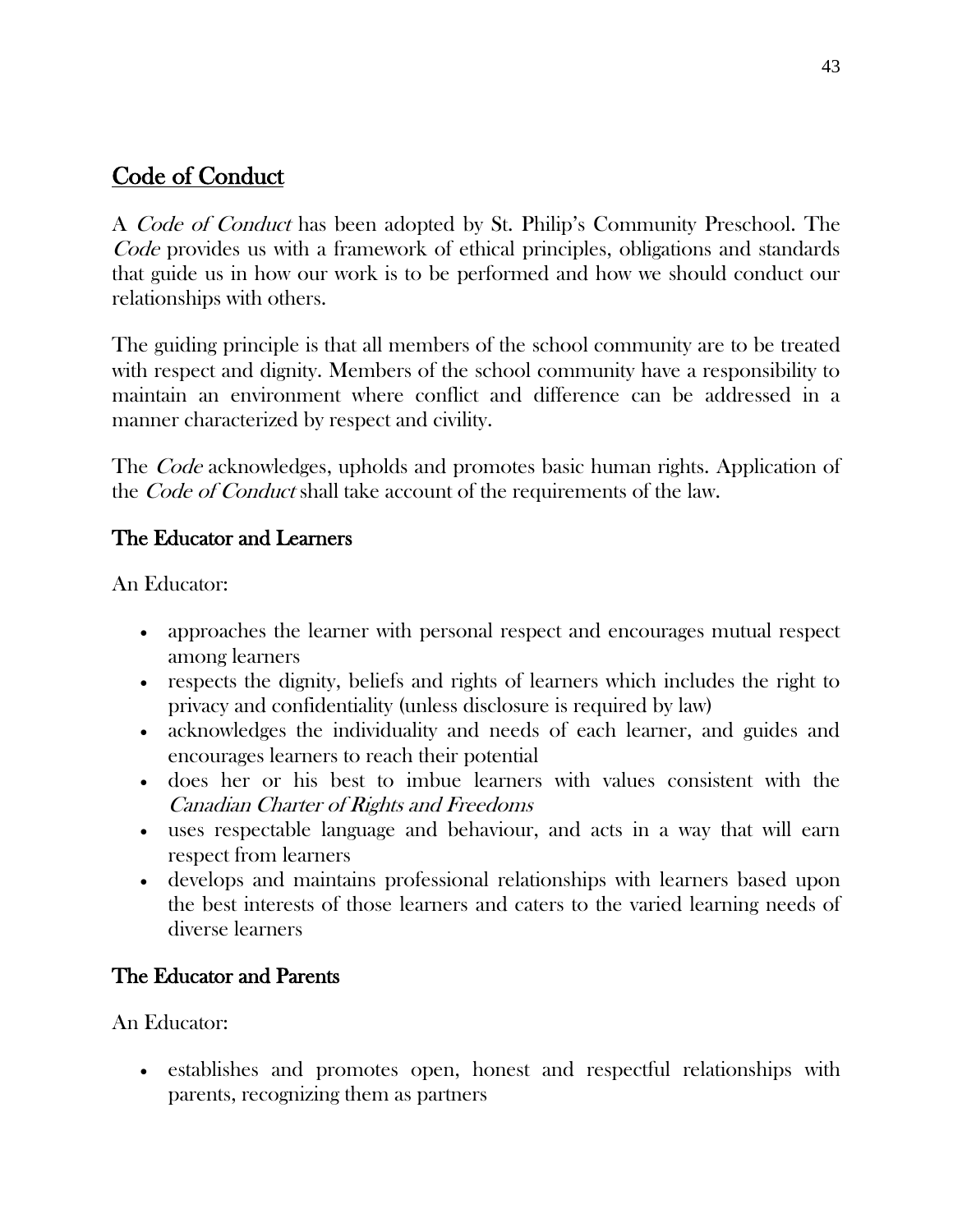- uses respectable language and behaviour, and acts in a way that will earn respect from parents
- involves parents in decision-making about the care and education of their children
- respects the rights of parents to meaningful information about their children and keeps parents informed of a learner's progress
- respects the privacy of parents and keeps information about learners and parents confidential (unless disclosure is required by law)

## The Educator and the Community

An educator:

- recognizes that St. Philip's serves the community, and accepts the different customs, codes and beliefs that exist within the community
- endeavors to familiarize her or himself with these customs, codes and beliefs

## The Educator and Colleagues

An educator:

- treats colleagues and associates with respect, working with them co-operatively and collegially to promote learning
- uses respectable language and behaviour when communicating with colleagues
- contributes to the development of an open and reflective professional culture
- is truthful when making statements about her or his qualifications and competencies
- contributes to the development and promotion of sound educational policy
- respects the privacy and confidential information of colleagues (unless disclosure is required by law)
- uses proper procedures in cases of professional incompetence or misbehaviour and speaks out if the behaviour of a colleague is in breach of this Code

## The Educator and the Profession

An educator:

- keeps abreast of educational trends and developments
- regards her or himself as a learner and engages in continuing professional development